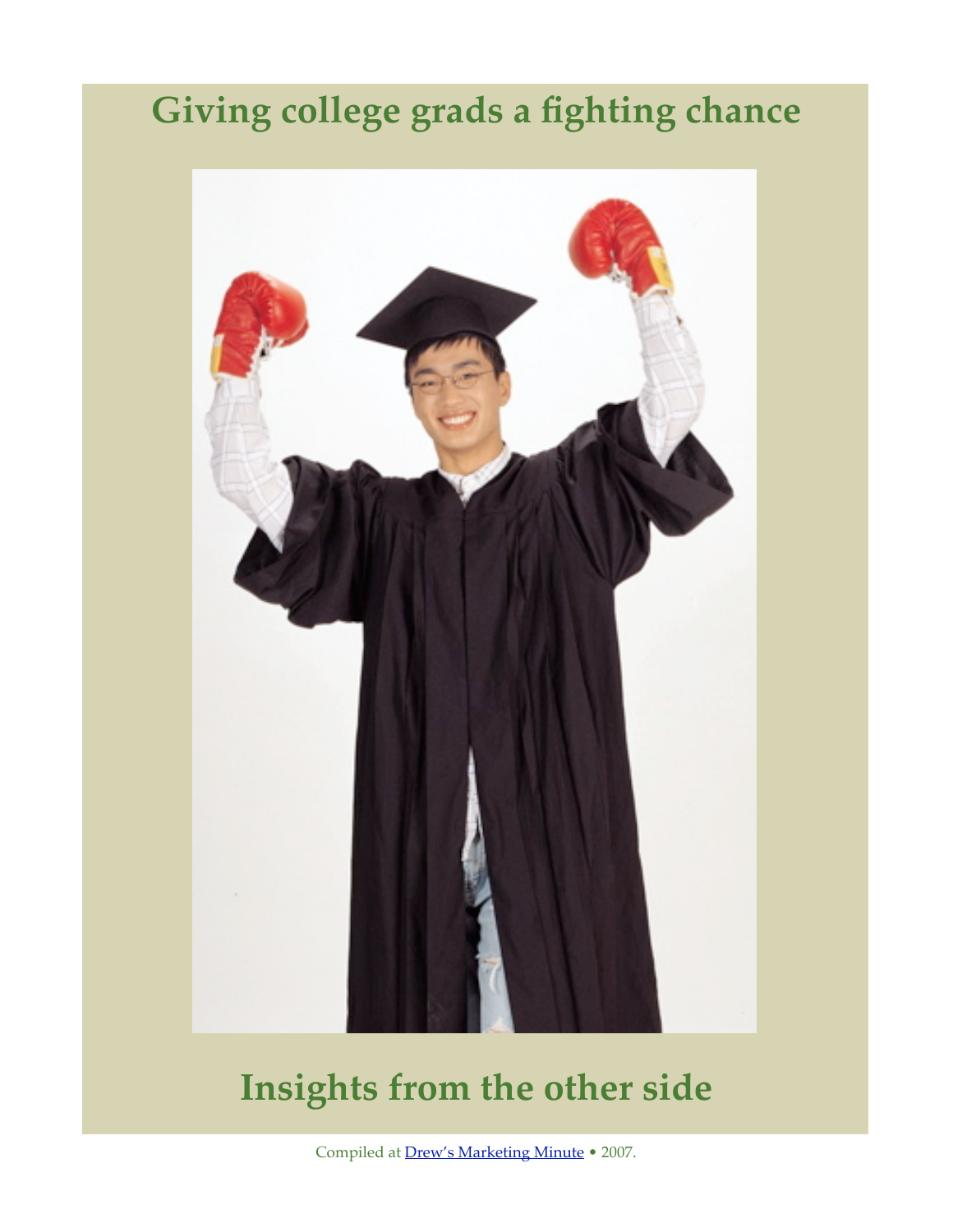## Congratulations!

We'll cut right to the chase. Graduating is great, but getting a job you love is even better. We're here to help.

In the Spring of '06 Drew McLellan posed a question on his blog, Drew's Marketing Minute. He asked his readers to offer their best advice to graduates who wanted to break into marketing.

This e-book is the result of those insightful, generous answers. We hope you'll benefit from their years of wisdom, experience and mistakes.

Good luck – we look forward to having you as a colleague.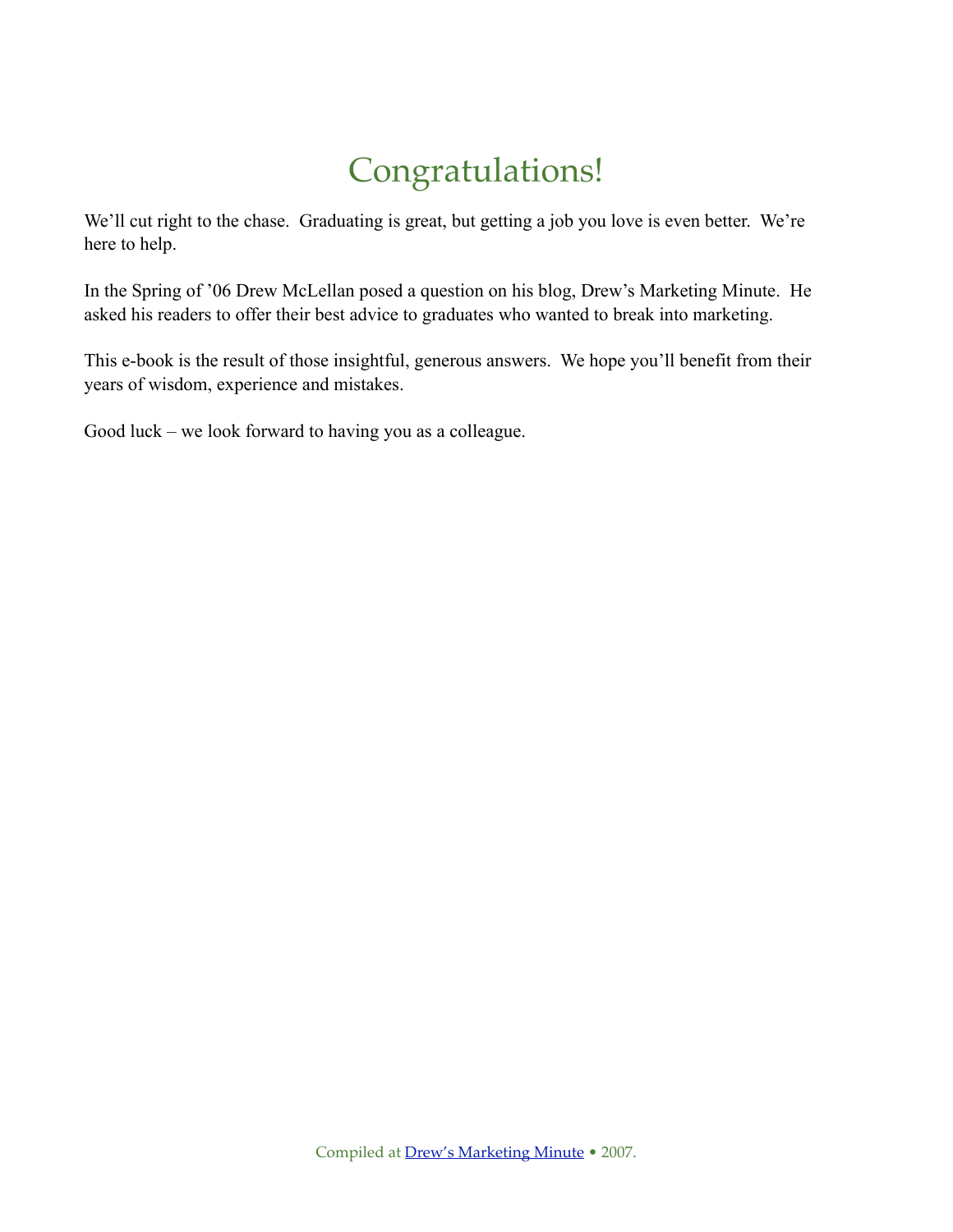# [Drew McLellan](http://www.drewsmarketingminute.com)

If you want to earn a marketing job -- market yourself. Select a handful of companies/agencies that you'd like to work for and do your homework. Learn how they work. Learn about their clients. Learn who you need to influence to get their attention.

Create a marketing plan. Use several mediums to get your message through to them. Make sure your resume and cover letter don't look like everyone else's attempt. Send relevant articles. Leave voice mail messages. Start a direct mail campaign. Comment on their blog. Leave an impression. And be patient. Hopefully by now you've learned that marketing isn't an instant fix. Give it time and be persistent.

How can you be memorable? How can you give them a glimpse of how hiring you would be beneficial? How can you help them understand that they can't afford NOT to hire you?

If you can't market yourself -- why would they think you could market their clients?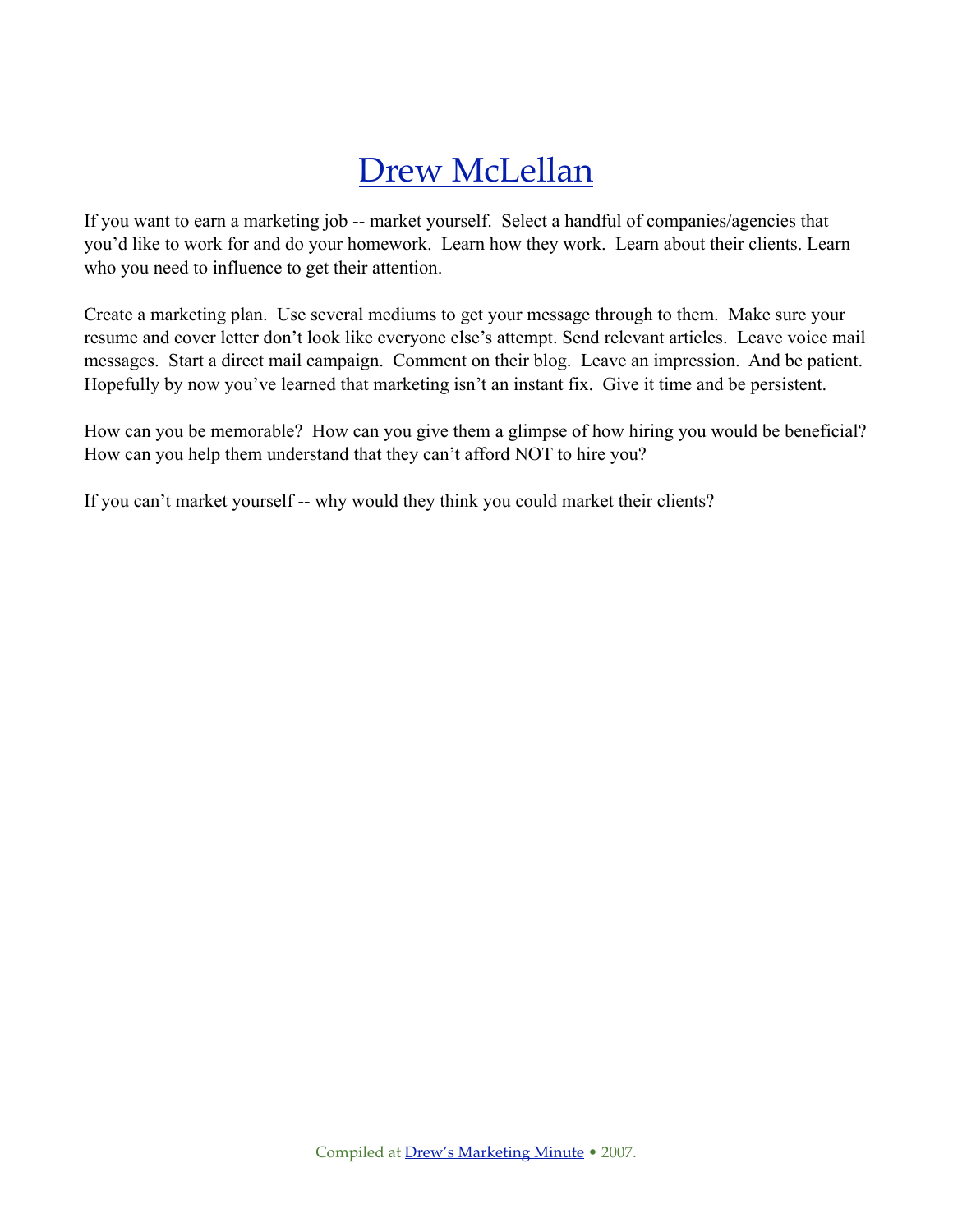# [Sharon Sarmiento](http://www.esoupblog.com)

1. Smile at people and take an interest in them.

2. If you're an employee (as opposed to an entrepreneur), make friends with your boss and with your boss's boss.

3. Don't be a martyr and work late thinking that it will impress your supervisors. What they're really thinking is, "Why can't she get her work done before quitting time?" Also they'll come to expect that you're available to stay after hours.

4. Don't get involved with office politics. This means not talking badly about anyone behind their back. In an office environment it's so tempting to gossip, but it'll come back to bite you.

5. Don't take work too seriously. Especially if you work in a traditional office, it's just a given that friction will occur or that people you don't think are deserving get promoted, or some stupid policy gets put in place that you disagree with. There's so much that's out of your control, so just resolve to not let it bother you.

The absolute biggest thing I wish I knew when I was first starting out, is that you can create your own job if you don't see any that you like. That's what I did. If you're a bit of a risk taker and a maverick, you might find greater satisfaction outside of the traditional working work. Just think about what you enjoy doing and how you could possibly monetize your skills.

It feels amazing to be able to create your own business to suit your unique skills and passions.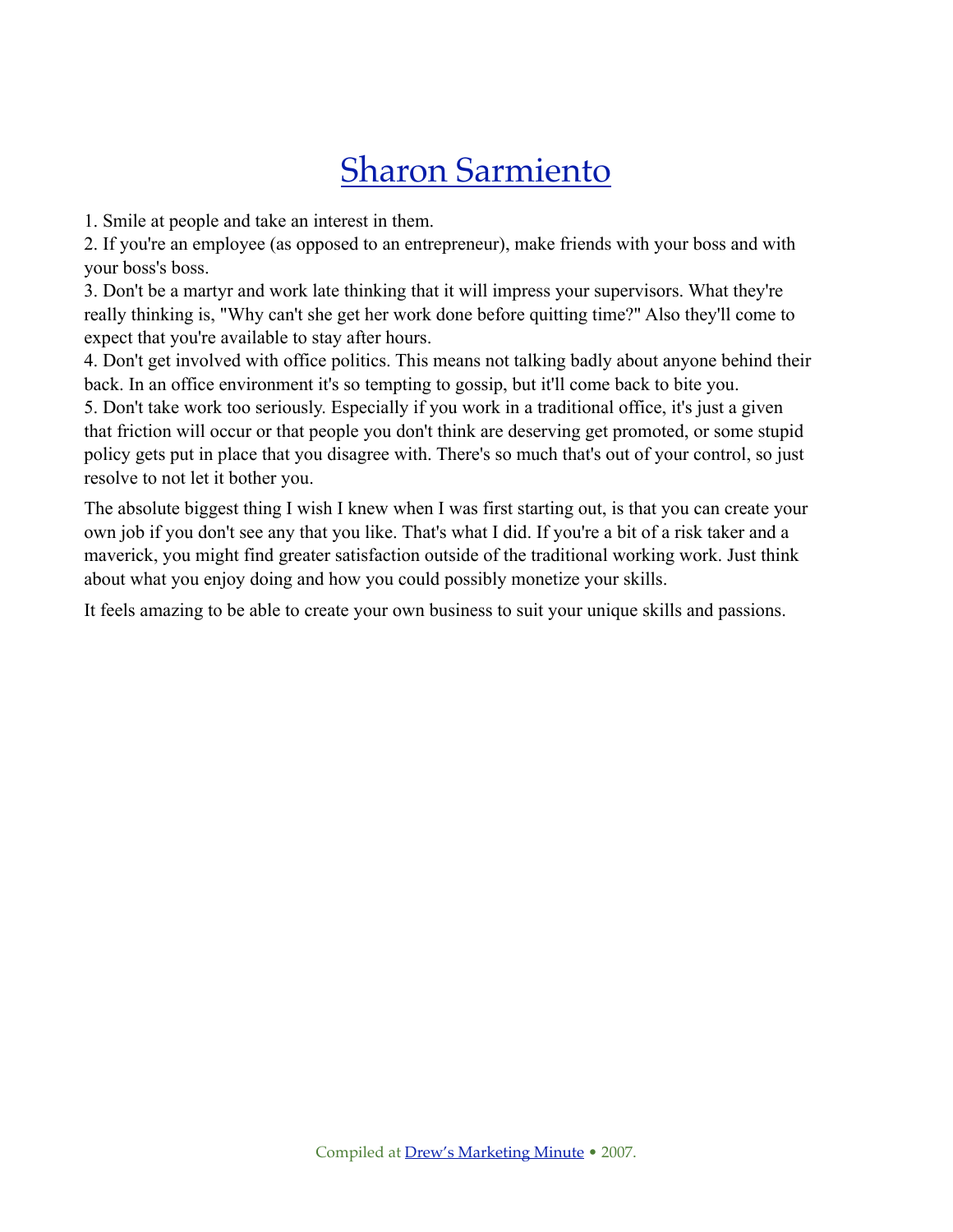#### Lewis Green

Thank you for giving this gift to America's brightest and its future leaders. Like David, my advice deals with "while still in school, do this."

When I graduated from the University of Florida, I was one of two graduates who donned our caps on Saturday and went to work on Monday. Here's what got me the job:

1: Throughout school I held various part-time positions in businesses within my career field, resulting in stuff to put on my resume and job references.

2. From the real world, I learned that taking classes outside my degree focus was important, as I came to the business world with a well-rounded, double-major academic background, as well as a sense of what others not seeking jobs in my career field thought.

3. In my last two quarters, I interned (for free) at businesses where I wanted to work. One of those businesses hired me, because I proved that I was a hard worker, willing to go the extra mile, a quick learner, a non-complainer, a guy who showed up on time, and a person who met every deadline. Why is that important?

4. Frankly, most graduates are equally trained. Forget the "I went to Harvard so I'm better than those who went to a state school." Most businesses don't care where you received your degree. They want to train you to fit within their culture not Harvard's culture. So what makes up your advantage: The Things I mentioned above.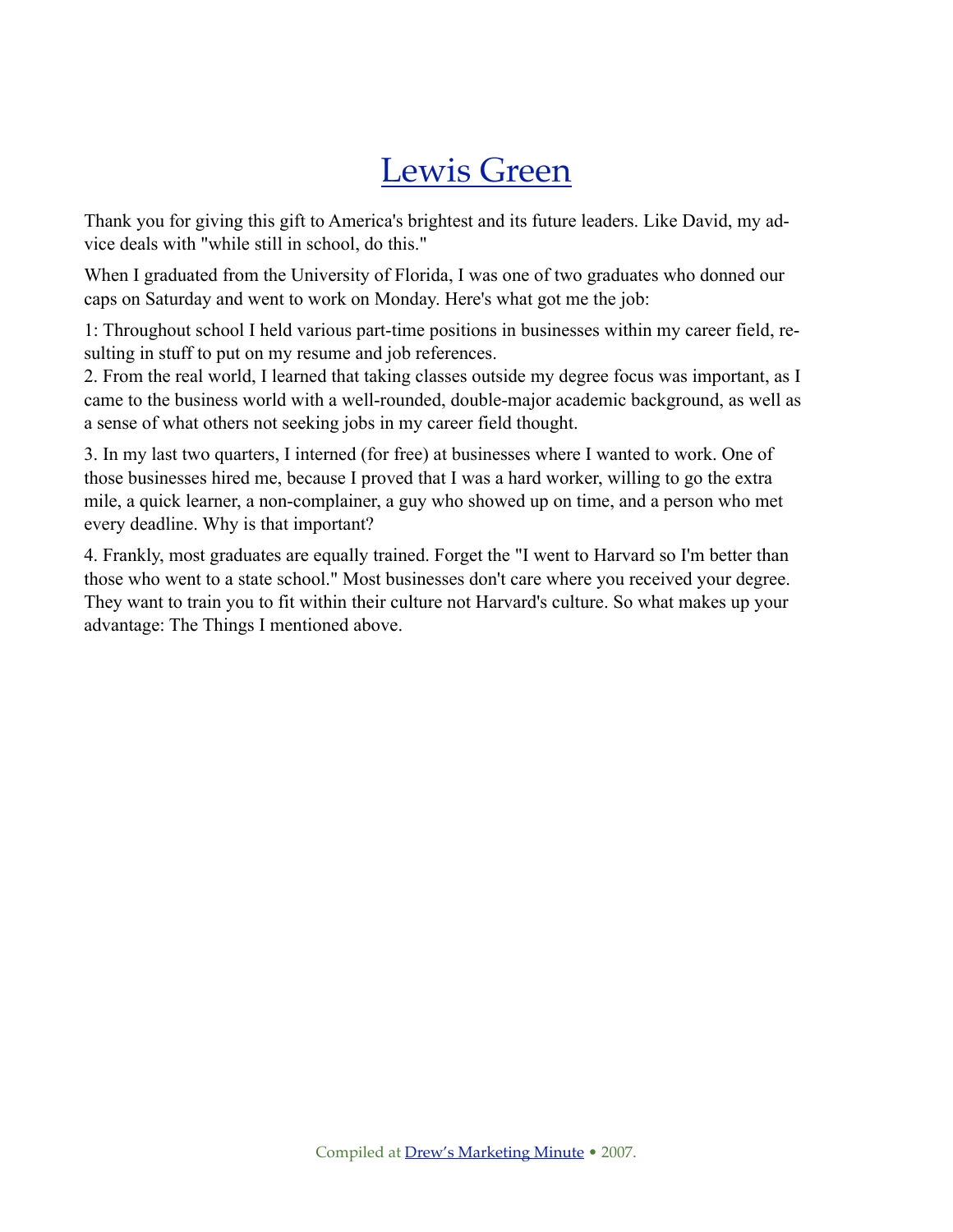# **[Kevin Hillstrom](http://lgbusinesssolutions.typepad.com/)**

I got my first job after apparently failing a series of tests while applying for a job with the NSA. At my University, I noticed a job posting for a position that perfectly matched my "skills". There was one problem, however. All resumes were to be received by June 1. It was June 15. I applied anyway. Seven days after sending my resume via the mail, I received a call for an interview. Three weeks after the call, I started work in my new job.

The other thing I would share is to never, ever, let anybody tell you what you are capable of doing. Ever. On day one of your first job, somebody is going to make judgments about what your potential. Some of your leaders and co-workers will want you to do things exactly as they have been done previously. Others will discount your ideas due to a lack of experience. Some will see you as a threat, and will do things to limit your potential. You control your attitude, work ethic, quality of work, ideas, and leadership. If there is one thing I have observed, over and over again, it is that talent, attitude, work ethic, quality of work, ideas and leadership always defeat anything that is not pure of intent. Don't listen to the pundits who want to put you in a box, and tell you what you can/cannot do. Do the job you were assigned, but do it with the attributes I list, and you'll do very well for yourself in the long-term.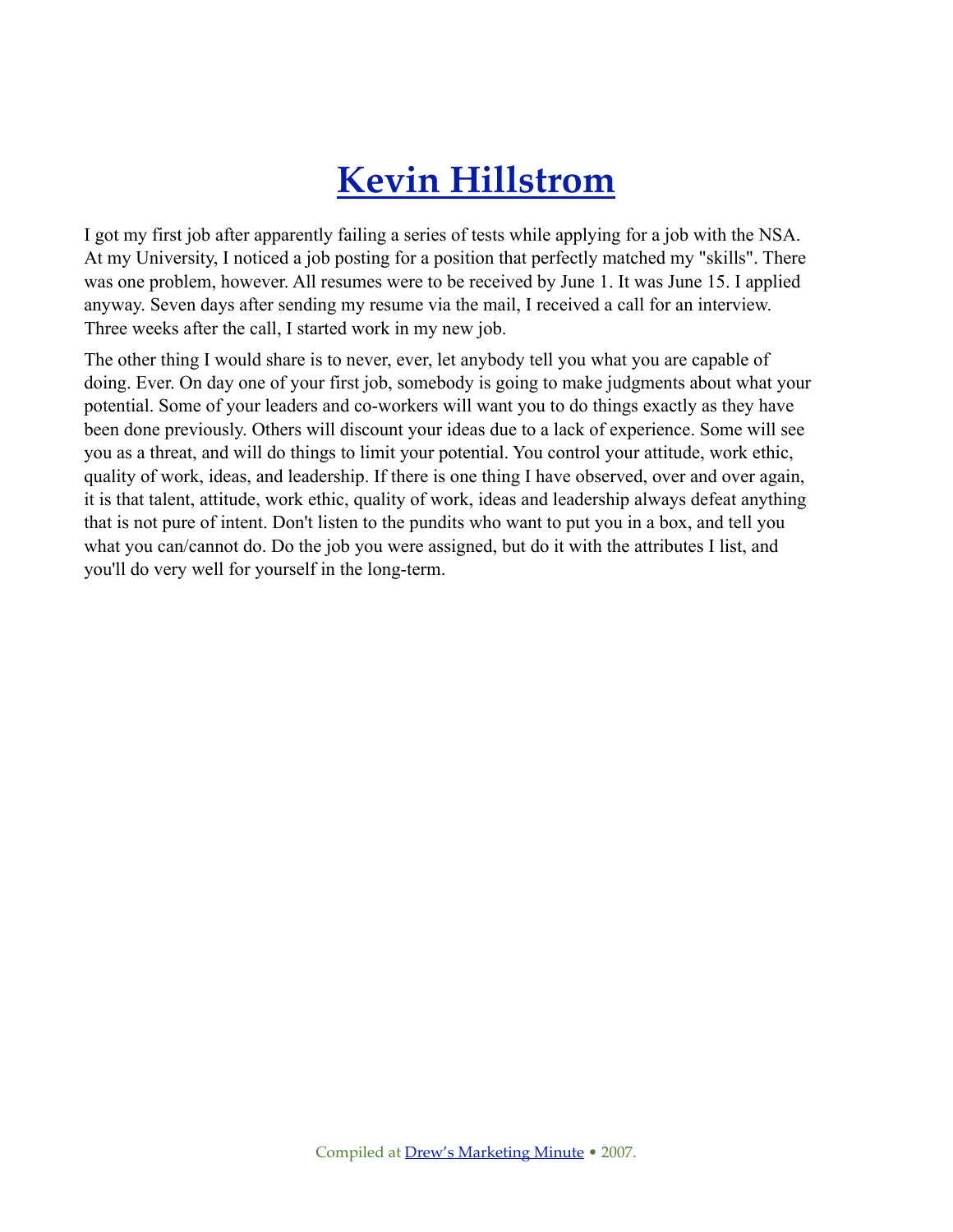#### [Ann Simons](http://www.brandsizzle.com/)

1) Typos are a very bad thing on a resume. Make sure you have a couple of people proof it for you before you send it out.

2) Do your research. Read the company's website, including the bios, and do a quick Internet search. If they've posted white papers on the website or they've written books, read them. Think of some questions to ask related to what you've read that you can discuss in the interview but be sincere. Don't ask a question just to ask a question and don't pretend you read the book if you really didn't.

3) Don't do all the talking, and don't make the interviewer do all the talking. A good interview is like a conversation with both parties sincerely interested in learning what the other person has to say.

4) Please don't tell me you want to pursue a career in marketing and advertising because you "want to express your creativity" unless you want to sound naïve and immature. I want to hire people who understand that the point of advertising and marketing is to sell products and services and can demonstrate how they can help me and/or my clients to do that.

5) Do informational interviews with people at agencies and companies so that you have a realistic expectation of the business.

6) Always bring along a pad of paper to take notes even if you find you rarely use it.

7) When negotiating for salary please don't tell me you need more money so that you can get your car fixed or move out of your parents' house, etc. I don't care. What I do what to know is what value you will bring to the business and how you can prove what you say is true.

8) I love creativity and people who present resumes or share work that they've done in a way that is new or different. But before you bring it to an interview, share it with someone whose opinion you respect to ensure it is creating the impression you want to create.

9) At lunch please don't chew with your mouth open or talk with food in your mouth.

10) Always, always, send the interviewer a brief note---email is just fine. People so seldom write notes that you will stand out if you do.

Finally, learn to network. Every job in marketing and advertising that I've had (including my very first agency job) came about through networking. Most of the time the job was not advertised and I was the only candidate because I was recommended by someone the hiring person trusted. Most people do not know how to network well. A great book on the topic is "Networlding: Building Relationships and Opportunities For Success," by Melissa Giovagnoli and Jocelyn Carter-Miller. And don't stop networking just because you get a job!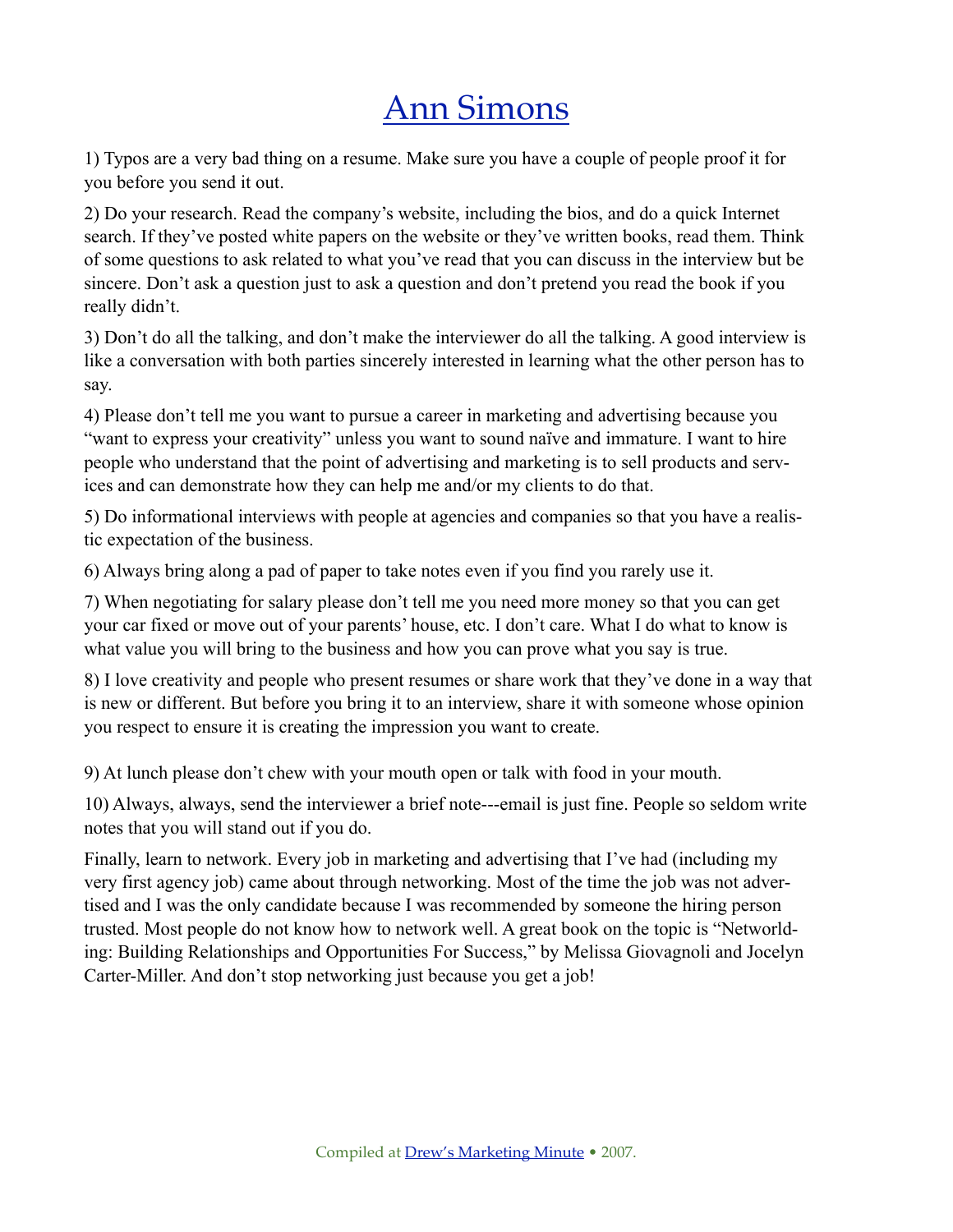### **[Ann Handley](http://www.mpdailyfix.com/)**

- 1. It's not about you. It's about what you can contribute. To that end... be different. Be unique.
- 2. Listen to your gut. Your inner voice. Your instinct. Whatever you call it. It's there. And you know what to do.
- 3. Don't be a jerk. The business world is impossibly small. It'll come back to bite you in the butt.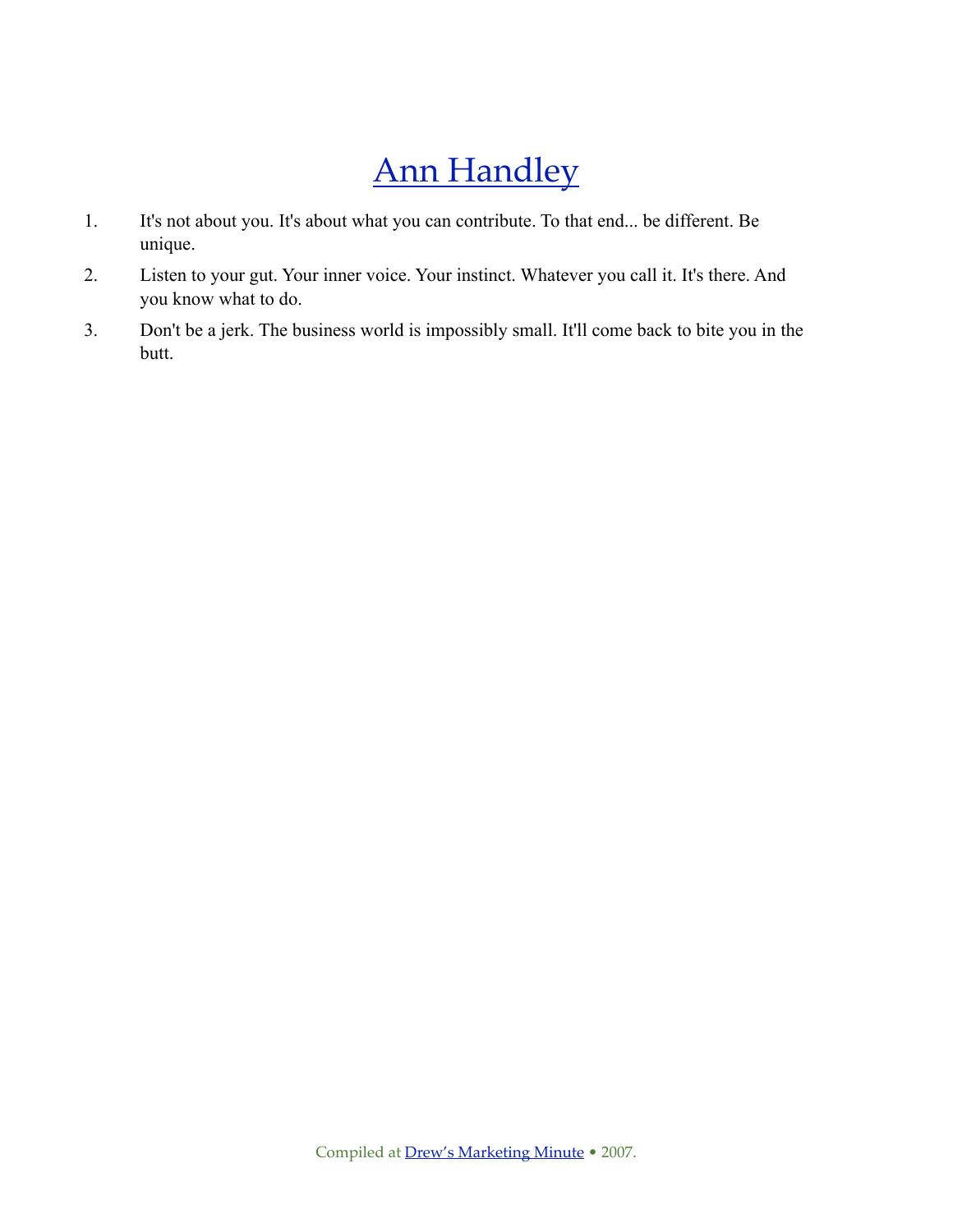# [Paul McEnany](http://www.heehawmarketing.com/)

Don't be an idiot. That would be first. I see a lot of kids, not knowing what they don't know, with an image of what advertising is in the movies, not in real life.

With new interns and new hires, I always like to ask questions about how they use media. They're pretty good informational resources. So, by this I mean, know what you DO know, and CAN know. Understand the issues we're going through, and how you can offer a new perspective.

You're luckier than most, you have all this information at your disposal, and by just taking a few minutes to examine how you act in context with these issues can make you a quite intriguing character.

The bottom line is that there is a wealth of knowledge out there for free, so go learn it. And, as someone just graduating college, you use the media in ways that we're spend a lot of money studying, so use that to your advantage.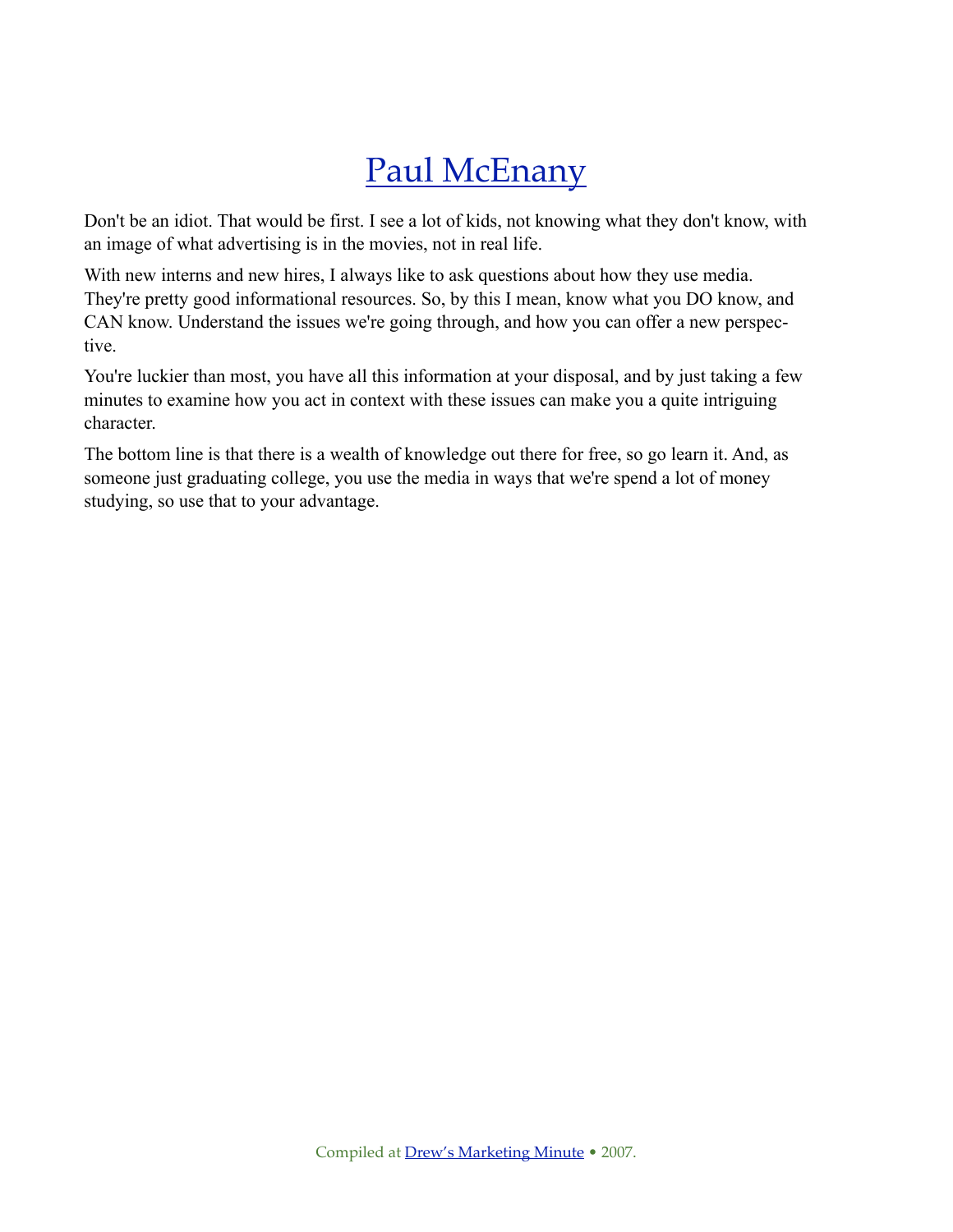#### [Bob Glaza](http://onereaderatatime.blogspot.com/)

Ask and you shall receive. Here's my 2 cents worth:

- •Take risks you never know the results.
- •Imagine all the possibilities. You're on a journey. Whatever job you discover is not the destination - its a signpost.
- •Be surprised you may end up doing something very different than you thought.
- •Aim high and keep aiming. Hitting the target comes with practice, practice, practice. Think Aristotle and happiness.
- •Have fun with it. Remember whoever you work with or for wants you to be yourself. Ideally, your education has allowed time learning about yourself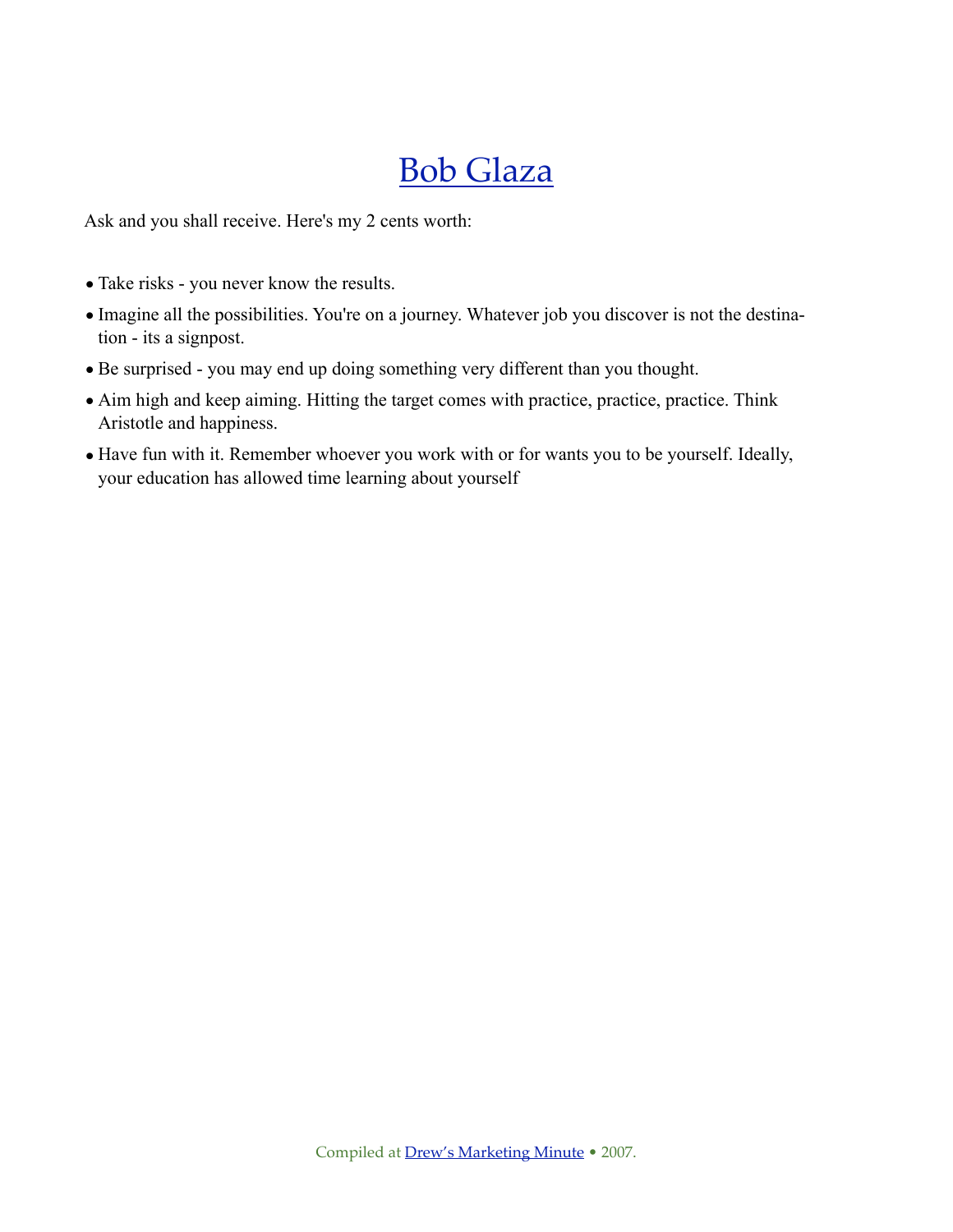### **Steve Sisler**

My thoughts about careers in general begin with how we all begin...by taking our first baby steps! Careers are NOT etched in stone! They can and usually do change.

That dynamic alone keeps the search exciting and fresh. Don't be afraid to take a step, whether small or large, outside of your comfort zone. You never know where that step will take you, what doors it will open for you. 25 years ago while in college I landed a part-time position as a delivery boy for a local independent pharmacy.

Since then, the steps I have chosen to take have led me to positions of VP of Procurement for a 200-store pharmacy chain, pharmacy owner, VP of Sales after a career switch, while all the time being a loving father and husband. Never be afraid to go after what you truly want to accomplish.

Having said that, money is not the ultimate goal for which you get up in the morning and go to work. Personal satisfaction is as important as job satisfaction. Do what makes you happy! And when your personal and professional goals change as you continue to evolve, don't be afraid to modify or even change your career path. There is no greater loss than to have never tried something new, as again, careers are NOT etched in stone.

At the same time, finding a comfortable balance between personal and professional commitments is a must! I'm not saying it's easy, especially during those early years when you are establishing your career.

Making commitments to your career and home life will yield dividends well into your future! The alternative will be to have a void either at home or work, and then you'll ask, "Where did all of the time go?" By then, it's too late.

Whether deciding upon a new career or simply a new job, be prepared! Educate your self about the industry and the employer with whom you are interviewing. There is nothing more frustrating than to be interviewing a candidate who knows nothing about the job they are applying for.

Those interviews often last less than 30 minutes. Your enthusiasm to learn will go a long way during the interview process. Even better is when your enthusiasm comes through for a job and company for which you researched and created an action plan to be used during the interview process.

Lastly, do not dwell in the past. Learn from the past, but don't live in the past. Always look forward to the new opportunities which lie before you. Once you have set your focus on a new dimension for your career, begin by determining what that first step will be. And then take it!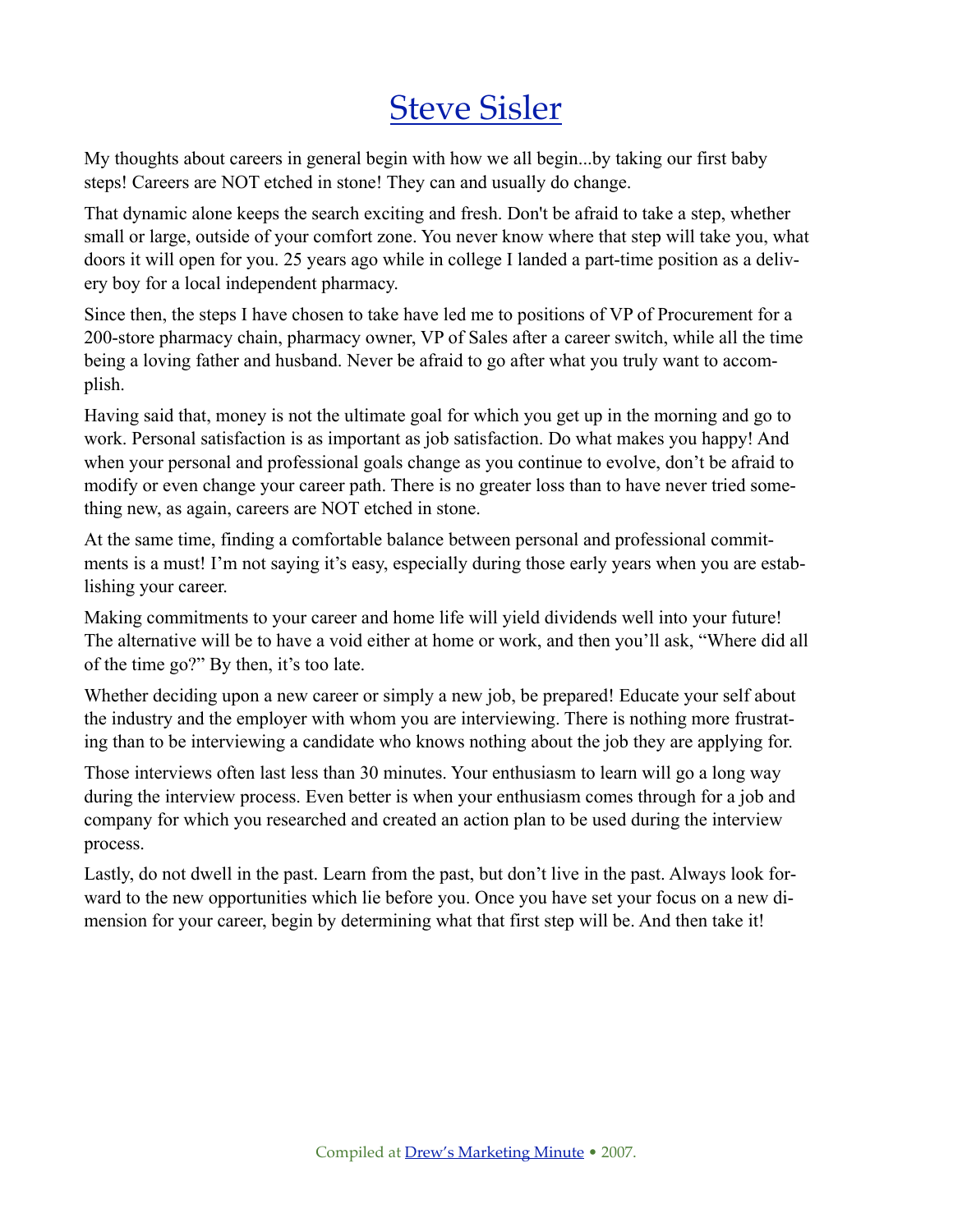### [Nick Rice](http://www.nick-rice.com)

Don't try to impress everyone right off the bat. Come into your new role from with a learning posture and always try to offer something of value. Know that your education is great; but the real world is a lot different than theory. It's wise to listen to people that have been around a while. I know you want to set the world on fire with new ideas, but to be honest, there are no new ideas.

Find a mentor! Never stop learning!

Your resume is great. But you need stories to tell about yourself - and I'm not talking about Facebook or MySpace style stories. If you have nothing more to add than what's on your resume, why should I bring you in to talk?

You are very much a child of the internet. Your boss probably is not. Be very aware of what your superiors think of your online activities and associations. Let me be clear, if I see pictures of your frat party or you making out in a bar, you're automatically going in the garbage. Google your name and see what shows up - and remember it takes forever to remove an item from Google's cached pages.

If you're still in school, find a good internship that will generate measurable results for your resume.

Learn how to write conversationally. It's how real work gets done.

Volunteer for the crappy assignments - people notice.

Realize that you are entitled to NOTHING. Success must be earned. You cannot expect the big paycheck and the sweet office based on a good GPA alone. You must work your way up and you must prove that you can get the job done. This takes years not months.

Come in early, stay late, and prove that you can make a difference.

Lastly, have fun while getting the job done. Get to know people. Put yourself out there and learn. People love to transfer knowledge if they know you're not after their job and that you truly want to learn.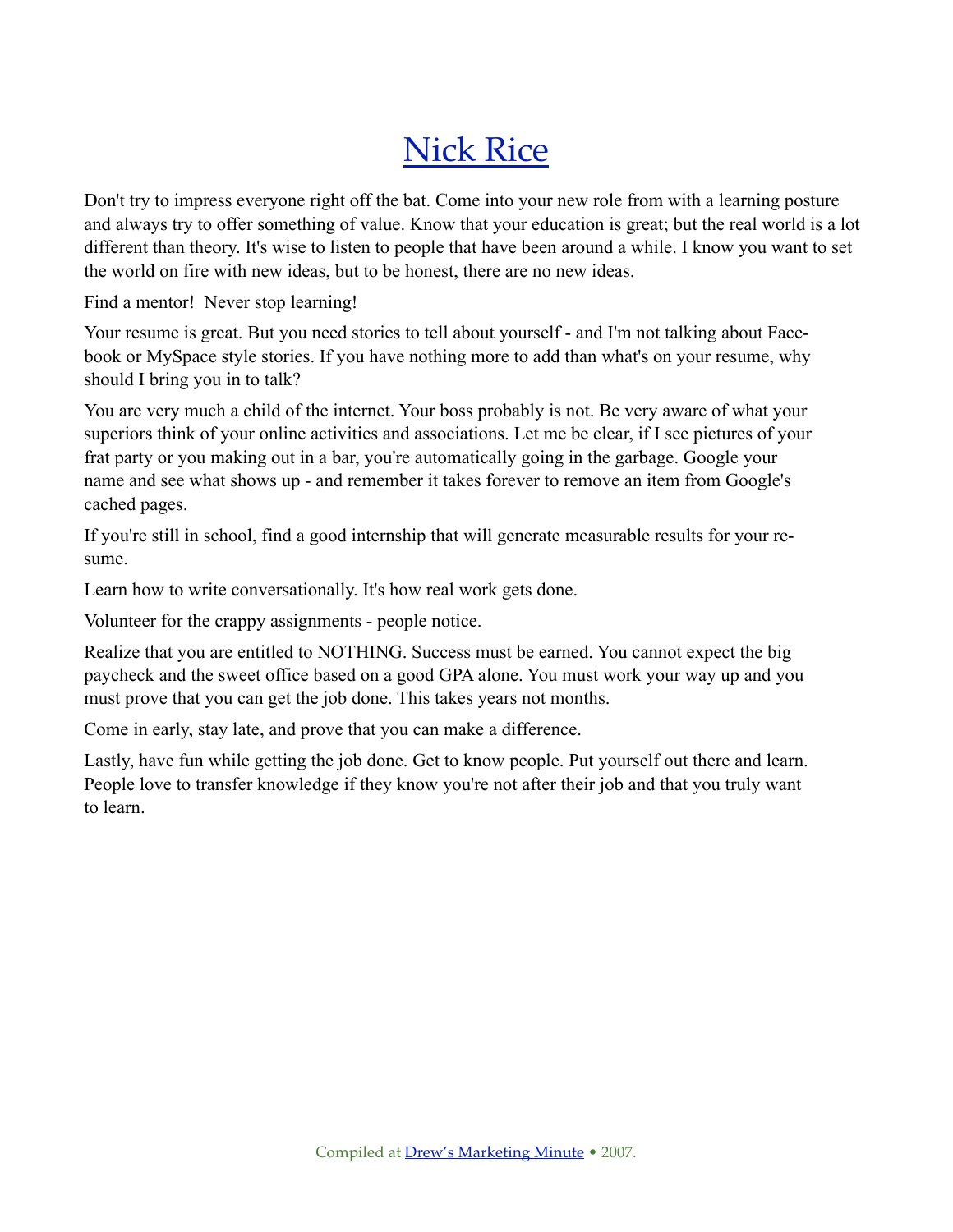#### [Liz Strauss](http://www.successful-blog.com/)

What I wish I knew when I was trying to get my first job.

I wish I knew how much being an enthusiastic learner is worth to a manager who is looking to hire. I wish I knew how much it wasn't about me, but about how I would fit in with the company.

I wish I knew that it was about the people and how well my skills would help everyone shine - not just me.

I wish I understood that my energy and my willingness to learn everything probably weighed more than my degree which everyone else being hired also had.

I wish I knew that listening and thinking before I talked was the most important skill of all.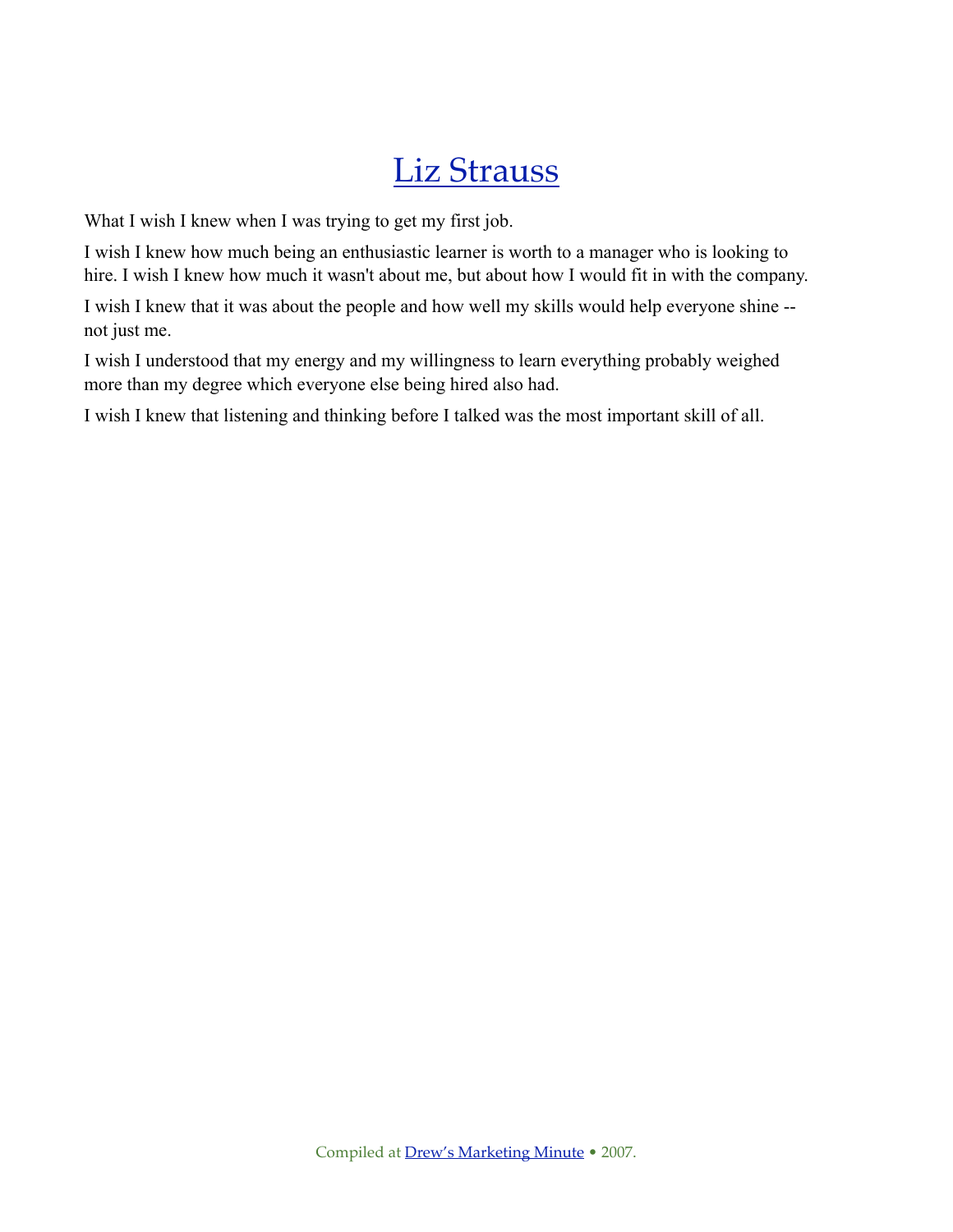# [Roger von Oech](http://www.creativethink.com/)

When I was starting my own company thirty years ago, I asked a lot of people — business owners, managers, coaches, teachers, and so on — for their ideas on what it took to be a success in business.

And the best advice of all came from my printer. His words of wisdom to me were: "Don't fall in love with type styles."

He went on to explain that a lot of designers tend to fall in love with a particular font, and then they want to use it everywhere — even in places where it's inappropriate. Well, I didn't listen to him, and soon I fell in love with Palatino semi-bold. I used it everywhere, and, yes!, after awhile my design looked hackneyed.

I think you can generalize my printer's advice to: "Don't fall in love with ideas — be they marketing systems, accounting protocols, software designs, whatever — because as soon as you do, you'll want to use them everywhere — even places where they're inappropriate."

I think one of life's greatest pleasures is to fall out of love with a previously cherished idea?

Why? Because then you have opportunity to look for other possibilities!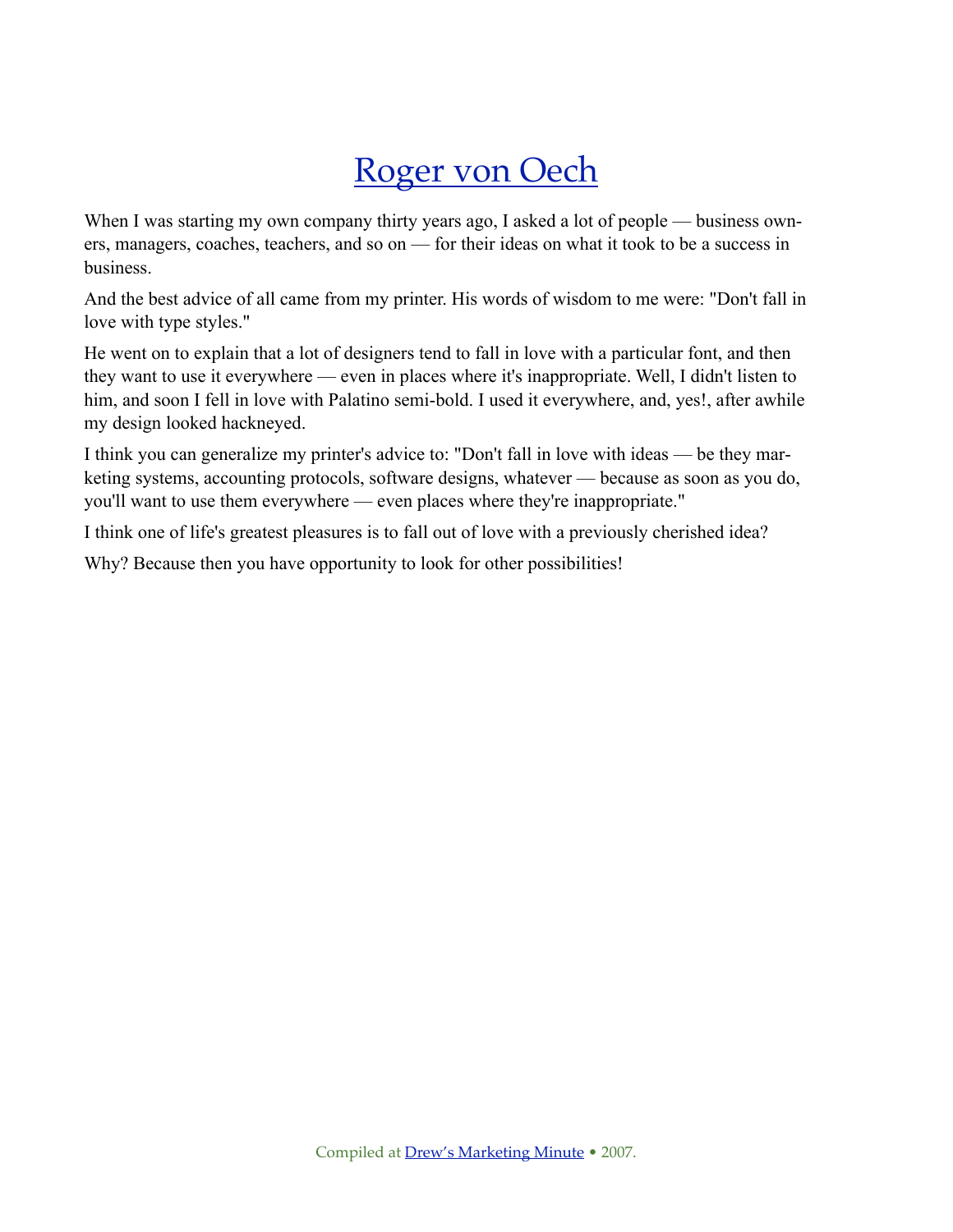# [Mark Goren](http://transmissionmarketing.ca/)

#### **How I landed my first job (war/success story)**

It took months after graduation, but I finally landed my first job after being referred to a head hunter who was looking for an English writer with an understanding of French to fill a position. The job was related to communications, but not in advertising (where I really wanted to work). I got the job – and took the first job offered at an agency shortly thereafter.

#### **What I wish I knew when I was trying to get my first job**

That it would take months to find one. I would've taken the time to travel.

#### **My advice for someone trying to break into the marketing/advertising business**

Go back to school and find an advertising-specific certificate program. Network like crazy. Volunteer for industry award shows/committees/organizations. Stay in touch with the industry.

#### **Words of wisdom about careers in general**

Never forget the help you received from seniors in the industry and return the favor when you're in a position to.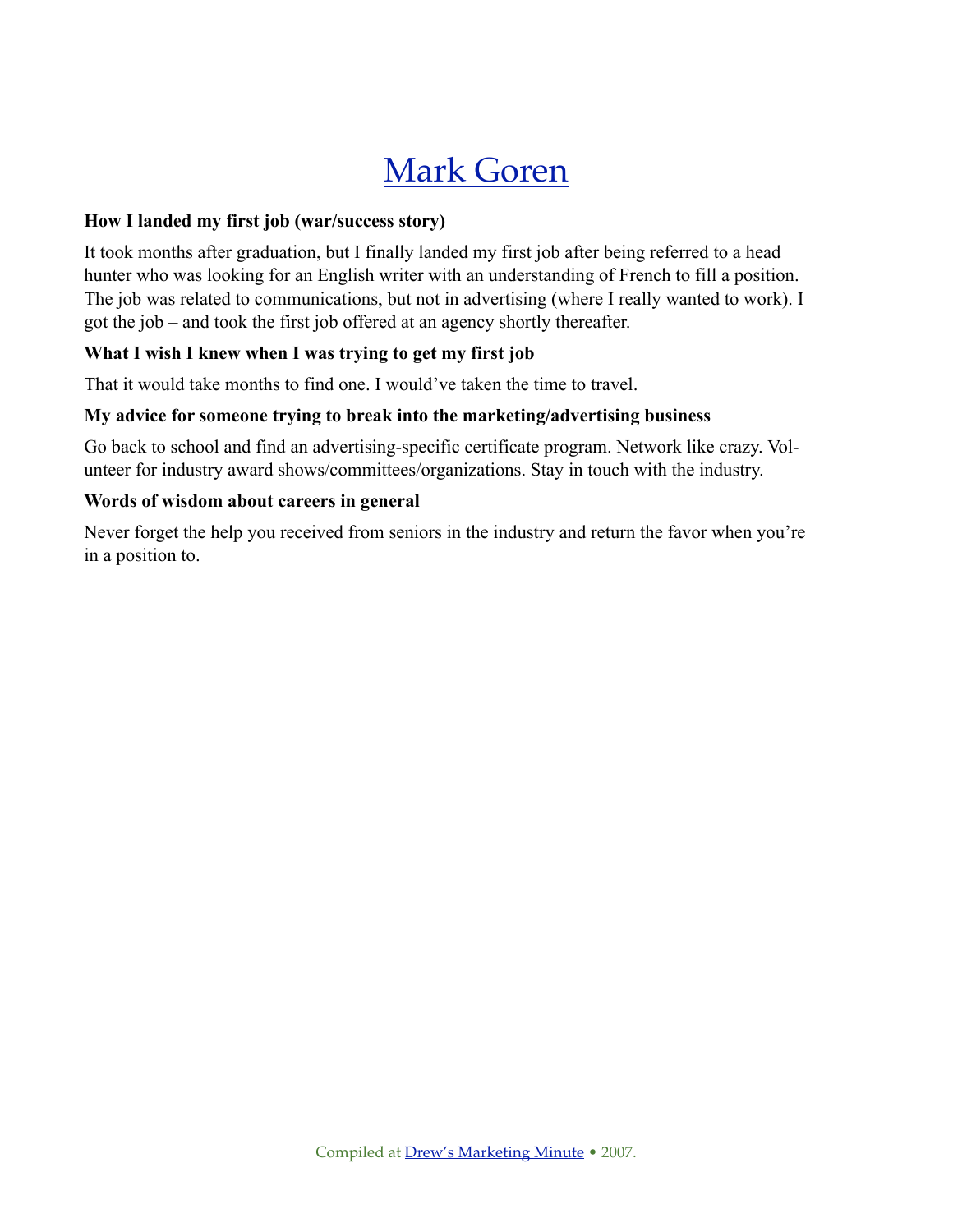## [C.B. Whittemore](http://flooringtheconsumer.blogspot.com/)

When I think about my first work experiences after college, I can't help but consider each individual job experience as well as the entirety of these experiences before business school in terms of Maslow's Hierarchy of Needs.

At first, it's about **physiological** needs: figuring out what's what and where [my workspace/desk, the lunchroom, the bathrooms...] and what the basics are [phone number, passwords, dress code, responsibilities...].

Then, it's about **safety & security**: how quickly can I absorb all of the newness? How can I fit it? How can make it beyond whatever the trial period is? Can I position myself for an early evaluation to get feedback? how have others been successful in this position? What's critical?

Next, comes **love & belonging**: who has an interesting perspective on the job/company/ marketplace? Can I get to know that person? Who might offer advice? How can I get more involved?

Then, **self-esteem & esteem of others**: I'm really proud of what I am contributing. How can I add more value? Within the organization and outside of it?

And finally **self-actualization** - am I pursuing my passions? How can I develop further? Can I do it in this environment?

From that perspective:

- •Definitely be dependable, professional, punctual, responsible, courteous... Commit to deadlines and meet those deadlines.
- •Keep a positive attitude, be interested and enthusiastic. If you can't be upbeat and professional, then find another job where you can be, otherwise you will enter into a vicious cycle of unhappiness.
- Be an information sponge. Watch, listen, absorb. Ask questions. Listen to the answers. Understand the big picture and appreciate that even the smallest details matter to that big picture. Look at the big picture from your customer's perspective, and your customer's customer's perspective. Can you improve on anything?
- •Be flexible and willing to take on even the most boring jobs. Can you be creative in how you get those jobs done? [I once had to sharpen pencils for my boss. To ensure that he always had ready access to sharpened pencils, I bought him an electric pencil sharpener. Never again did he have to wait on me for perfect pencils!]
- •Finally, don't get caught up in internal politics. Therein lies the road to ruin!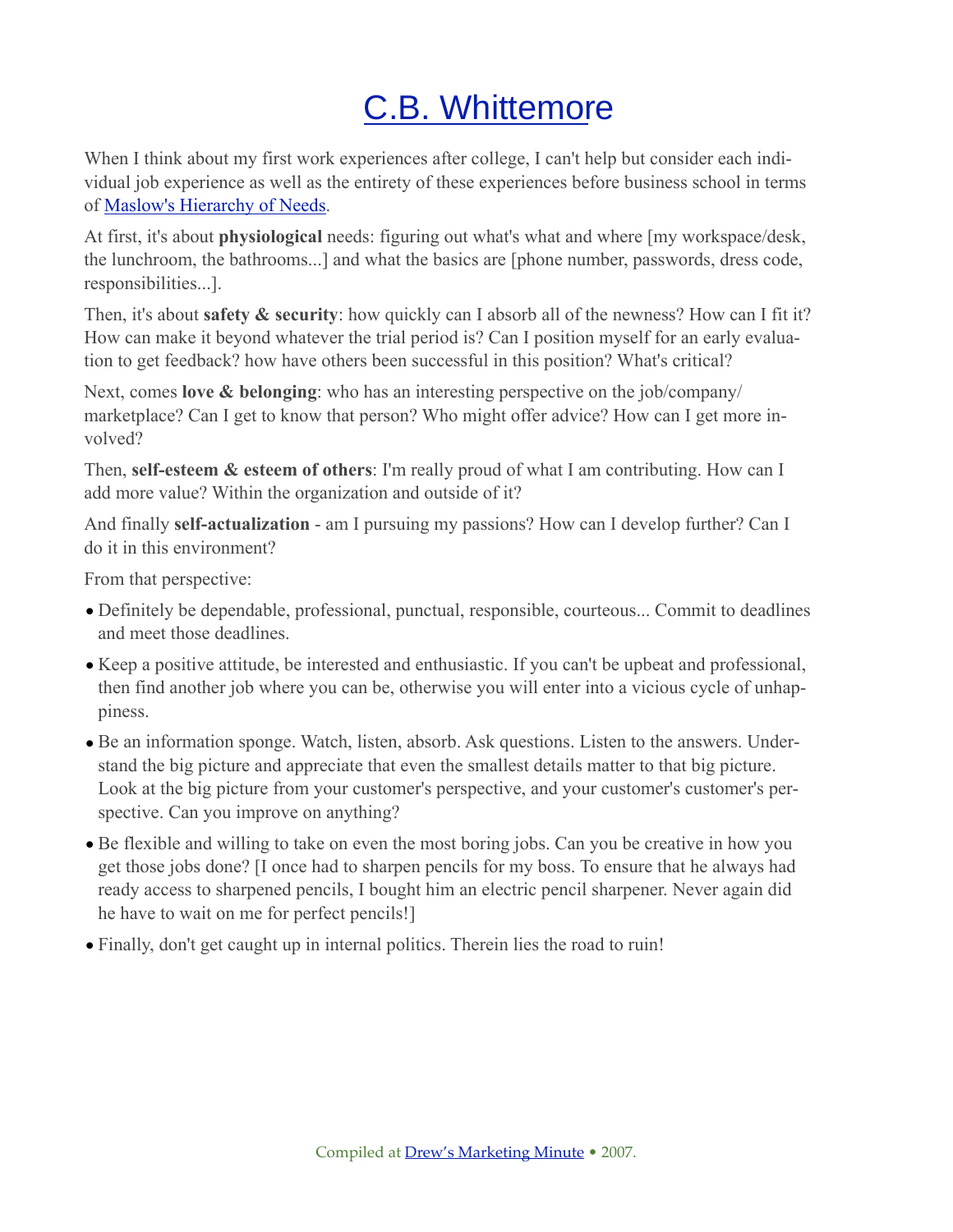## [Joan Schramm](http://blog.achieve-momentum.com/)

This is a wonderful compilation of advice -- and not just for new grads, either. Many people in business could benefit from reading this stuff.

Let me add the most important thing I learned as a new manager -- don't air your dirty laundry in public.

Lots of people seem to think that a departmental meeting is the time to bring up things that someone else did wrong. It isn't. Any issues you have with someone, bring them up in private.

No one wants to hear you asking Fred why his people were late with the widget count again last month (least of all Fred). Handle Fred in private and, if you don't get a response you need, then go to your boss in private.

Departmental meetings are to share information and questions, not to play "gotcha" with someone.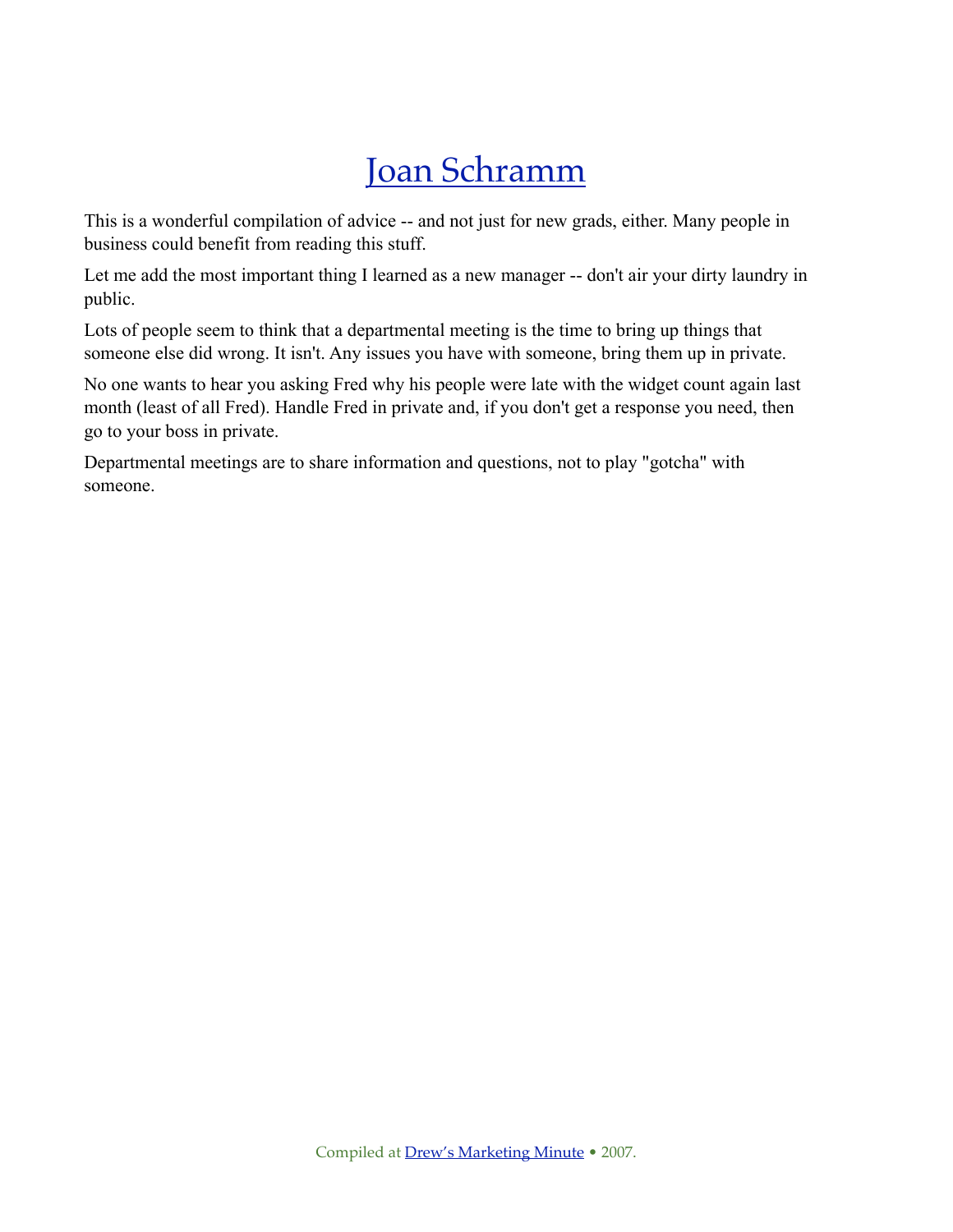### [Becky Carroll](http://customersrock.wordpress.com)

1. View every interaction with the business world as an opportunity, and put your best foot forward at all times.

Story: In high school, I was a straight-A student and applied for a National Science Foundation scholarship. Part of the application was being interviewed by a scientist at NASA/Ames Research Center. I still remember the interview vividly. We had a great conversation, and all went well. At the end of the conversation, something unexpected took place. I was informed that I did not win the scholarship, but I was offered a job to work at Ames! It was for the summers, and it turned out to be such a great summer job, they offered me a job when I graduated from college. I turned this one down, but it was a fabulous experience to work at NASA! Every interaction you have with the business world can have positive outcomes for your future career. Make the most of them.

2. Be honest at all times.

Story: I was an engineering undergrad and interviewed for a job at HP. I was told the hardest part of the interview would be the technical interview session. With sweaty palms, I entered the conference room and was asked many questions to test my technical abilities and knowledge. There was one question that was especially challenging, and I didn't know the answer to it. I could have faked something, but I decided to be honest and said, "I don't know the answer." The interviewer thanked me and moved on to the next question. "Wait, what was the answer to that question?", I said. The interviewer answered, "I don't know, either. I just wanted to see how you would answer." I got the job (and then worked for HP for nearly 14 years!).

Honesty and integrity will serve you well as you put your best foot forward into the job market (and beyond). Go get 'em!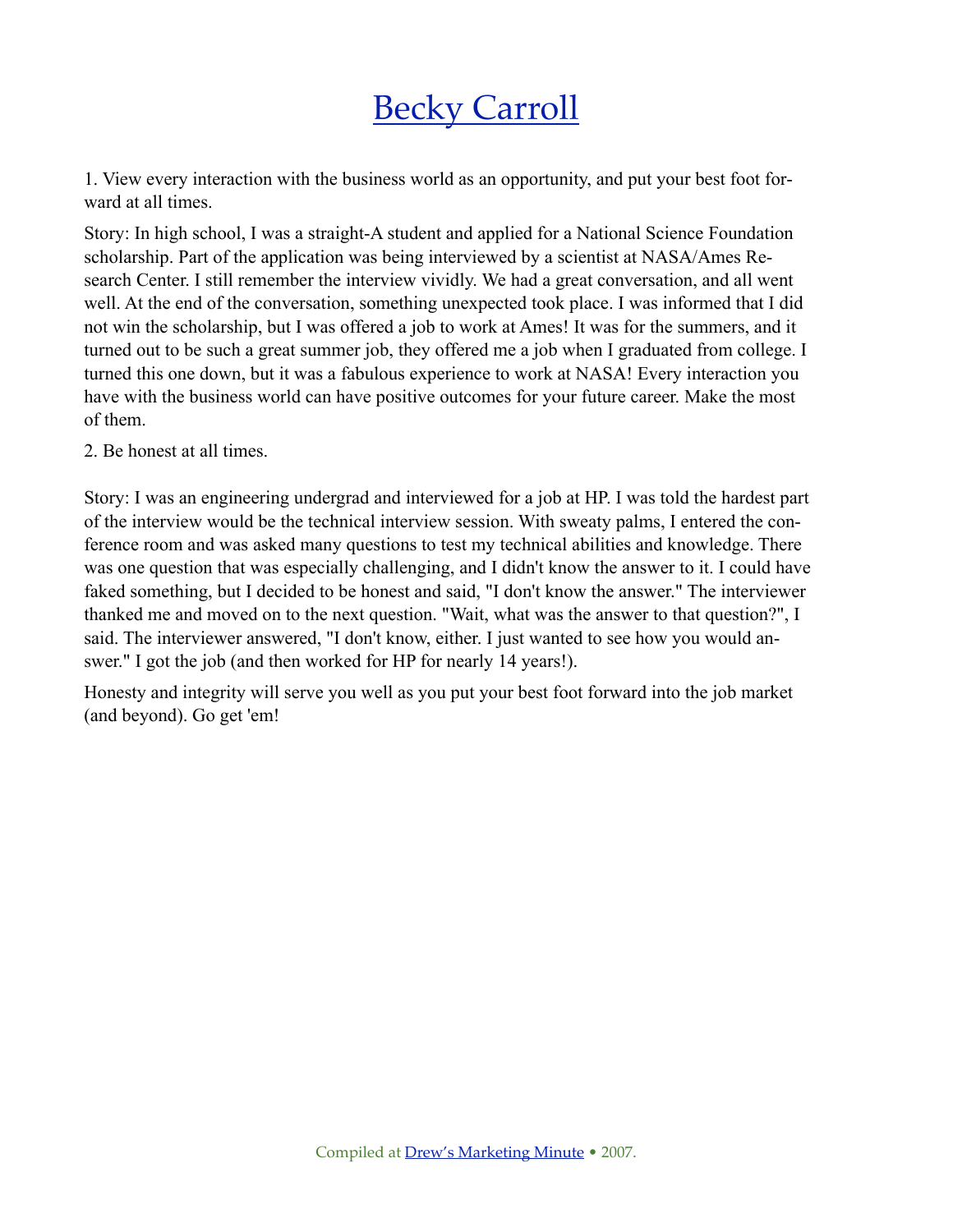#### **[CK](http://www.ck-blog.com/)**

Get creative in both getting on the radars' of the companies you want to work for and in the relationships you want to develop.

Initiate a program, project, website, or wiki that will get you noticed and advance your search but also help you develop strategic relationships that you can carry throughout your career.

You might even create a hub or group with others who are also looking so as to help one another generate ideas--and keep one another motivated.

While you'll want to follow all the "best practices of job searches" do one better and put those marketing smarts to work early on by thinking of ways to stand out. Much luck and welcome to the real world!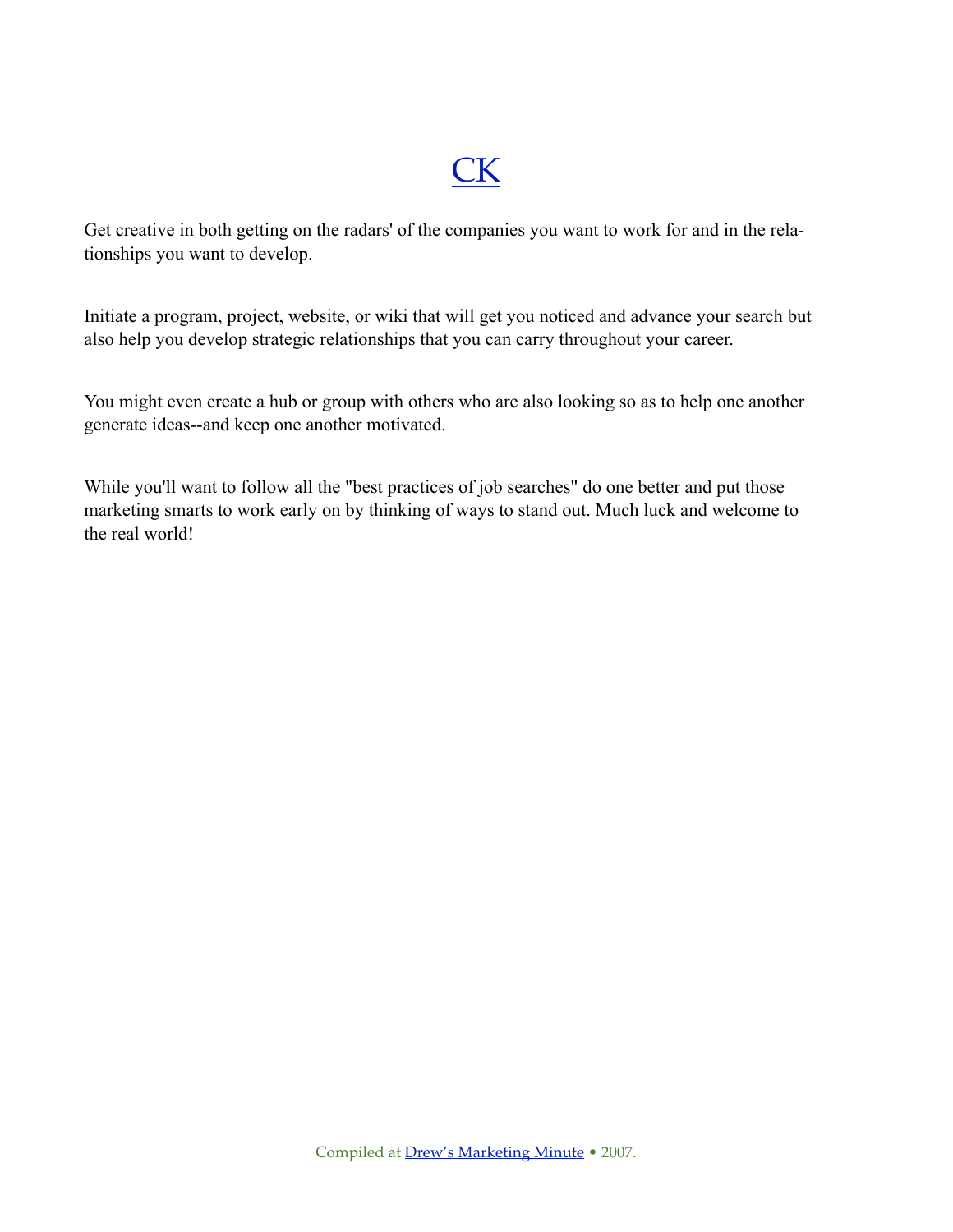# [Toby Bloomberg](www.divamarketingblog.com)

Fail. A lot. By that I mean take a chance on the road less traveled even if that road takes you out of your comfort zone. As several people have mentioned opportunities come from surprising places and people.

Getting your degree is an exciting and heady experience. However, it's the first step in a long adventure. The people you meet will have traveled that road before you. Take advantage of their experiences as you add your own to the mix.

Learn to be a team player.

Leave before you have "used up" the experience. Over staying on a job will lead to frustration and sadness of the heart.

Help others along the way. The favor will be returned to you many times over.

Ask for help when you need it. You're not expected to know it all.

Join and participate in professional organizations where you can meet, play and learn with others who share your interests and passions. People help people who they know and like.

Balance your work life with time for personal pleasures, family and friends.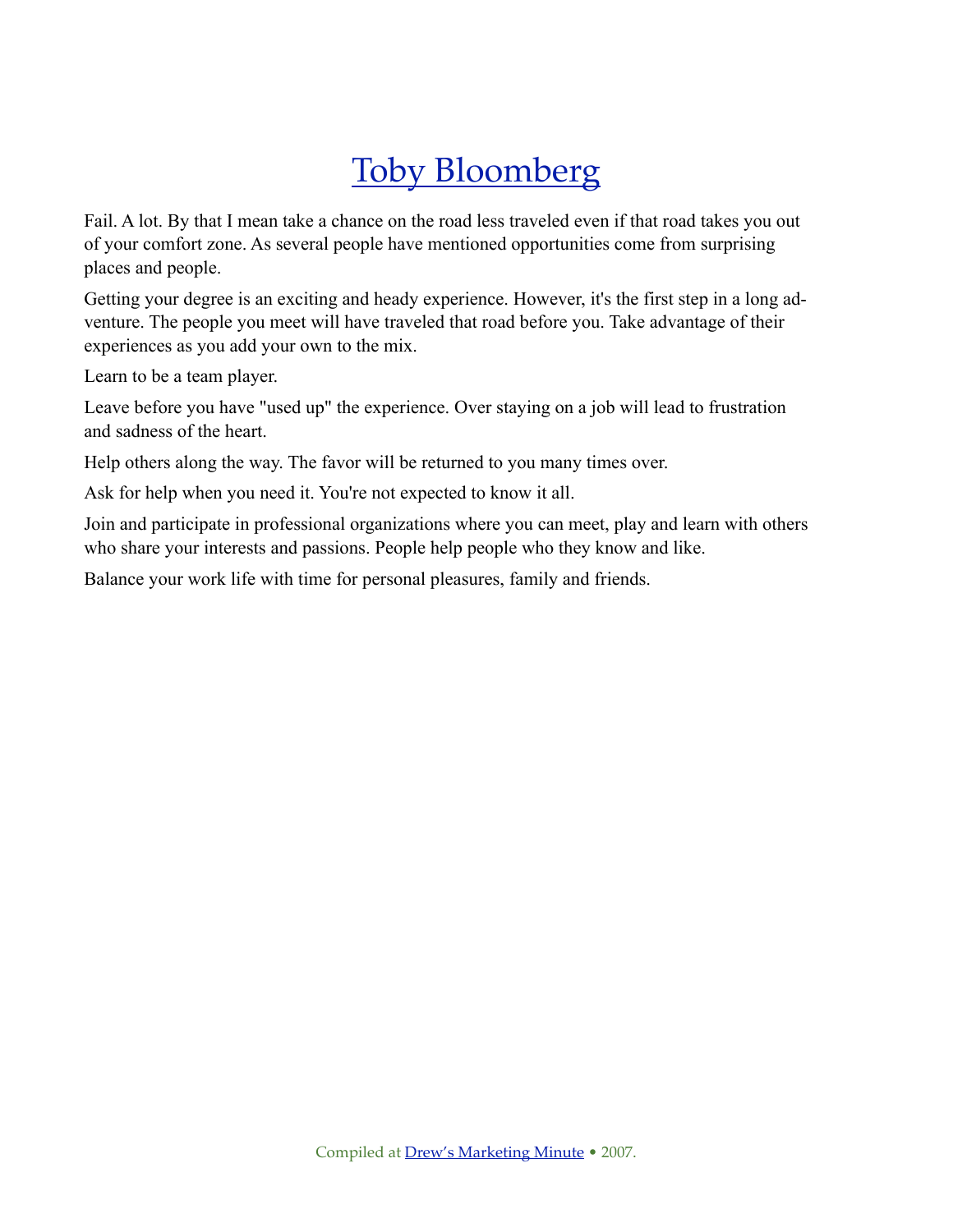# [Andy Nulman](http://powrightbetweentheeyes.typepad.com)

Earlier this month, in what has become a regular, once-a-semester occurrence, I gave a speech to McGill University's BCom students about how to get a job in a "non-traditional industry" (their quotes, not mine).

The reason I keep being invited back is that there is no course in how to gun for a gig (nor one on "*How to Study*" either, but that's a whole other bone to pick), and my outrageous ramblings seem to have struck a chord. What I say is rather unconventional and contrarian (now THERE'S a Surprise!), and while it goes on for 90 minutes, the advice can be distilled down into the following, which can be labeled:

> The Three Ps of Marketing Jobs *(Finding 'Em, That Is...)*

#### **PATRONAGE**

A dirty word in politics, but a valued shortcut in business. Years ago, I created a TV series for CBC in Canada called "*Getting Job One*," and for it, we interviewed dozens of job-seeking students. All of 'em eschewed going to their relatives or friends for help with stinky disdain; they were gonna get their first job themselves, goddamit, even if it killed them! Well young'uns, the most valuable asset in business is your contact list, and at this stage of your careers, yours subsists primarily of those close to you. There is no shame in depending on others for an "in" to get you a job; you'll be depending on others for the rest of your working days to keep it.

#### PROSTITUTION

Perhaps the best tactic of them all. By offering yourself up to a prospective employer for free, to do anything--*everything!*--you are showing confidence in yourself, your abilities and your potential to fit in with the company. Some have softened the blow of this term with the euphemisms "*Intern*" or "*Volunteer,*" but make no bones about it--you know what you want, and this is how you'll get it. And when I say "do anything," I really mean "anything"--wash cars, walk dogs, separate trash from recycling. Trust me, perform well for free and when that paying gig opens up, where do you think they'll look first--that pile of resumés...or the guy or gal bustin' butt down the hall?

#### PRÉSUMÉS

And speaking about resumés, throw yours away. It ain't worth squat. Unless you've started a business or two, or worked in the field, in the eyes of most marketing job-offerers, you ain't done nothing. Worse still, unlike law, medicine, science, architecture and the like, in the marketing game, your marks don't count for much. So instead of listing your classes, interests, school activities and other rather irrelevant things you've done, on a resumé, market YOURSELF with a document I call a Presumé, in which you convince your prospective employer what YOU WILL DO for him or her. This will show forward-thinking, creativity and salesmanship...three factors crucial for success in marketing.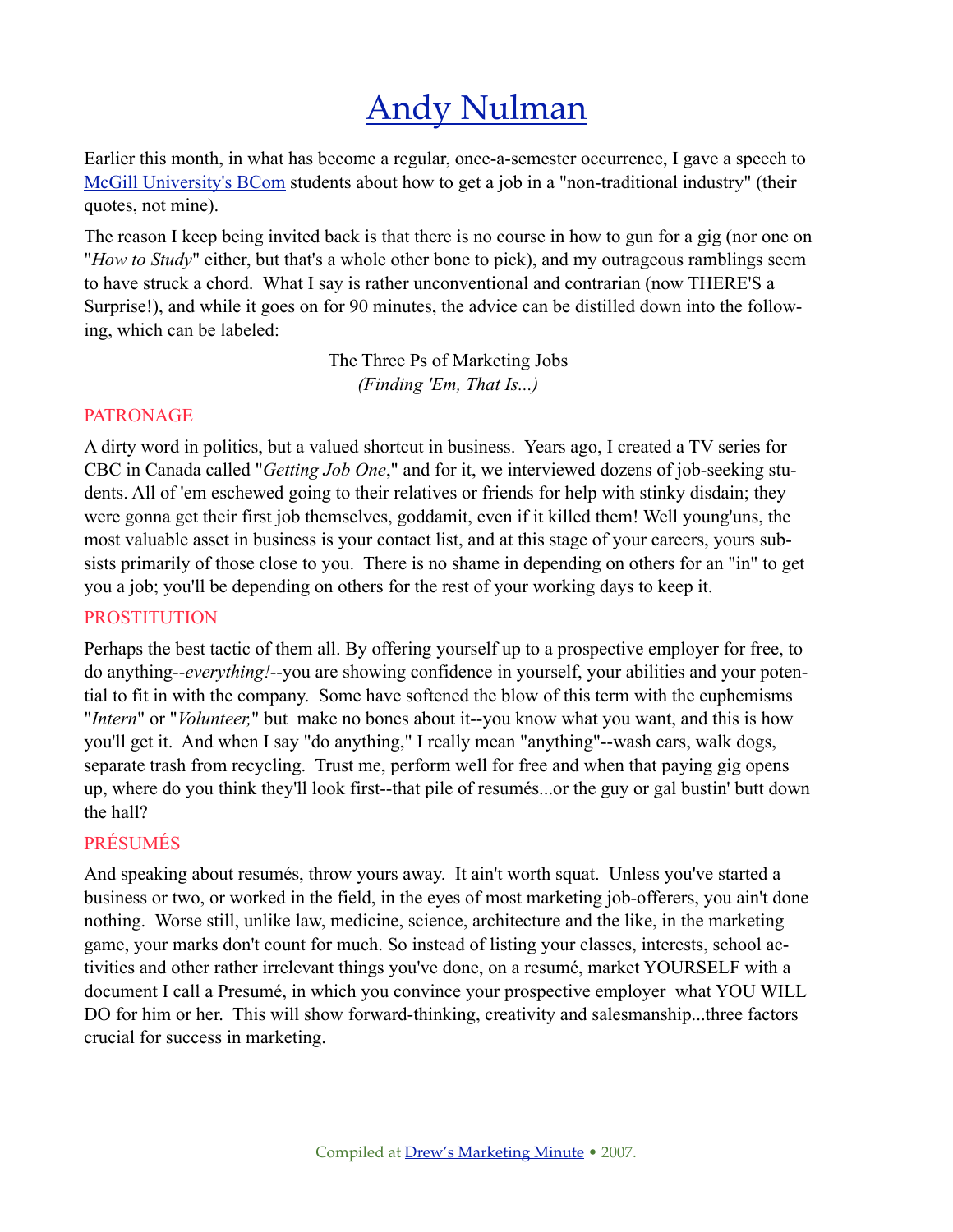# [Seth Godin](http://sethgodin.typepad.com/)

My answer is easy to write, harder to implement. In my experience the single best way to become a marketer is to market. And since marketing isn't expensive any longer (it takes more guts than money), there's no need to work for Procter & Gamble. None. In the old days, you could argue that you needed to apprentice with an expert and that you needed access to millions (or billions) to spend. No longer.

So, start your own gig. Even if you're 12 years old, start a store on eBay. You'll learn just about everything you need to learn about digital marketing by building an electronic storefront, doing permissionbased email campaigns, writing a blog, etc. Who knows more about marketing--Scoble or some midlevel marketing guy in Redmond?

You don't need a lot of time or a lot of money. You can start with six hours every weekend. Over time, if (and when) you get good at it, take on clients. Paying clients. Folks that need brilliant marketers will beat down the door to get at you. After a while, you may decide you like that life. Or, more likely, you'll decide you'd rather be your own client.

People who want to become great fishermen don't go to work on a salmon trawler. And people who want to become marketers ought to just start marketing.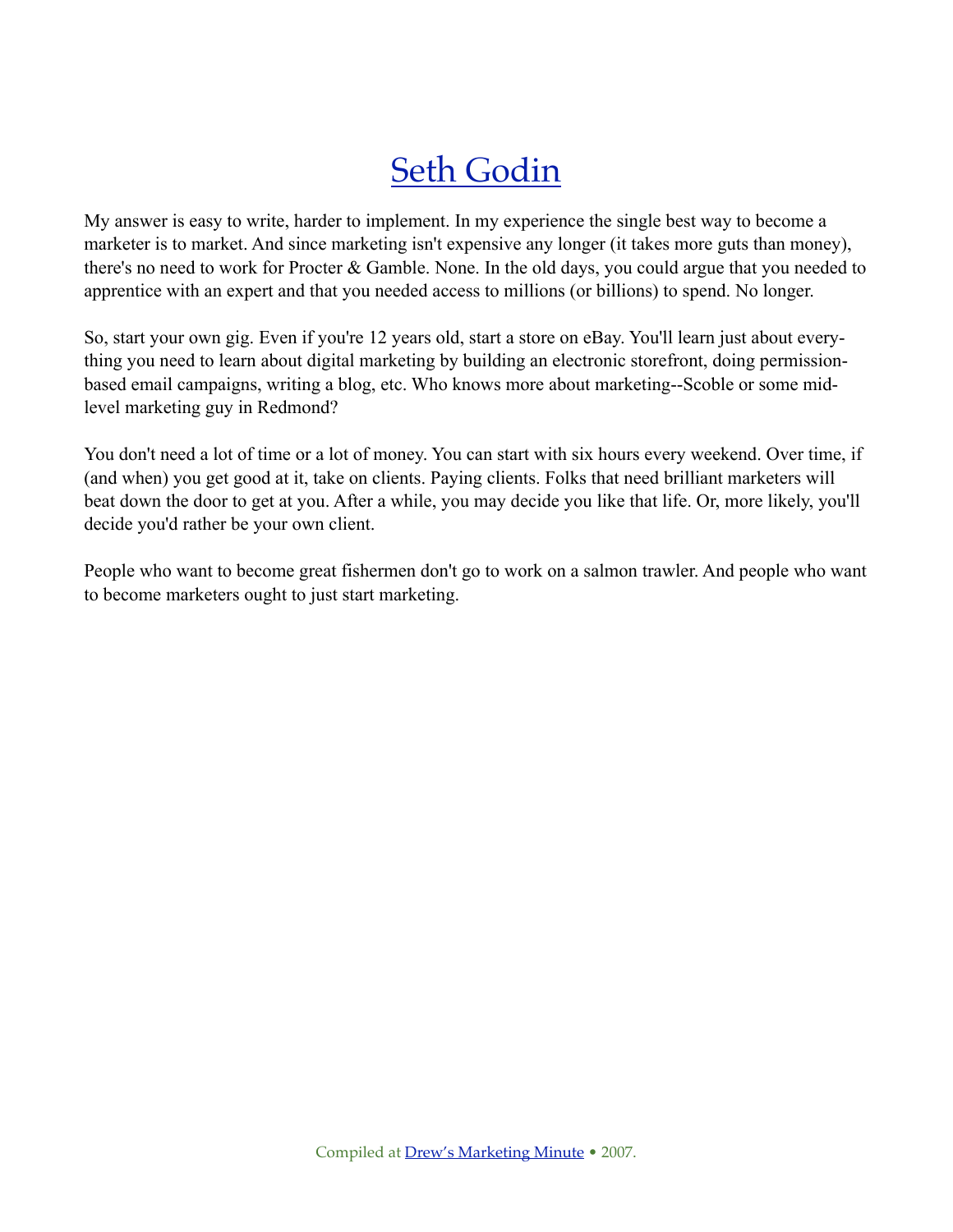## [Roberta Rosenberg](http://www.copywritingmaven.com/)

As someone who's made a career and 3 businesses based on the concept "be the biggest fish in the smallest, most profitable pond" ... I'd urge fresh-faced college grads to consider the road not taken when they consider the various career paths open to them.

Don't go for the obvious or the glamour.

Seek out interesting industries and smallish companies where you can get your hands dirty in a number of different jobs.

Keep your goals loosely structured, but have goals.

Recognize when opportunity is biting you on the tushy and be not afraid. You can always get a job doing something, but some opportunities won't wait for you.

I fell into direct marketing 25 years ago as a junior copywriter working for a small B2B publishing company while going to grad school for a masters in broadcast management. Within a few months, grad school and broadcasting was a memory.

I was home and so it has ever been.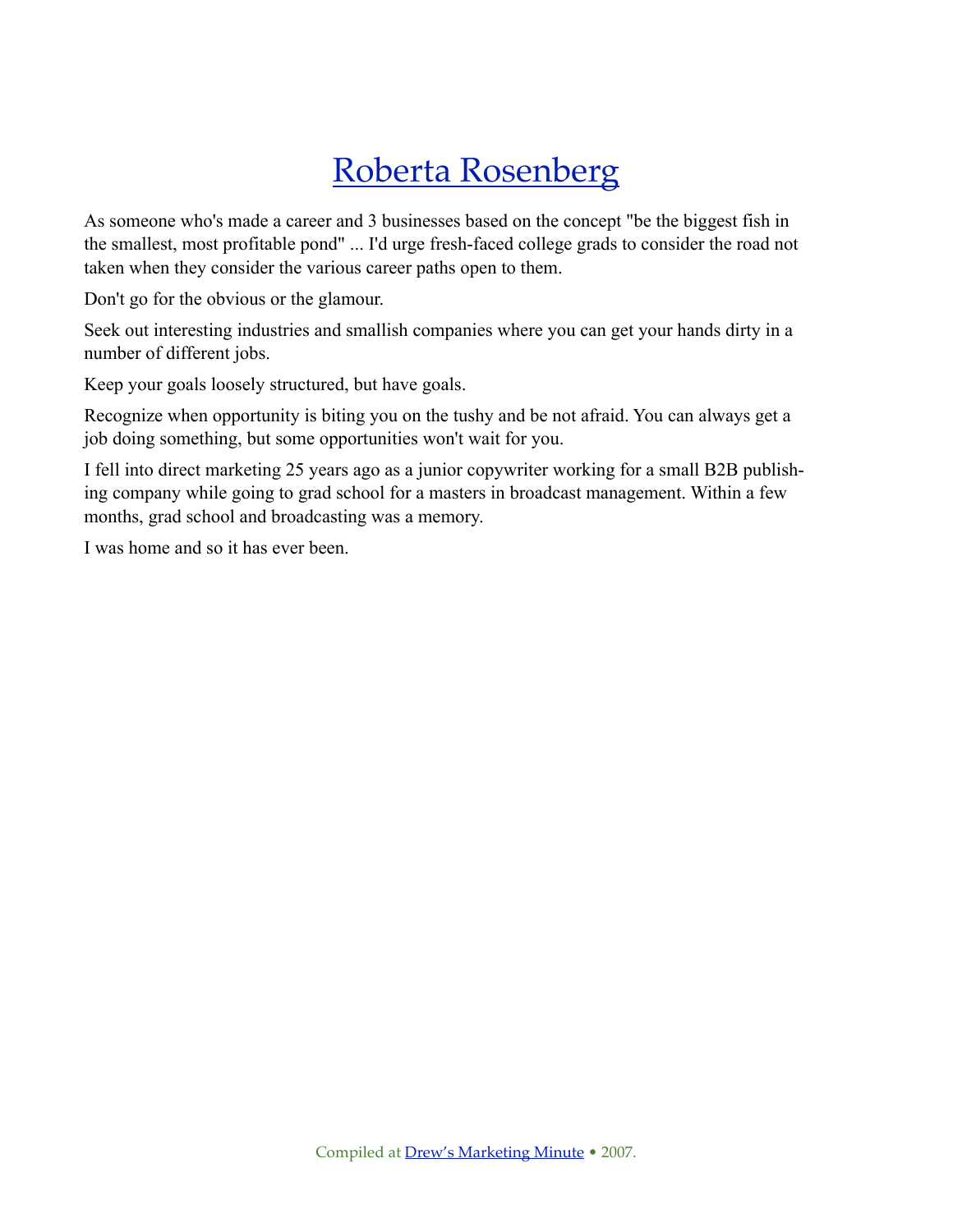### [Chris Cree](http://successcreeations.com/)

Here's what I tell the younger folks around me just getting started:

A job isn't forever. You don't have to have it all figured out when you start. In fact, you'll save yourself a lot of heartache if you give yourself room to learn what you don't like and possibly change direction.

If you have a choice between taking a job for money or because it is something you would really love to do, don't go for the money. If your work happens to be something you are passionate about, say something you'd consider doing even if they didn't pay you, then the money will follow eventually. And probably in much larger amounts than that other job could ever bring you.

Finally, you're much better off just being yourself. If you have to pretend to be someone else in an interview to get the job then you are probably going to be miserable working there in a year or so. If they turn you down because you were yourself then be grateful because they've done you a favor. They've just saved you some misery down the road.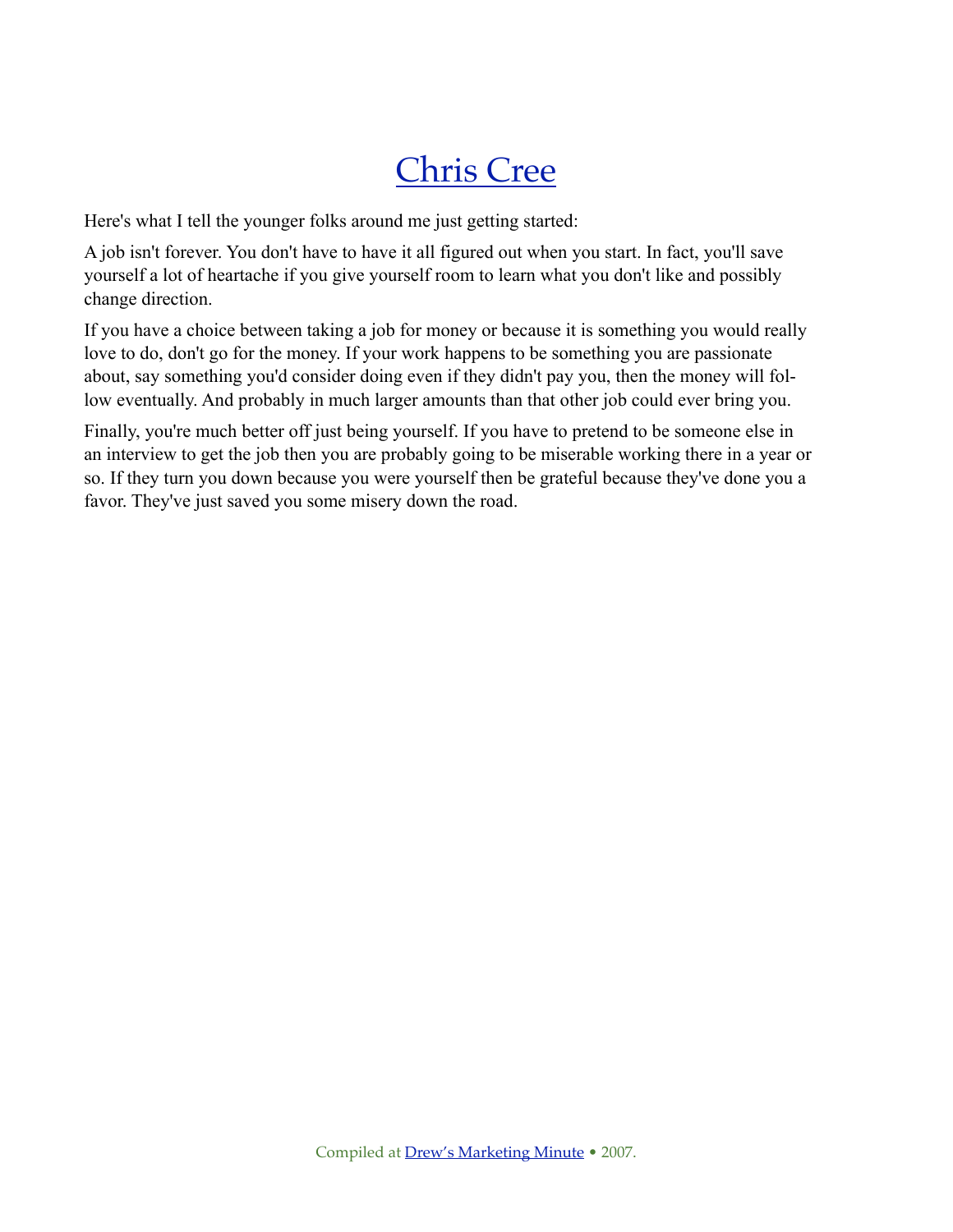# [Ann Michael](http://managetochange.typepad.com)

WOW – there is some really great advice here already. In trying not to duplicate anything, my general advice is: remember that teamwork and collaboration are the name of the game now.

I know you're wonderful, but there are other wonderful people out there too and you WILL accomplish more working with them.

Don't be frustrated or concerned about people that are very different from you. Whether old or young, male or female, or from radically different cultures, you (we!) have a lot to learn from all of them.

Know who you are so that you're not afraid or unduly offended by those who are different from you. They aren't a threat. They're a HUGE learning opportunity.

Be passionate, but balance that with patience. Passionate people are in danger of being very frustrated and bitter if they don't learn to manage their passion and focus it on positive results.

Focus on others – what can you learn from them – what can you offer – how can you help. Make it personal – forge relationships, alliances, and friendships.

Above all – love what you do and don't be afraid to change what you do if you "fall out of love". If you don't you open the door for a lot of heart ache!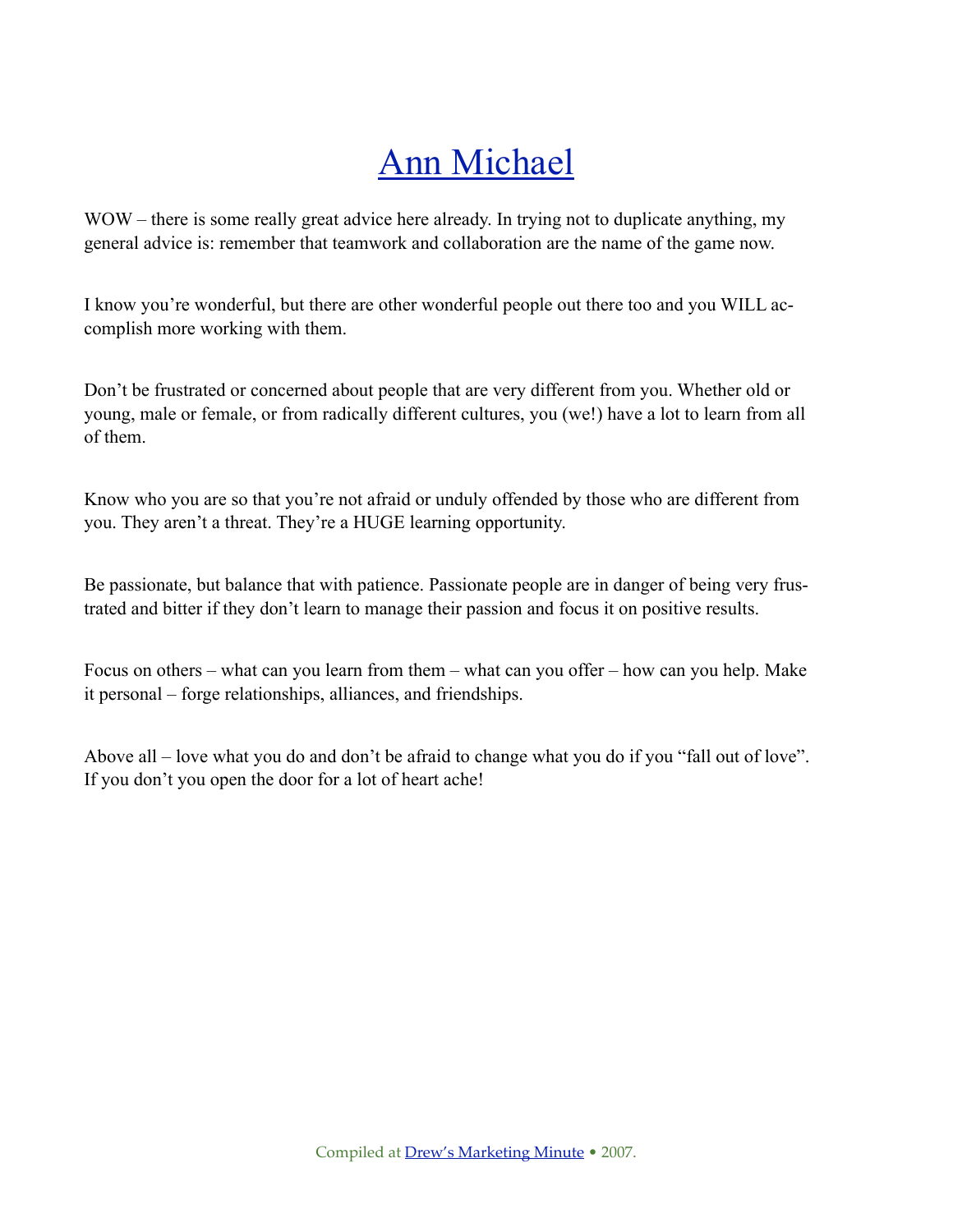# [Andy Brudtkuhl](http://getanewbrowser.com/)

I've been out of school from the ISU College of Business for just over two years now but I've been in the technology industry here in Iowa for 7 years.

First you must know that there is a sense of what I call ageism in Iowa (maybe elsewhere). Although I do have 7 years experience with tech in Iowa, potential employers see a 24 year old kid. In many companies it won't matter how smart you are or how much experience you have - you still have to prove yourself.

This leads to my second point - patience. I have all the ambition in the world and it gets very frustrating not moving as fast in my career as I want. Part of this is a product of my first point but I've grown to live with it. Don't expect to get where you want to be right away. Ninety percent of the time at the beginning of your career your experience, knowledge, or talent don't matter. You have to work your way up just like everyone else.

And if you do lack that patience, like me, there's always room for more entrepreneurs. If you don't have that spirit small / startup companies provide the best learning experiences because you often must wear many hats.

Another thing I've seen from peers of mine as they graduate - they quit learning. That's a great way to get stuck in a job you don't like for a long, long time.

And last - don't let a job, boss, or company mold you into what it wants you to be. If you are pressured to do so its not the right fit and you will be starting off your career in the worst possible way.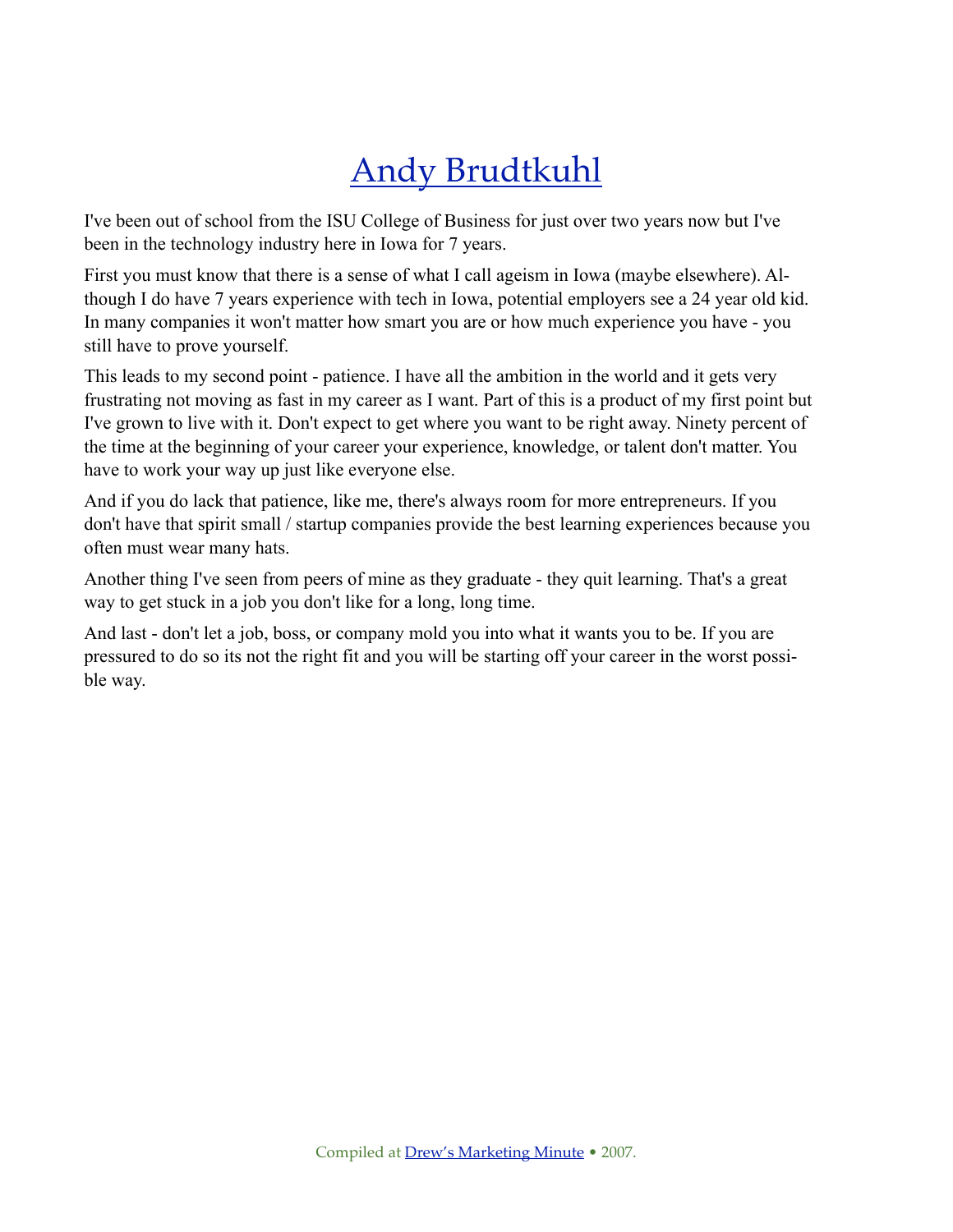## [Patrick Schaber](http://www.lonelymarketer.com/)

Keep an open mind!

When I graduated from college with a degree in Marketing my expectations were too high as far as what kind of job I thought I'd land. The jobs that I truly wanted required much more experience than what I had. I had to adjust my expectations and I am glad I did.

My first jobs out of college were in customer service and sales and they offered me a great base of experience getting to know customers and how to interact with them. I think I'm better in my job today as a Marketing Manager because I was able to get that experience early on in my career.

Also, look for opportunities to expand your knowledge base when you're in a job out of college. What gaps can you fill? What new talents can you bring to a job? Always be thinking out of the box.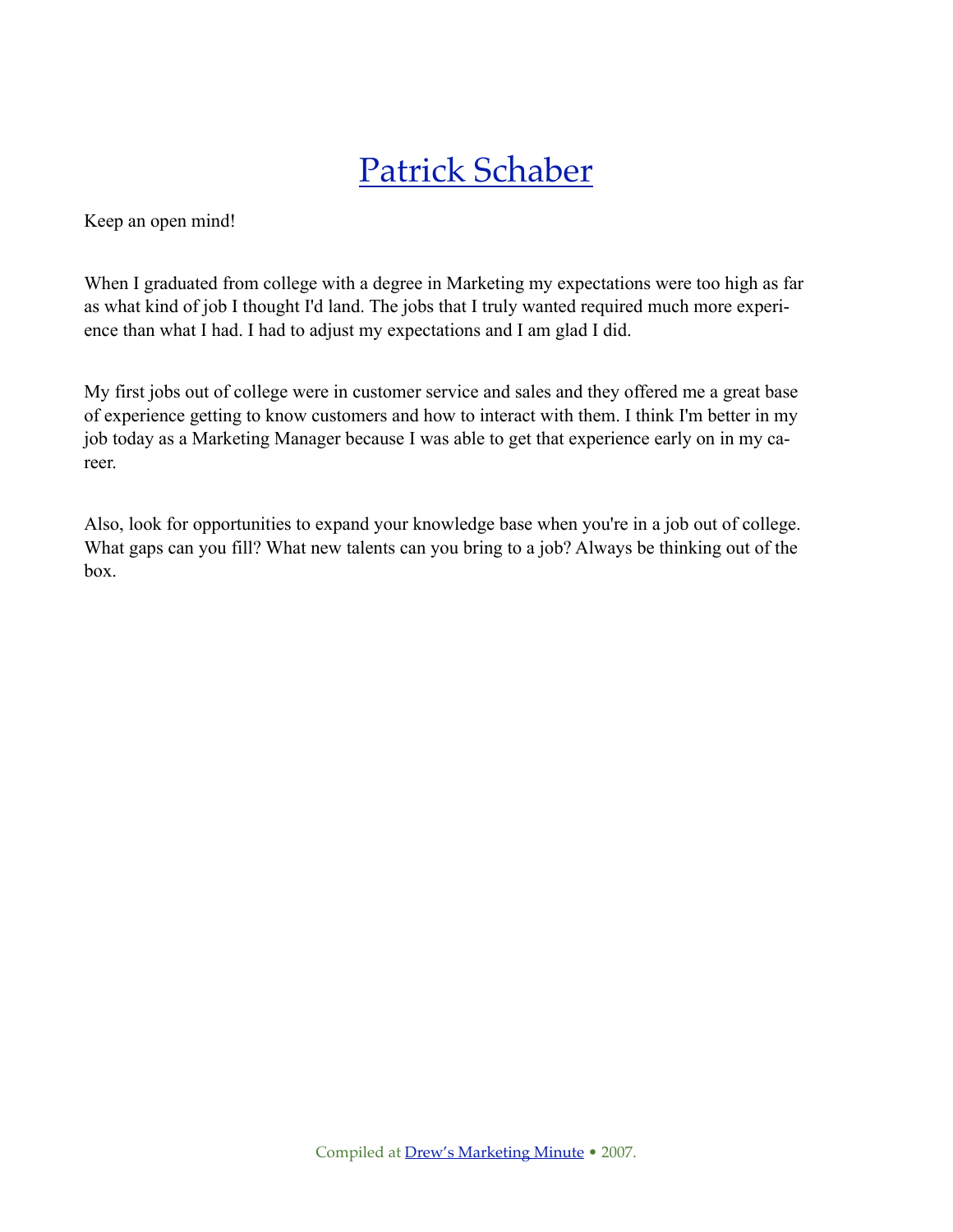#### [Tony D. Clark](http://successfromthenest.com/)

As a home-based entrepreneur, I have a little bit different view of the questions, so it here goes...

#### **How I landed my first job (war/success story)**

My only "real jobs" were in my late teens and early twenties - some manual labor, a line cook, a waiter, and part-time bookseller. So I don't really have any advice here - I just walked in a filled out an application.

These were mainly to cover me while freelancing. But I highly I recommend that everyone be a waiter/waitress and a manual laborer sometime in their life. It's hard work, and you take a lot of crap. I learned a lot about business from my short stints in those jobs. Mainly that I never want to do it again, and to treat those providing a service with respect and kindness (as long as they are doing the same).

#### **What I wish I knew when I was trying to get my first job**

That I didn't want a JOB. I wanted a CAREER and a BUSINESS.

#### **My advice for someone trying to break into the marketing/advertising business**

For breaking into the business, I defer to the other experts here. But for the aspiring entrepreneur, I always recommend reading Ogilvy on Advertising. No better yet, to quote Brad Hamilton from Fast Times at Ridgemont High, "Learn it. Know it. Live it."

As an entrepreneur, I learned that a majority of the other books out there just regurgitate Ogilvy. Better to get it right from the source.

#### **Words of wisdom about careers in general**

It all comes down to doing what you love. Every successful person out there got to where they are, by doing what they love - Jobs, Buffet, Oprah, Tony Robbins, Adam Savage, Alton Brown.

No matter who it is, they have a passion for what they do. It shows in their lives, in their faces, and in their bank accounts.

Don't take 10 years to figure this out. By then it's much harder to do something about it. Follow your passion, use your gifts, and provide something of value and you WILL be successful in every way you can imagine.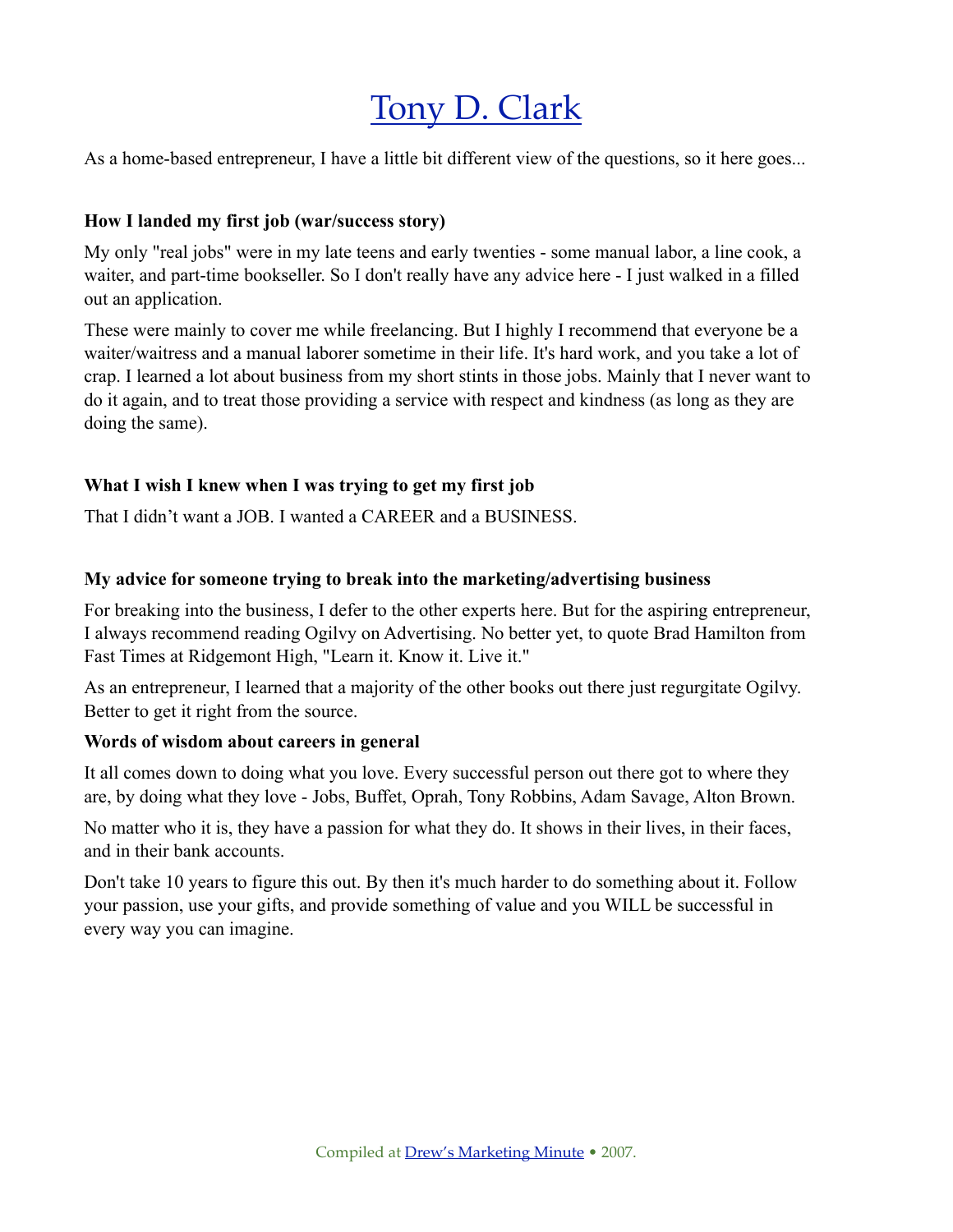# [Andy Wibbels](http://andywibbels.com/)

If you don't immediately work in your chosen field realize that you aren't 'above' socializing with your colleagues. I had an attitude that 'this isn't what I really want do to' so I didn't cement relationships with my coworkers. The big realization is: People leave companies and they often need to hire new people at their new companies. **Stay in contact.**

**Take full advantage of education and professional development** offered by your employer. I wish I'd gotten my MBA in the several years I'd worked at a large Fortune 500 company. I dawdled when I could have a grad degree by now - and they'd have paid for it.

As for breaking into marketing I really have no idea since my marketing training is all informal. I'd say read as much current lit as you can on the next phases of marketing. I'm guessing so much of **what is taught in marketing curricula is dead in the water** when measured against the current mediascape.

Learn how to **navigate assholes.** Every industry has assholes - and often you will have to work for them. Build boundaries to keep them at a distance but work with them. Document everything in case you have to do your due diligence with HR.

Relationships rule. It isn't who you know. It isn't what you know. It is **who knows what you know and what you can do.** Impress extroverts.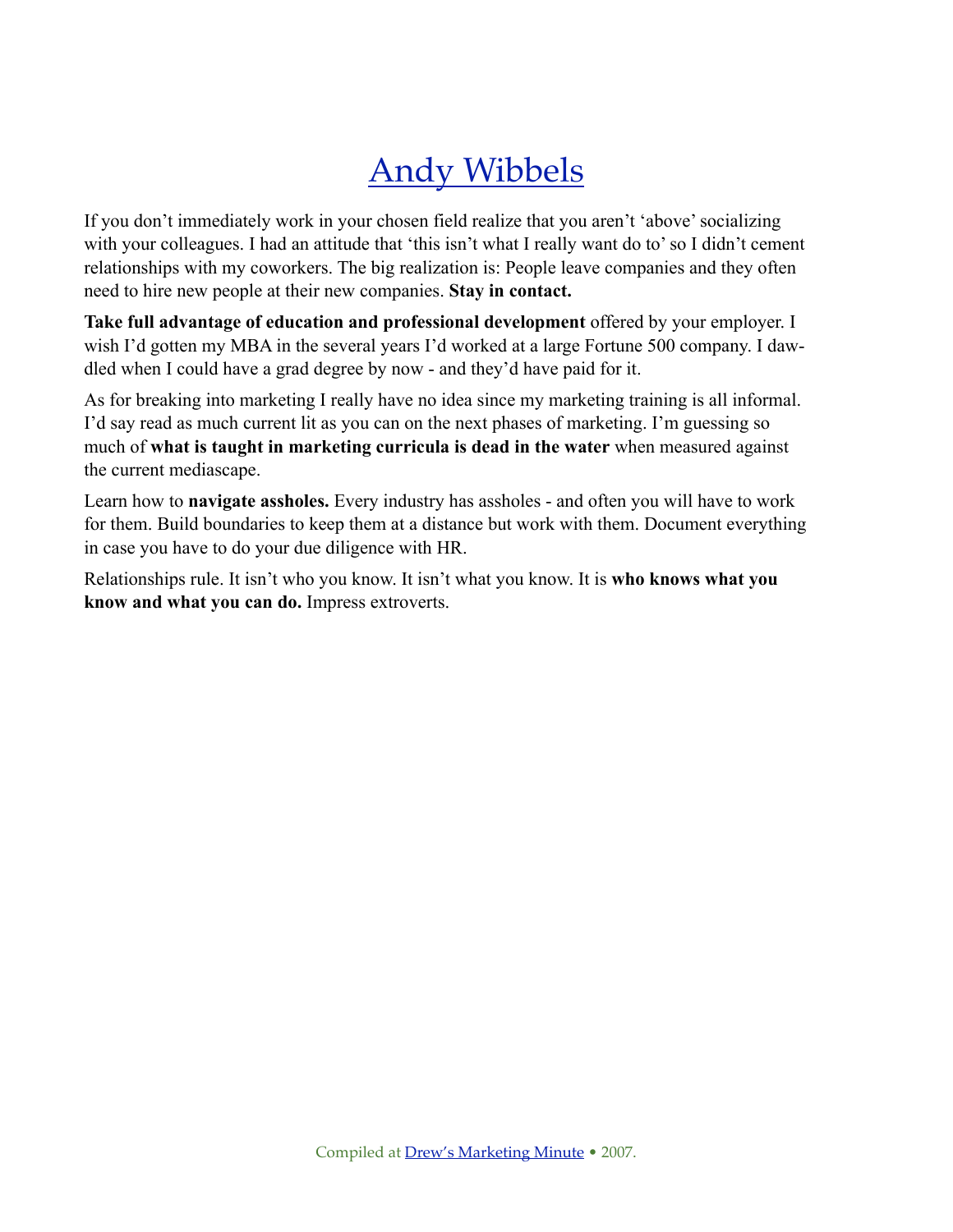### Designer Mike

I graduated college with a degree in graphic design in 1999 when the job market was tough. It seemed nobody was hiring or wanted to hire a fresh faced 20 year old designer with talent but no experience. I needed to pay the rent so I sucked it up and work blue collar jobs. I worked for \$7/ hr at Gabus Ford parking cars in the heat and cold of Iowa weather. I also worked a second job unloading boxes for FedEx at 3AM!

At Gabus Ford one day I was asked to help their Des Moines Register sales rep take some photos for the ad. I saw my chance. I asked the rep if I could give her my resume to give to the Register folks (I had some in my car). I gave it to her thinking nothing would EVER come of it. Well, two days later I had an interview and got the job.

I guess the moral of the story is to work hard every day and always be prepared.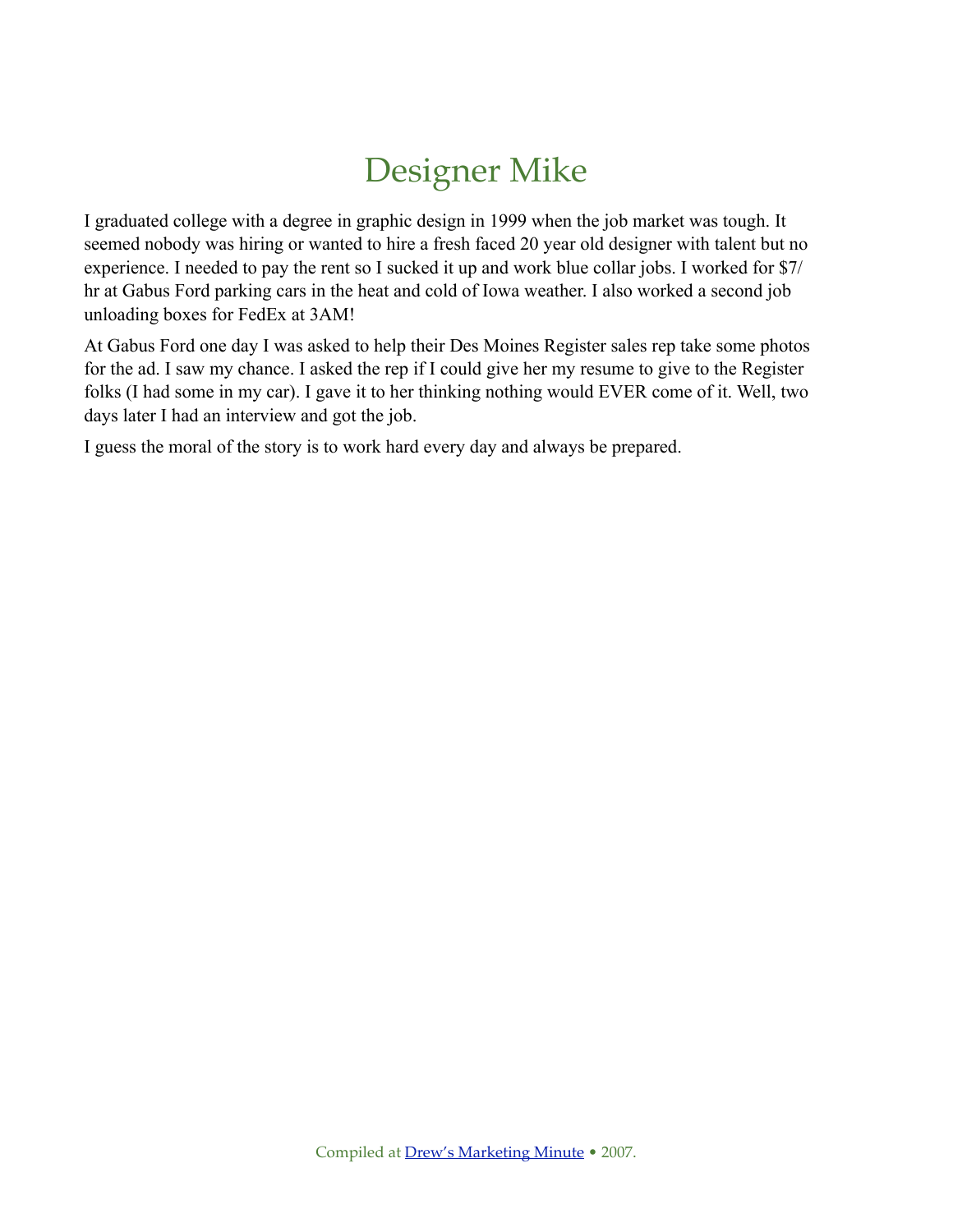# [Aaron M. Potts](http://todayisthatday.com/)

Having done everything from door-to-door sales, to military service, to having a well-paying position with a successful dot-com company (before the bubble burst), my advice to any job seeker would be to think long and hard about what you actually WANT to do.

It is far too easy for us to take a position or grasp an opportunity that we are qualified for, without giving enough consideration to whether or not we will still want that position 20 years from now.

For example, a photographer can do anything from running their own business to being on the payroll for a company that may or may not even be around 20 years from now. And if they were, would you still want to work for them?

In short, follow your PASSION, not your opportunities.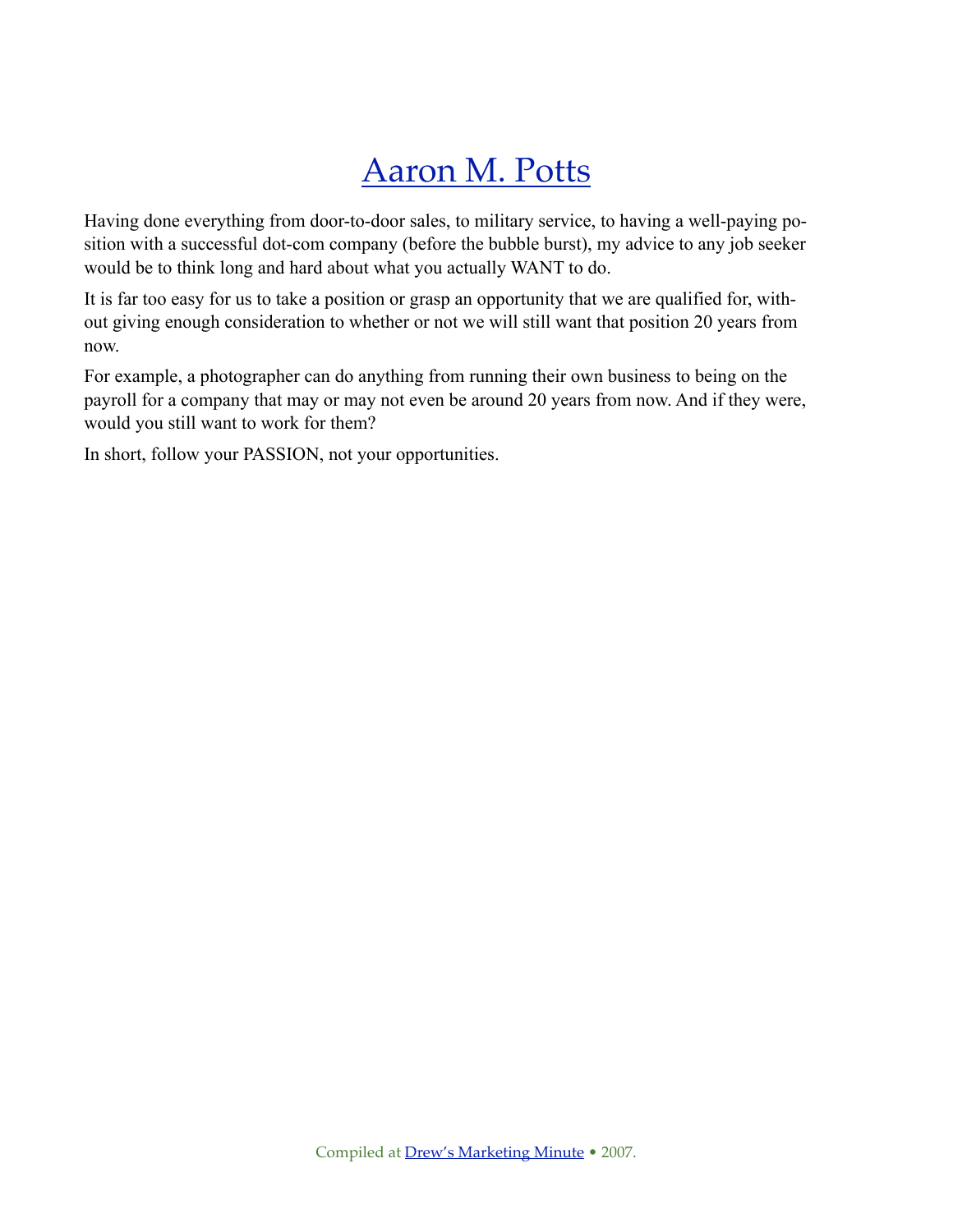### [Terry Starbucker](http://tshalffull.blogspot.com/)

The best bits of advice I could ever give to any person just starting a career are:

1) Whatever you choose to do, you MUST be passionate about it

2) Once passionate, you should visualize yourself at the pinnacle of whatever you choose to do, and then write that vision down.

3) Go after it with focus and persistence - every interview, every discussion you have with anyone about your career, should always come back to the vision

4) Believe in yourself

5) Keep your perspective and humor intact during the process

6) Enjoy the journey!

Good luck, and keep the faith!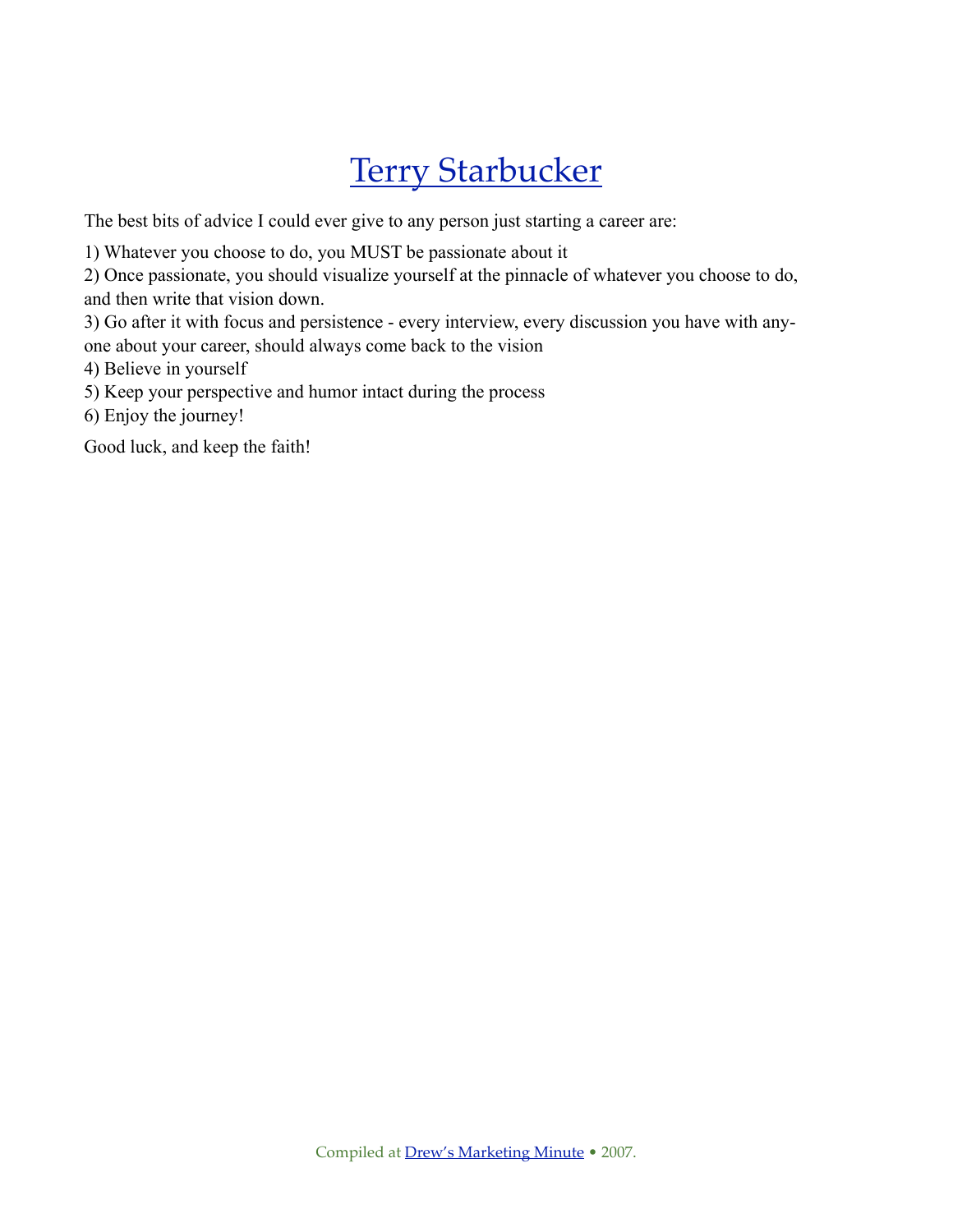### [Mark True](http://www.storiesbyrel.com/)

My advice for someone trying to break into the marketing/advertising business...get as much 'safe' experience while in school. Volunteer for as many tasks as you can to get a little practice and knowledge about them all. Do some writing, some photography, some design, some speaking, etc. You won't be good at them all but you will be good at some, so it's better to learn where they won't fire you.

Then, when you get in an interview situation, learn all you can about the organization - or its clients, if it's an agency - and be ready to ask intelligent questions. That makes the interviewer feel good because they like to talk about themselves, and gives you more information and more time to think about your answer.

It also gives you a chance to decide if you really want this job before you get the job!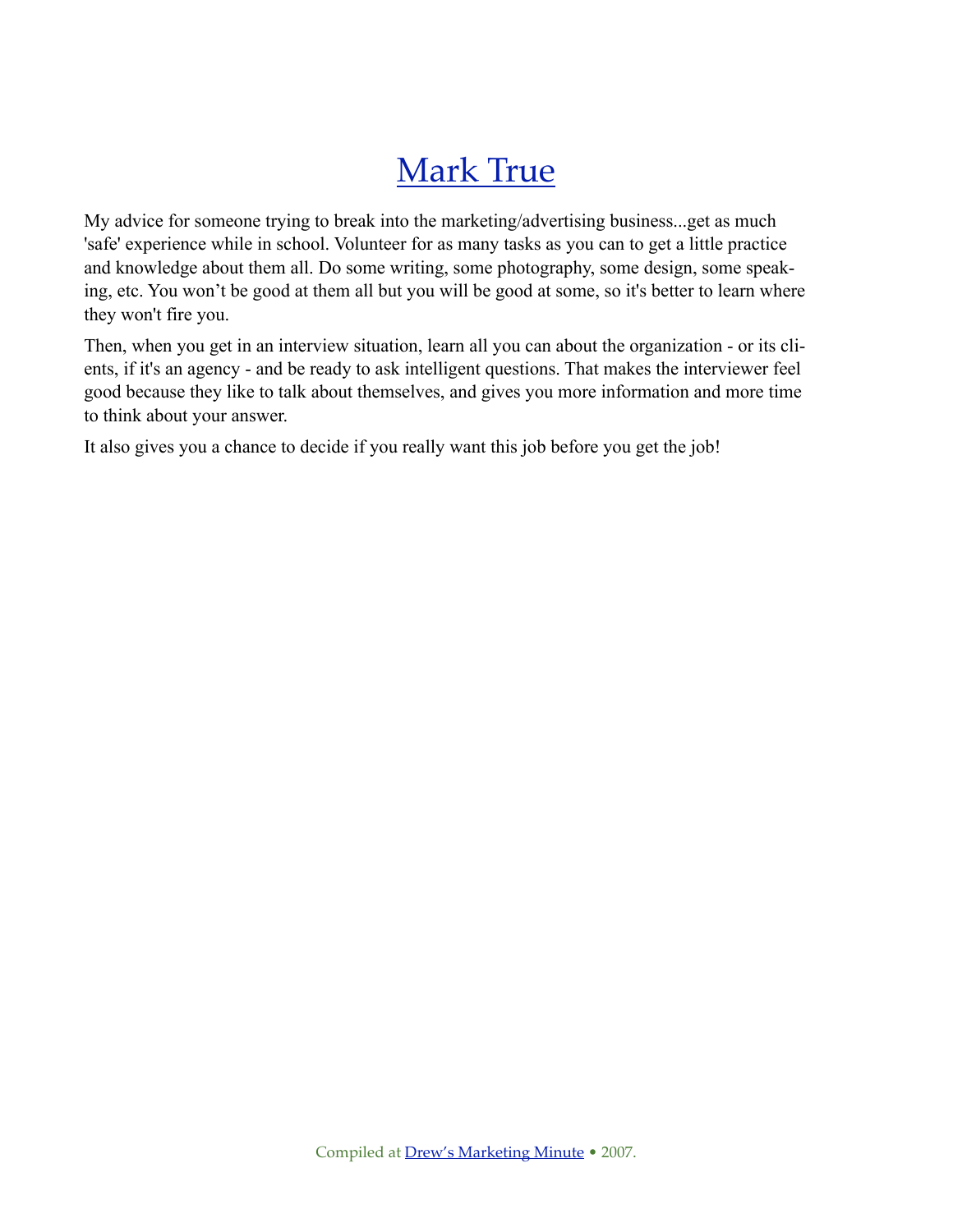### **[Steve Miller](http://www.twohatmarketing.com/)**

Don't get stressed out about whether you're going to make or break your life or career in your first job.

Your life will take a LOT of twists and turns (most unexpected) before you find your passion. Your first job is simply the first step on a long journey. Look for something really interesting, not something that just pays well. Have fun. Enjoy the ride.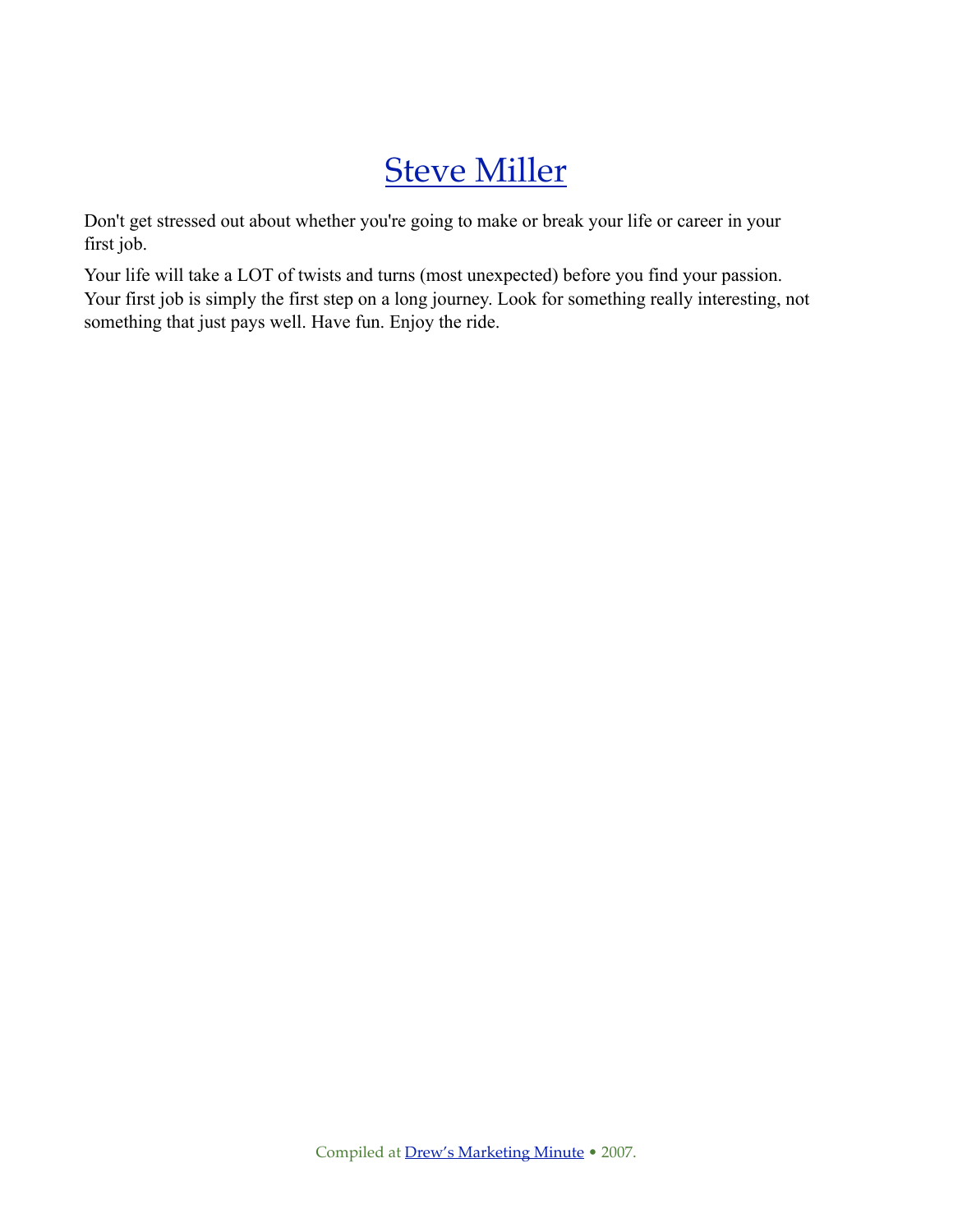# [Darren Barefoot](http://www.darrenbarefoot.com)

#### *Wear Sunscreen and be an intern.*

*If I could offer you only one tip for the future, sunscreen would be it. The long term benefits of sunscreen have been proved by scientists whereas the rest of my advice has no basis more reliable than my own meandering experience…I will dispense this advice now. -- Mary Schmich*

I probably do one informational interview a month with a recent grad, and inevitably they ask a lot of questions about ad agencies and large corporate marketing departments. I can't answer those. I've never worked in either (though I've consulted in both), and given that I prefer a diversity of work (and work environment), that suits me fine.

So my advice to new graduates is degree-neutral–it applies whether your rolled-up paper says "Engineering" or "Visual Arts". It's also pretty obvious, but it worked for me and I truly believe it'll work for anybody.

Do an internship.

About a year after I graduated, I did a two-month internship at Radical Entertainment a Yaletown game developer. It was the height of Web Bubble 1.0, and I played more *Quake* and *Starcraft* than did actual work, but it got my foot in the door. After two months they didn't bring me on (they were busy laying people off, if I recall correctly), but I left their offices with a tech company on my resume, a decent portfolio and a glowing reference. In a couple of weeks I had two offers, and I'm still good friends with the guy who hired me at MPS. A similar strategy worked for my brother.

What does an internship do for you?

- It forces you to research the local job market, and to actually choose the employers for which you want to work. It makes you ignore the classified ads, which is a good habit to get into.
- You get a ton of interview experience at a reduced stress level. After all, there are lots of companies that might want to intern for, and you might as well talk to them all.
- You learn how to promote yourself. You have to make cold calls to potential bosses, and that's scary.
- Once you land an internship, you get to practice over-achieving. Obviously you want a job with the company, so you've got a short amount of time to convince them of that fact.

My two-month internship was unpaid, and I think that's okay. Happily, I had the structure of a UVic alumni program which provided a context for the potential employers. Regardless, accept that during your internship you'll make little or no money. That ought to make you all the hungrier.

The whole process–from assembling a resume to calling employers–can be difficult work for a young person, but it's well worth it. It's the proverbial toe in the door, and that's more than most graduates get.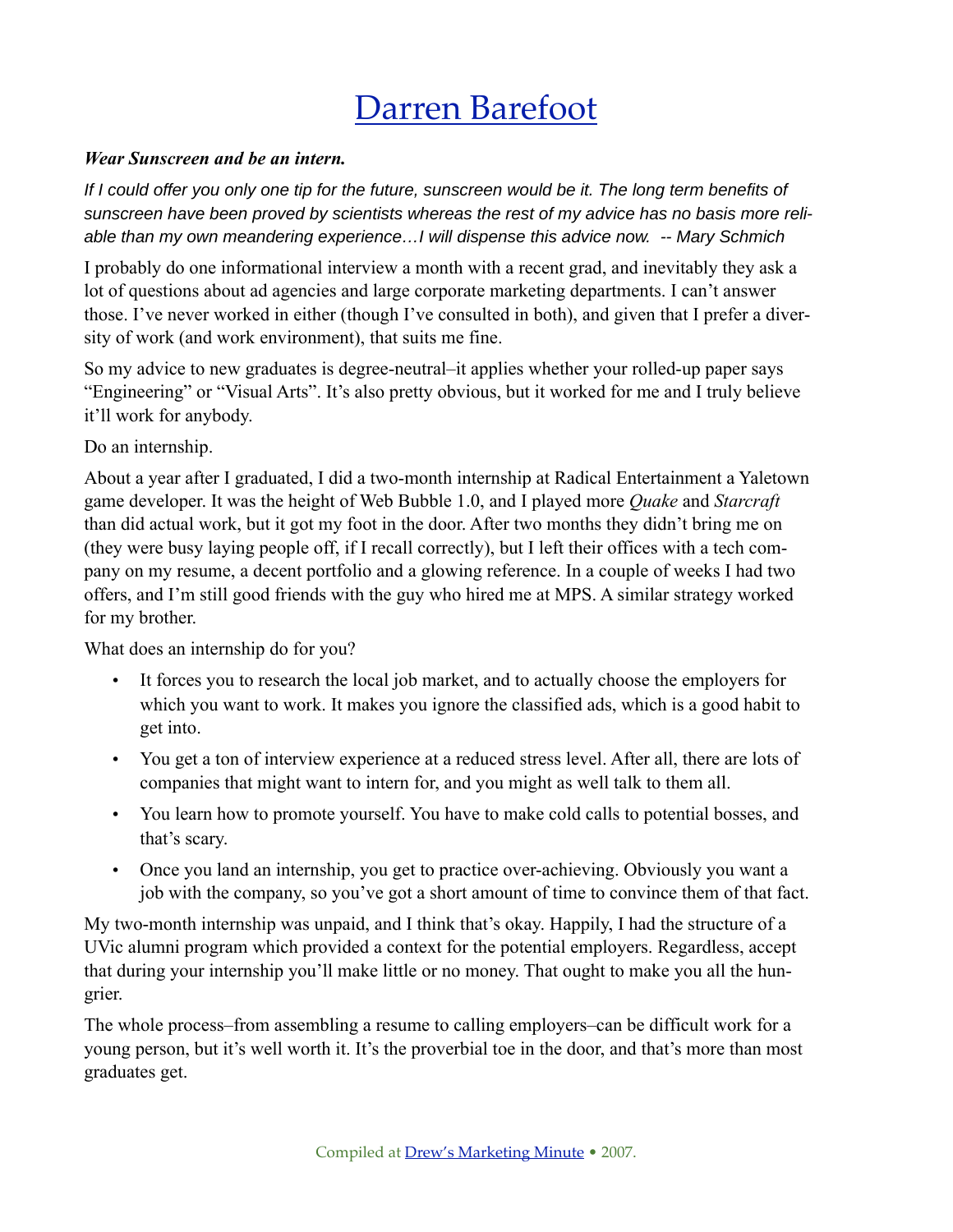#### [Rosa Say](http://www.managingwithaloha.com/)

I hope sharing a link is okay: I'd written this article in response to a question I got from an intern starting a new job, and I hope it helps with your project; it's called, "New to Management: A Learning Hit List."

<http://www.lifehack.org/articles/management/new-to-management-a-learning-hit-list.html>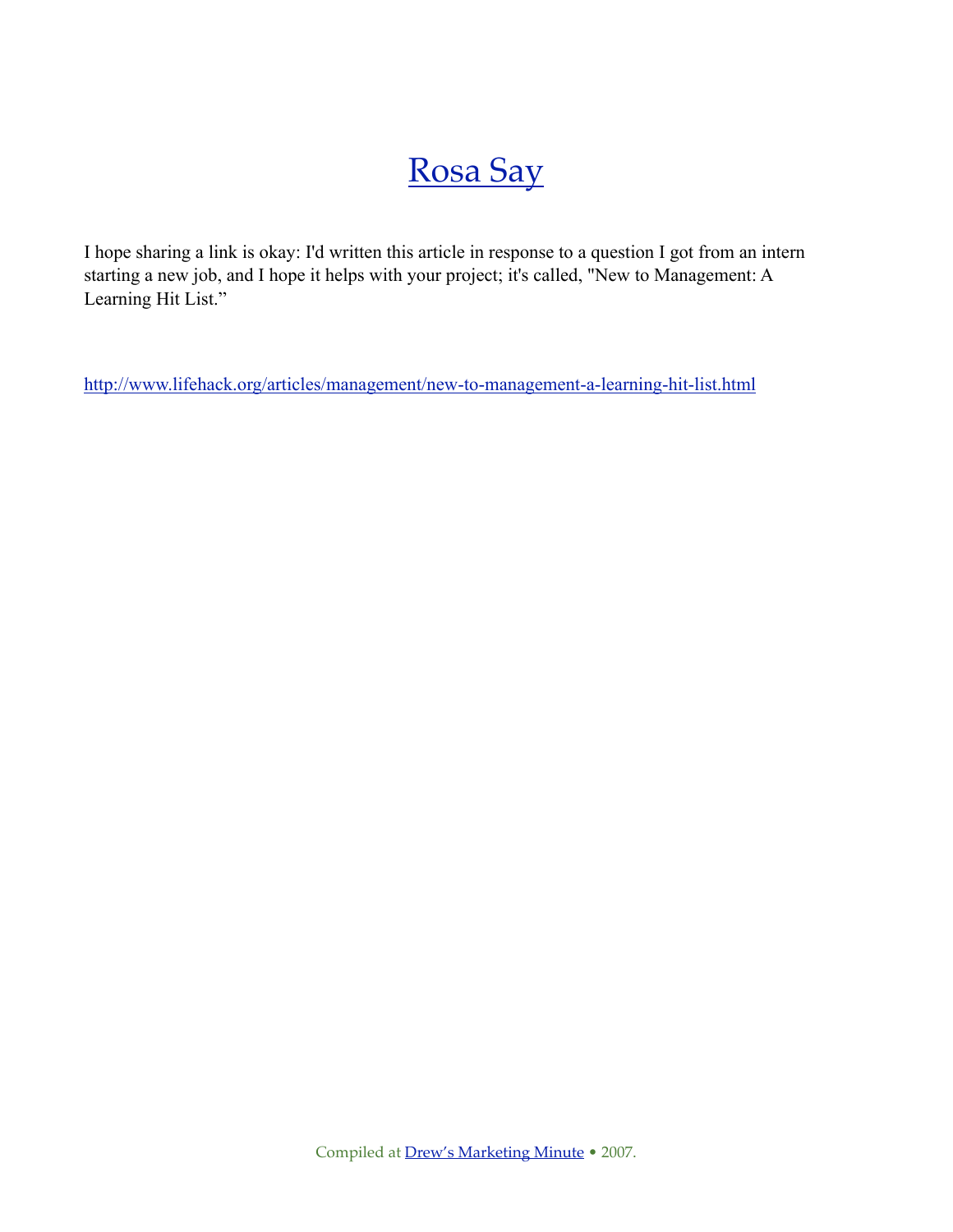# [Mary Schmidt](http://www.maryschmidt.com/)

In the real world, nothing works like it says in the books. Be flexible, keep your eyes open, and continue learning. Your degree is just the beginning.

As for getting a job, I'd recommend smaller companies/agencies. They're typically more creative, move faster and will give you more opportunity sooner (and you'll likely have more fun.)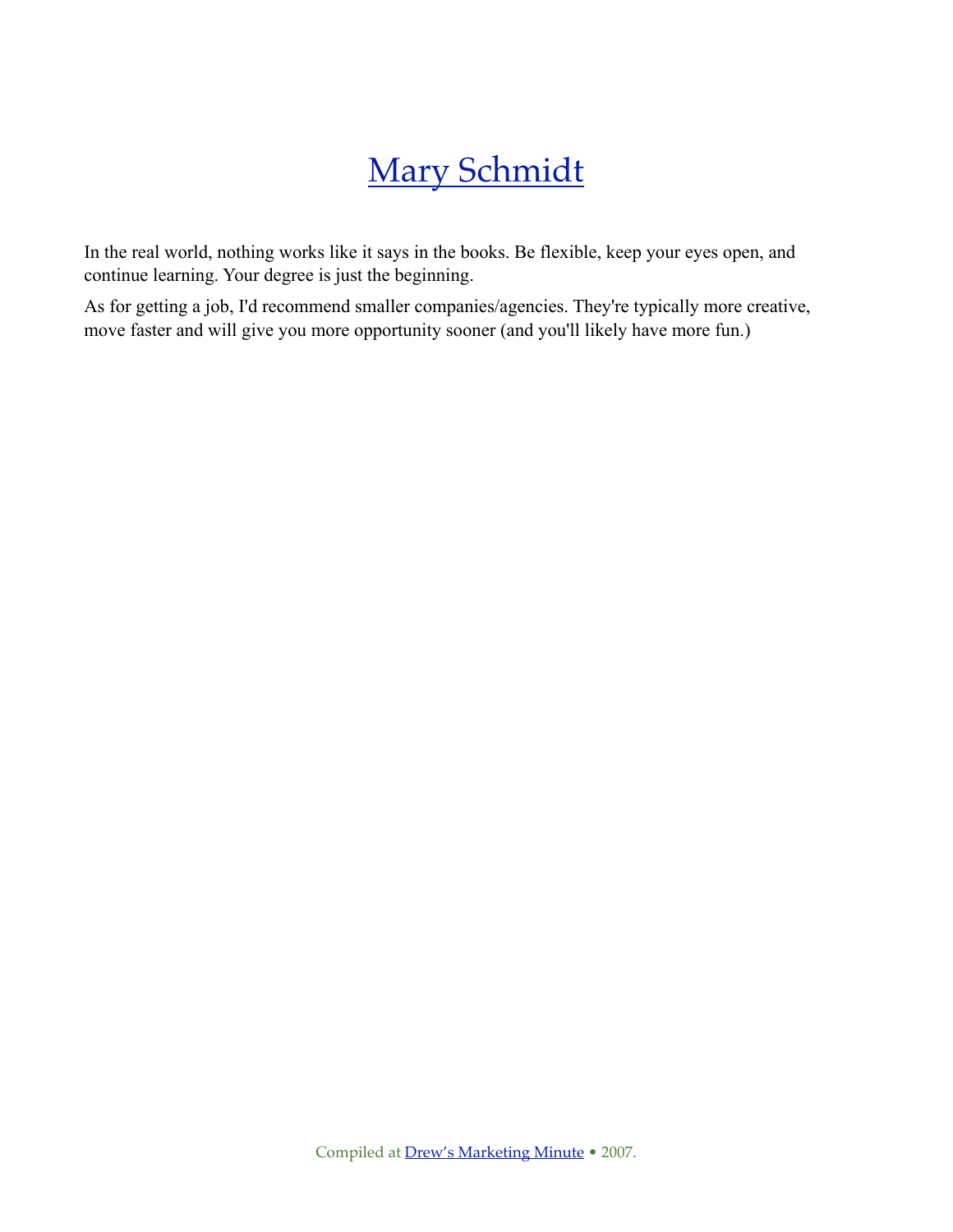# [Phil Gerbyshak](http://makeitgreat.typepad.com)

#### **What I wish I knew when trying to get my first job?**

Resumes are important. GPA is more important. Who you know is even MORE important. And what's most important?

**Who knows YOU!** If nobody knows you, you will have a tough time getting a job. Take an interview somewhere where you already know someone on the inside that can give you a great reference. This helps more than you will ever know...ESPECIALLY for your first job.

#### **My advice for someone trying to break into advertising or marketing is...**

Practice while you're in college, read all the things you can about advertising and marketing on the web (your college textbooks are hopelessly out of date) and try to do some marketing now in the blogosphere. Find a great internship with a great team and learn all you can. Take lots of notes, and ask LOTS of questions.

#### **Other career advice:**

Careers are tough things. Your first job is not a career.

Don't be afraid to try a few different things.

Go with what feels right, not with what makes you the most money.

If it's a little unethical, don't do it. If you sell out now, they'll sell you out later. Be morally right and do the right thing. ALWAYS!

Fail. A LOT. Ask for forgiveness, NOT permission. Take the shot!

Get to know as many people higher up the ladder than you are at work. Ask them what makes them successful.

Avoid negative people...AT ALL COSTS!

Spend your money on a comfortable pair of shoes because you'll stand more than you think, and walk further than you want to.

Take every chance you get to improve your communication skills, especially your verbal ones. Toastmasters is good for this.

Take all the training your company provides, even if it's on your own time. Know where the company library is and get to know the librarian. Ask for book recommendations often.

Subscribe to Audible.com and listen to 1 new book a month.

Go to the blogosphere and read everything you can about a topic that can help you get to where you want to be or what you want to learn.

And most importantly of all...HAVE FUN!

OK, **second** most importantly of all is have fun. The most important piece of advice I can give is simple: Never Stop Learning!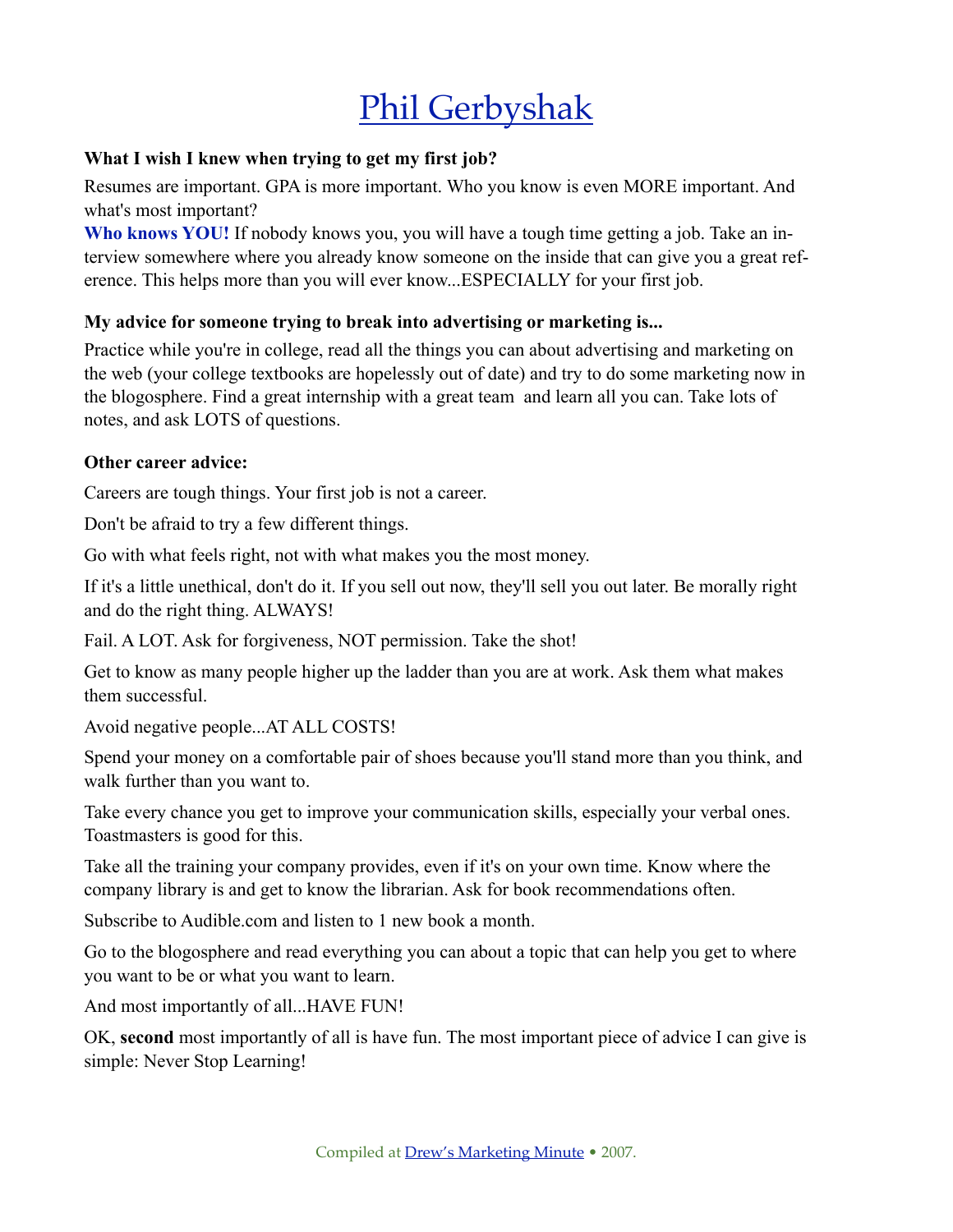# [Valeria Maltoni](http://www.conversationagent.com/)

1. Do the work. Whatever it takes. This is the secret ingredient. I mentor many MBA students and young people who are seeking a splendid career, possibly starting from a top management position and making a lot of money.

Some of these expectations may be created by the level of debt that many graduates incur in school. Some may be the fruit of misguided perception.

2. Give people a chance to see you at work. This is how you break away from the pack. Most of the young people I recommend for hire have worked with me in activities to benefit non-profits and volunteer organizations.

3. Stay in control of your career. This is how you show maturity, poise, and perseverance. Believe in yourself and your ideas enough to continue investing in your own growth. Finding a first job is just the beginning.

4. Conduct yourself in a way that is above reprehension. This is how you show what you're made of. You own your own brand and credibility is a fragile thing. Protect yours by behaving ethically and above board on everything you do. This may mean apparent temporary set backs in the short term.

5. Keep an eye on the long term. This is how you show loyalty to the profession. Remember that especially in today's day and age, each industry is getting smaller and smaller. When you make your decisions, consider all consequences, even the unintended ones. You are your best advocate and brand keeper.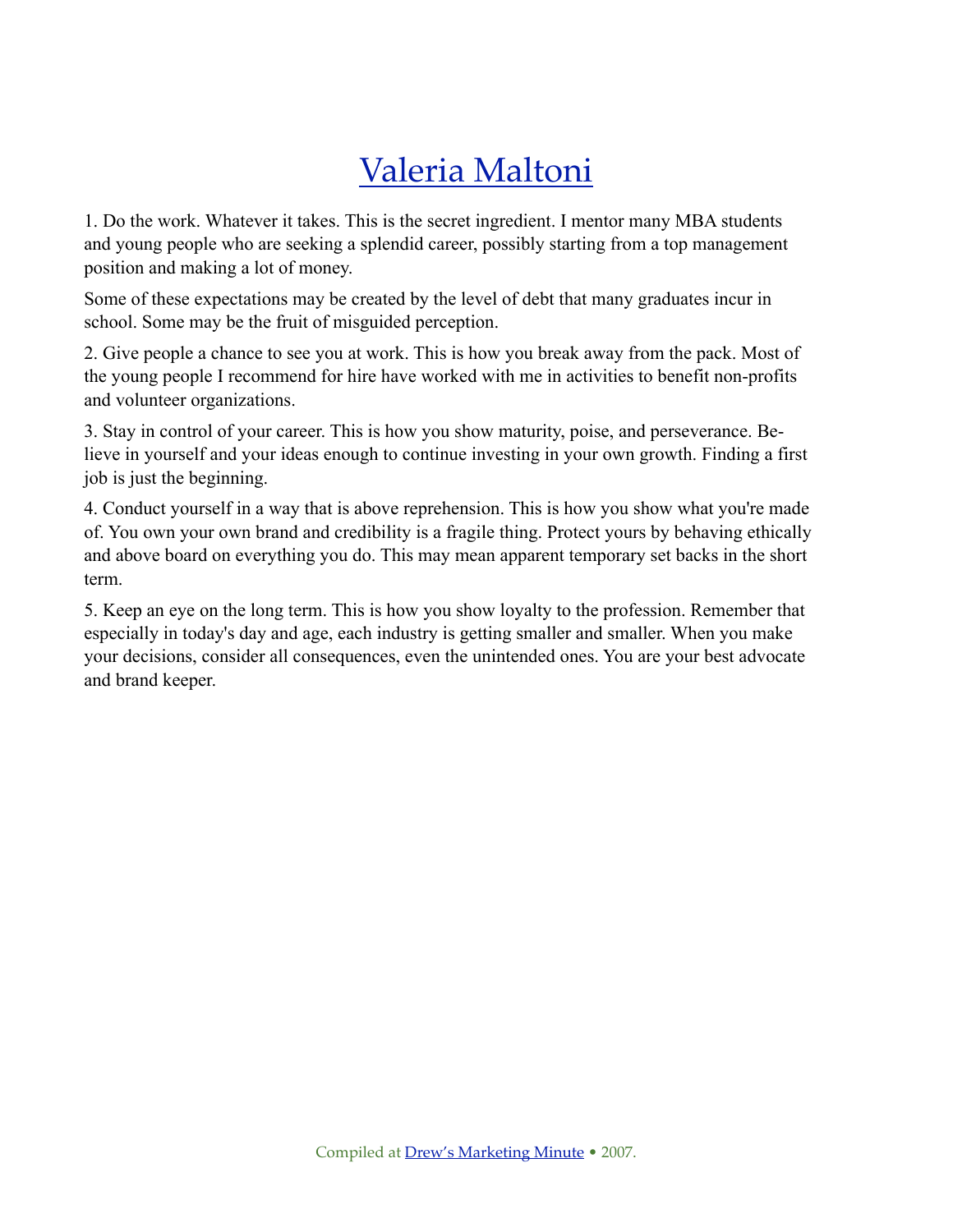# [Stephanie Weaver](www.experienceology.com)

My very first job, when I was not even 16, I got by calling, then calling again, then calling again. (While this can backfire, people do notice persistence.) My first museum job, I got by going in for five, yes, five, informational interviews. They offered me a one-time weekend teaching job for \$50. I took it. Then they folded two grants together and created a position for me.

General tips:

Spell check your resume, proof it, and then have someone else proof it again. Don't put your GPA on it; no one cares after college. Use nice paper.

If someone offers you advice, take it humbly and thank them. Volunteer to help. Learn how to answer the phone. Show eagerness, enthusiasm, and passion. Learn how to dress appropriately for an interview. Don't give up!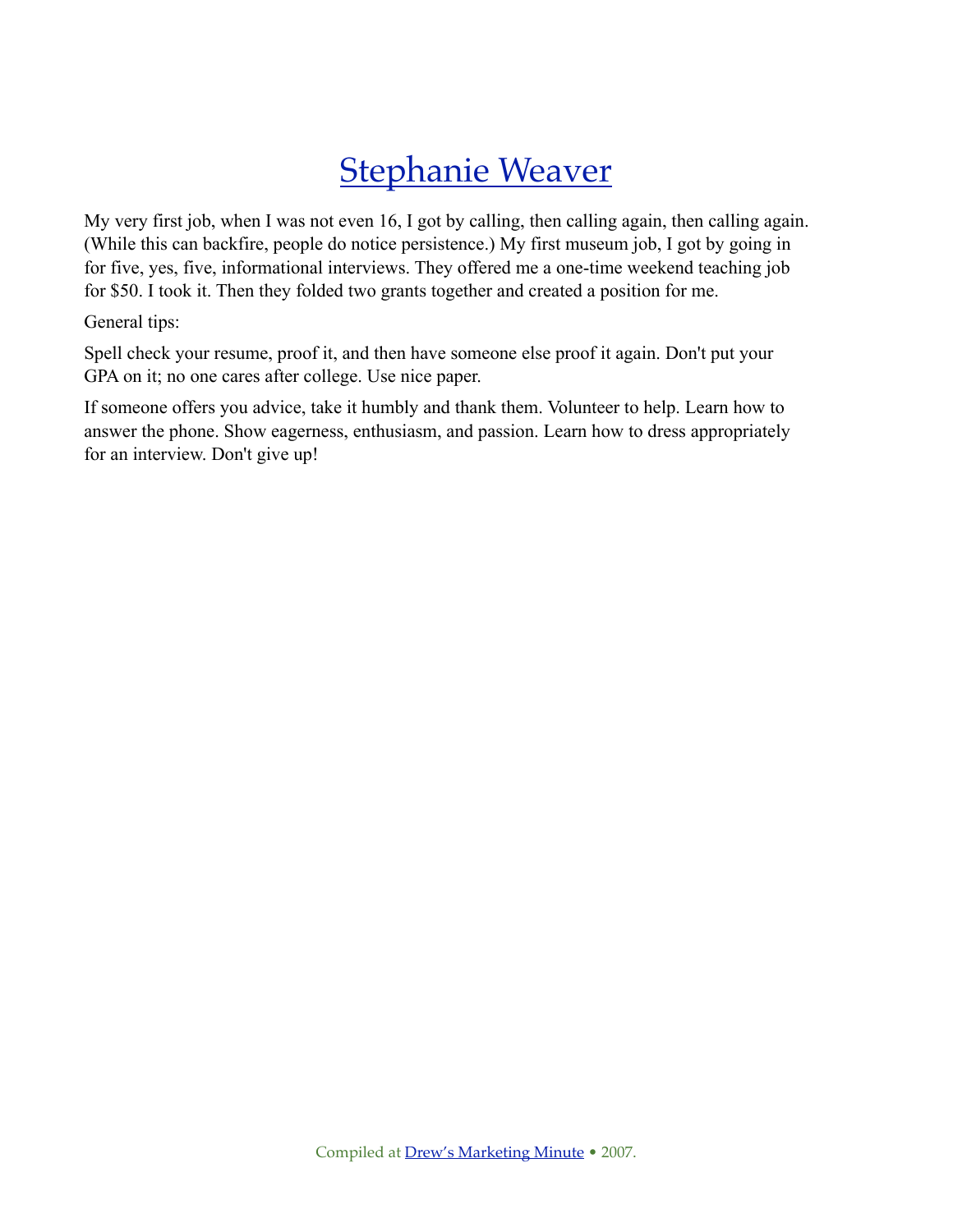### [Doug Karr](http://www.douglaskarr.com/)

Here's my advice:

1. If you thought that reading was important in College, you haven't seen anything yet! Learn to love reading, get inspired by it, join a book club, and add every marketing, advertising, and PR book to your bookshelf. It's an investment in your future that will pay off. When employers know that you're keeping up on the latest trends, they'll pay attention.

2. Grab Todd And's Power 150 Marketing list and add them all to your feed reader (don't forget mine ;). Get used to skimming over these blogs daily to capture ideas and inspiration.

3. Understand and recognize how technology is changing your field of expertise. It's not 'getting eyeballs' anymore! The world of marketing, advertising, and PR is about pulling people into your story. Sociology plays as important role as Technology. Human behaviors are changing and it's going to take amazingly talented youth like yourselves to think outside the box.

Best of luck! Sometimes it takes that, too!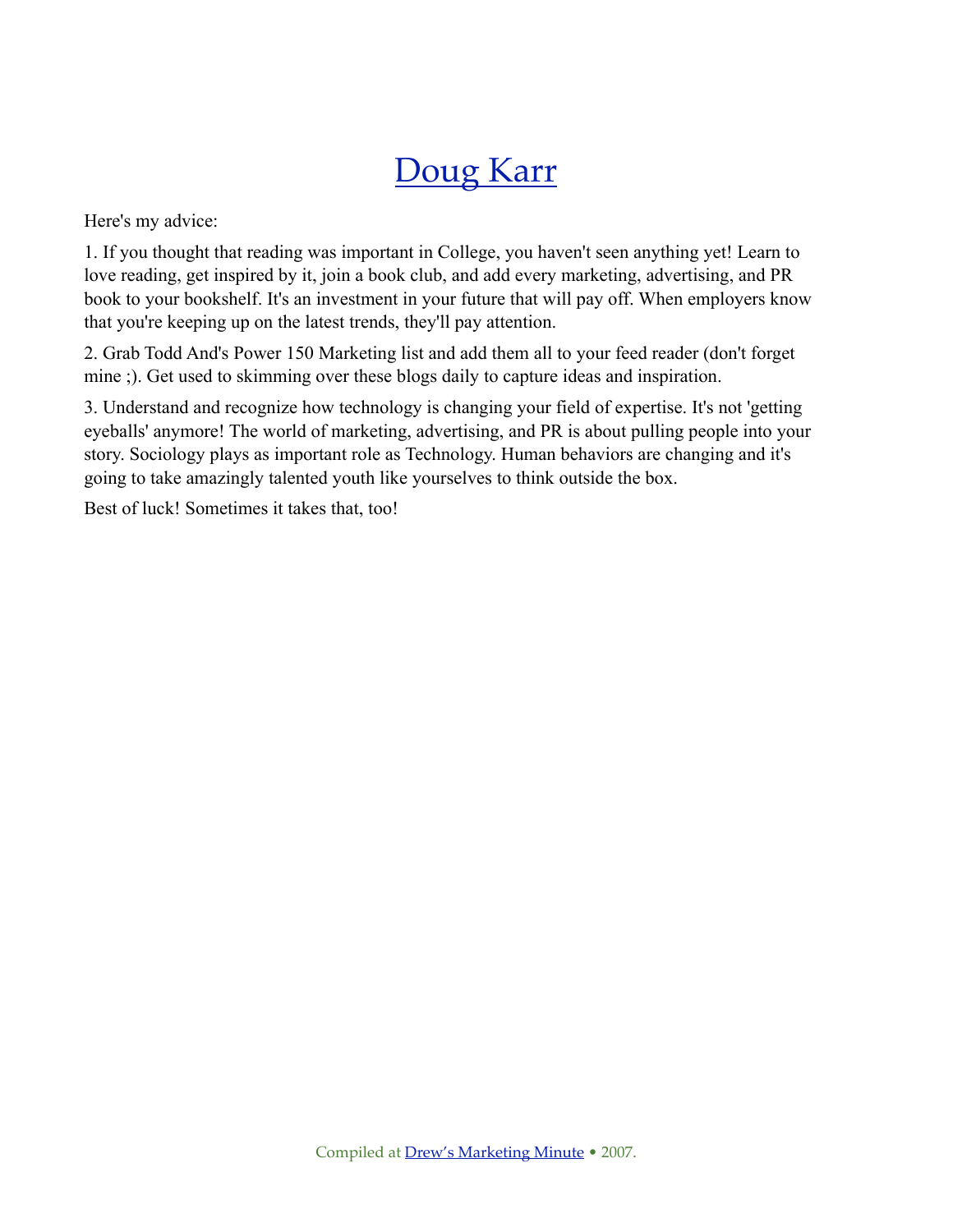# [Mario Sundar](http://mariosundar.wordpress.com/)

Here's my 2-cents as far as career satisfaction is concerned:

Find what it is that you absolutely love, pursue it passionately and then spend the rest of your life - not working but thriving in a job that is no longer a JOB.

Even within marketing there are so many categories you can find your true calling in, just follow your heart (sounds clichéd; yet true:)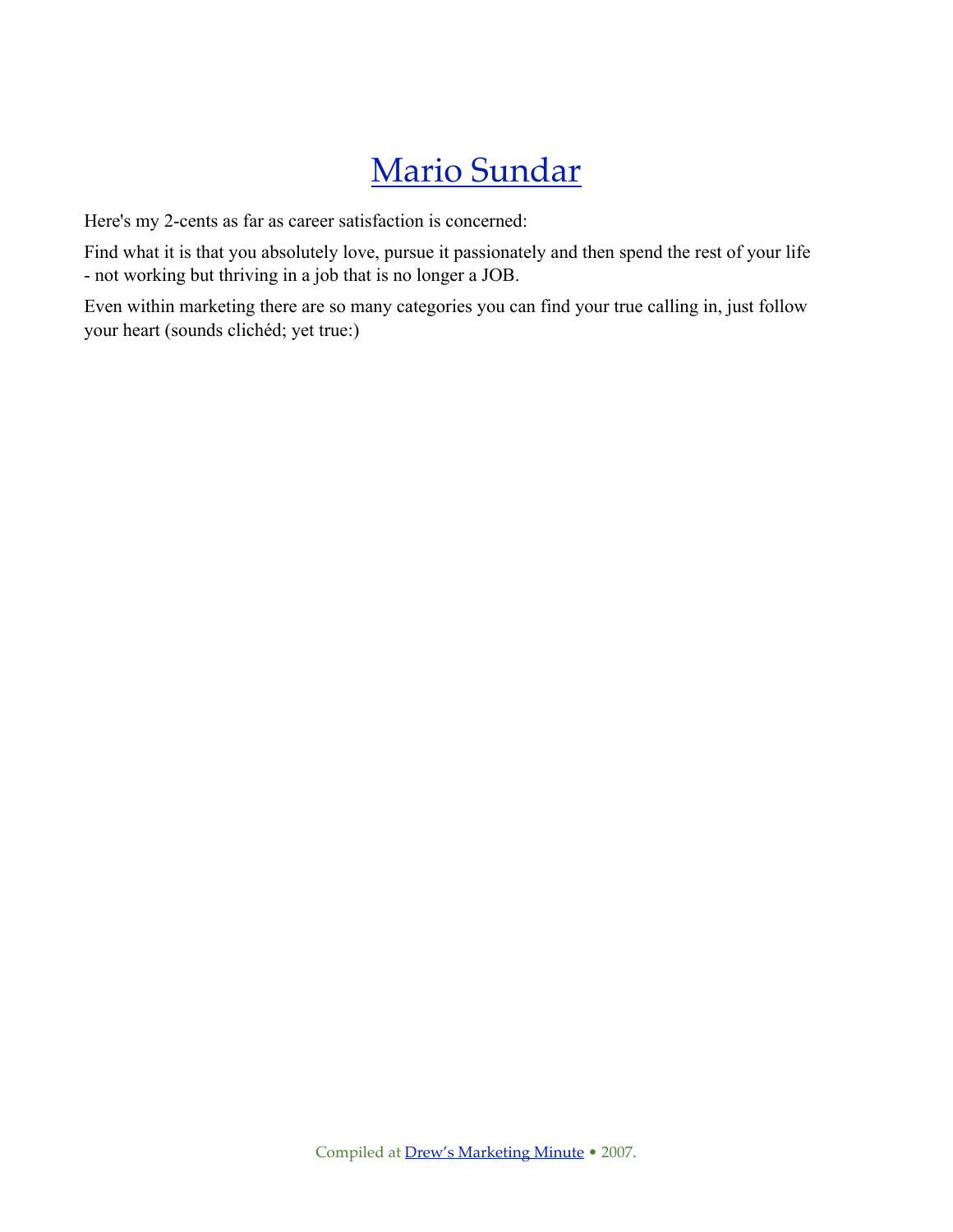# [Delaney Kirk](http://www.delaneykirk.com)

1. Find out what you don't want to do/Learn skills along the way

There is a lot of pressure on college students to pick a major and then find a job in that discipline after graduation. However, many do not know what they want to do both in and after college. I tell my students that I did not discover my career choice until I was 28 years old. In the meantime, I worked several different types of jobs (accounting, marketing research, management), learning what I liked to do and what I didn't enjoy. I reassure them that they have 6-7 years after graduation thus to beat my record. Working these other jobs helped me to narrow down my choices until I found something that was a good fit for me.

- 2. What employers look for on a resume: Presentation
- Keep length to one page (unless have lots of relevant work experience)
- Make good use of white space
- Make user friendly (easy to find info)
- Professionalism (no typos)
- Don't use bold or italic fonts as resume will be scanned
- Use bullet points
- Use active verbs (google "resume action verbs" for these)
- Put contact info on all pages (if have more than one)
- Think about your email address ( $party\$
- Also, make sure your voice mail message is professional sounding
- Quality and color of paper (white, off white best/good quality paper)
- Personalized cover letter increases your chances
- Remember that you have about 30 seconds to impress the reader
- 3. What employers look for on a resume: Content
- Objective—be specific to the job or put none at all
- Skills, experience, education (what makes you qualified/what have you accomplished)
- Start with most relevant info
- Related coursework, organizations, computer skills
- Tailor your resume to the position applying for
- Use headings used in the ad or job description
- Use keywords for your occupation
- Gaps in employment (address these in cover letter)
- Include websites of former employers
- Give examples (not just a manager but how many ees, what did you do)
- "Canned" resume? (no, write your own)
- Time to "beef up" the resume (internships, organizations—leadership roles, volunteering)
- Include generic skills if applicable (communication, teamwork, self-starter, organizational)

Consider your resume as an ad that highlights your value as a potential employee: make it short, proactive and a good marketing tool.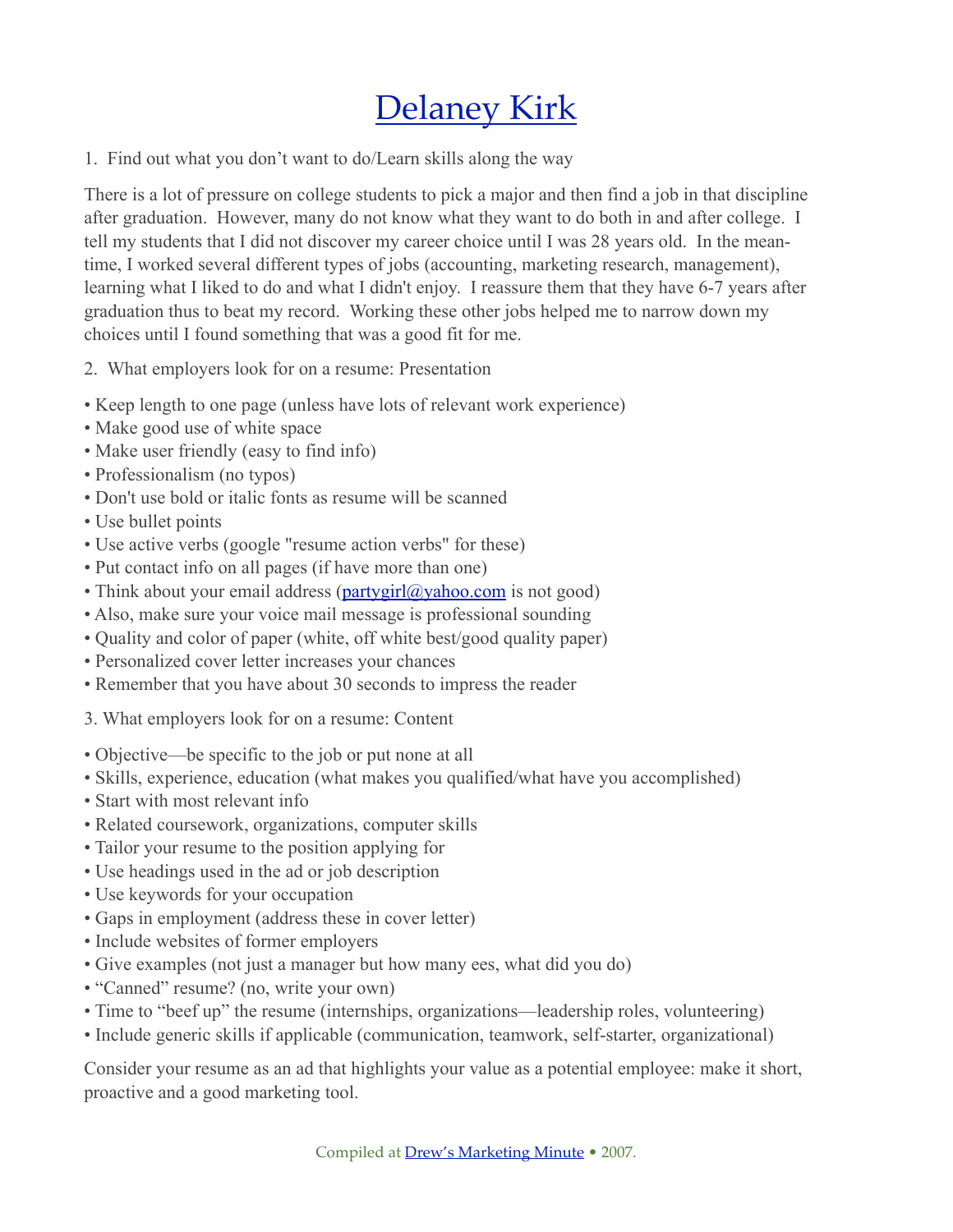- 4. Prepare for the Interview
- Know why you're interested in the job (interviewer may ask)
- Learn about employer and job (ask for copy of job description before interview)
- Determine your strengths and weaknesses (ask your friends for help)
- Major accomplishments
- Previous job responsibilities
- Prepare questions to ask at the interview

• Look around at culture (do you want to work there? ask employees what they like about the company)

- "Train" your references (give them copy of your resume, list of your strengths)
- Make a good first impression
- Arrive a little early
- Try to relax—take deep breaths
- Be polite to staff members

5. Purpose of the Interview (interviewers are looking for the answers to two questions)

- Can you do the job?
- Are you our kind of person?

The company is interviewing you to see what you are like as a person. Your desire to work. How you get along with others. Positive attitude. Communication skills. Will you fit in? Technical expertise can be determined through tests and by looking at resume.

6. During the interview

• Use the name of the person interviewing you (but not first name unless asked to do so) several times during interview

- Avoid "yes" or "no" answers
- Do not bring up salary or benefits unless interviewer does

• Avoid use of negative terms as answer questions (if ask about past conflict, make sure your example has a positive ending)

- Be specific use examples of accomplishments in the past
- Ask for the job
- 7. Appearance & enthusiasm important
- Wear professional clothing
- Good grooming
- Firm handshake

• Don't wear anything that connects you to religious group, political cause, association, etc. don't want to bias interviewer

- Breath mints
- Don't wear perfume or after-shave lotion
- Don't smoke
- Wash/clean out car (shows attention to detail)
- Turn off cell phone!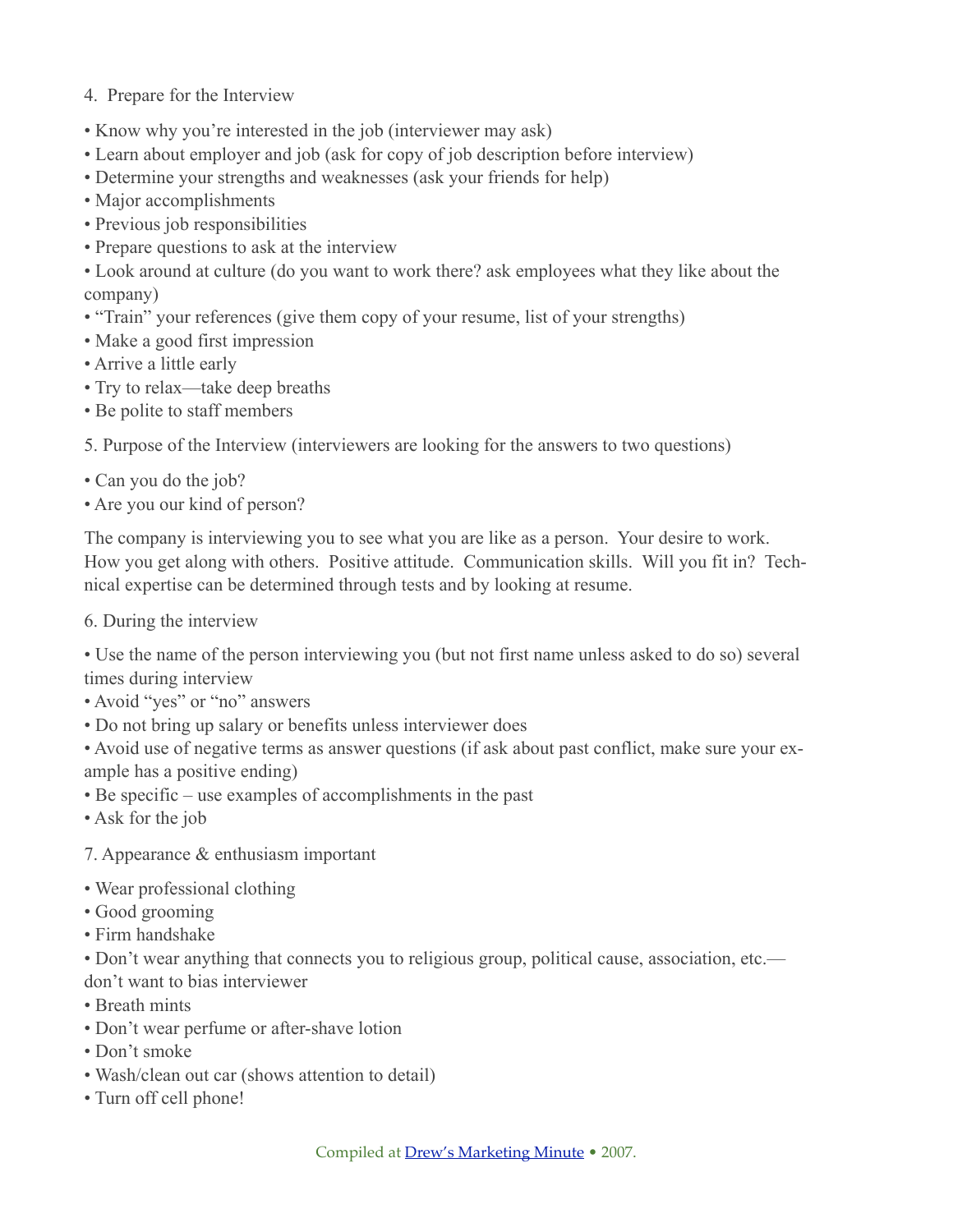- 8. Be prepared for questions
- Don't lie! (this includes your resume also)
- Use three steps and a bridge strategy

Example: "What are your strengths?"

You:

- a) skills (you are good with numbers)
- b) knowledge and experience (that are pertinent to the job)
- c) personality
- d) bridging statement: your motivation to seek this job or choose your major
- If asked, "What are your weaknesses?"

Have to say something--everyone has weaknesses. Be honest. Mention something minor that you are working on such as lack of public speaking skills (but you are taking a speech class) or that you tend to take on too many activities (but you are learning to prioritize what is most important)

9. After the interview

- Send a thank you letter
- Express your interest in job and company
- State will be in contact and mention date (next week?)
- 10. Debrief
- Go over what went well and what didn't so can learn from process

• If do not get job, call to thank them for their time and ask for tips for future interviews. Don't ask why didn't get job.

Keep in mind that the process of getting a job is one of the toughest things you will ever do. It is much harder than working at the job you'll get!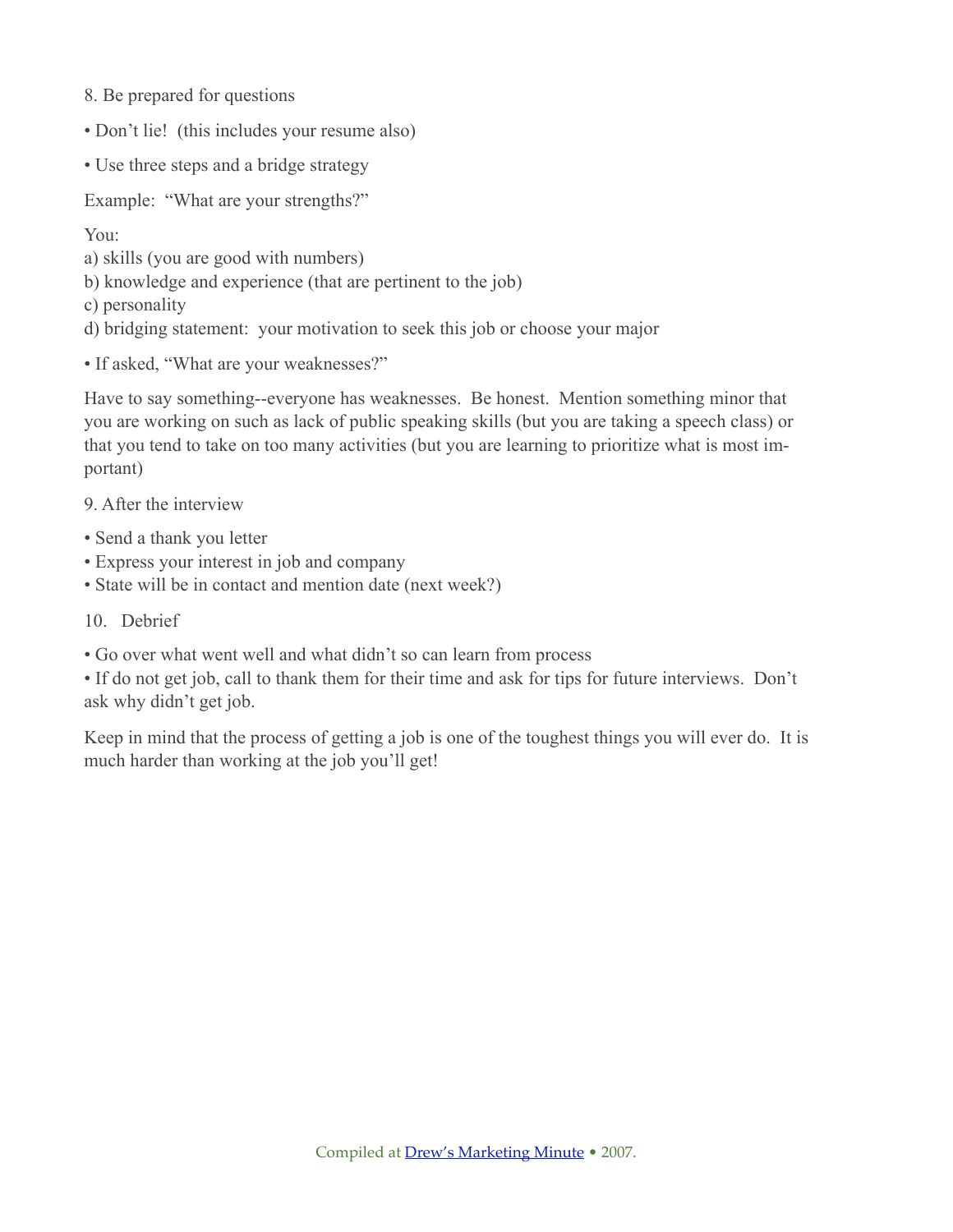# [Doug Mitchell](http://www.mitchgroup.com/)

I graduated in 1994 with a degree in International Business. I knew that I wanted to have an international flare in my vocation but I had no idea what that meant. Like many business majors, I spent the first 5 years of my career in sales jobs that were fairly unfulfilling. However, I spent those 5 years thinking, planning, learning about myself, improving myself, and building relationships. The time was not "wasted".

Then, in 1999, I had a conversation with an early twenty-something guy that I'd built a relationship with in my sales days, "I'm looking to get venture capital financing for my start up company, He said, "I have one month's salary to give you to write the business plan. If we succeed, you're in. If we don't, that's it." I took it, we did it, and the rest is history

So here are a few nuggets I've crystallized from my experience:

1. Always build relationships in everything you're involved with. You NEVER know when that person might be EXACTLY what you're looking for in an employee or advisor. These relationships will likely be the ones that either provide you jobs, financing, or business partners. I haven't had a resume since 1999 and wear that as a badge of honor.

2. Foster relationships with mentors. I didn't do this early enough. Create an honest selfassessment. I call it a "Life Resume". When you find someone you truly admire for their skills, business acumen, relationship skills, etc...ask them for a formal mentor/mentee relationship. Structure it and meet monthly. I found a venture capitalist and said, "I want to know what it's like to be you and what you do all day," and that's been over 2 years now.

3. Shift your thinking to solutions and you'll be a winner. Everyone has problems. Meetings are filled with idea killers and lamenters. Have you noticed though that many leaders are aware of the problems...but driven to break through to solutions without harping, getting down, or developing negative energy?

4. Become very comfortable in your own skin. Speak in public, get terrified and overcome it. Conquer that inner voice of doubt and break through to excellence. Nothing will serve you more than being able to communicate to large numbers of people.

5. Write. Become an effective writer by having your prose torn apart by someone good! Don't be afraid of the red pen! Learn to embrace it. Say more with less (I should listen to my own advice). Blogging is a great way to accomplish this. Please keep the party photos and youthful indiscretions off the myspace.com pages though.

6. Follow your passions (hint: they may change). I'm not particularly passionate about a subject like real estate, economics, or art. But I have discovered that I'm extraordinarily passionate about growing small companies into bigger ones NO MATTER WHAT THE SUBJECT MATTER. It took me a while to gain the perspective and breadth of knowledge to grasp this. But when I did, doors began opening for me. If you love an industry or segment, you may want to get some experience in any part of the value chain you can. I bet if I took a job sweeping the shop floors at a NASCAR team's garage just out of school, I'd be a marketing executive by now.

7. Embrace technology and be an early adopter. This does NOT mean become a programmer! Learn how to use all of the technology tools that successful companies use. There's nothing more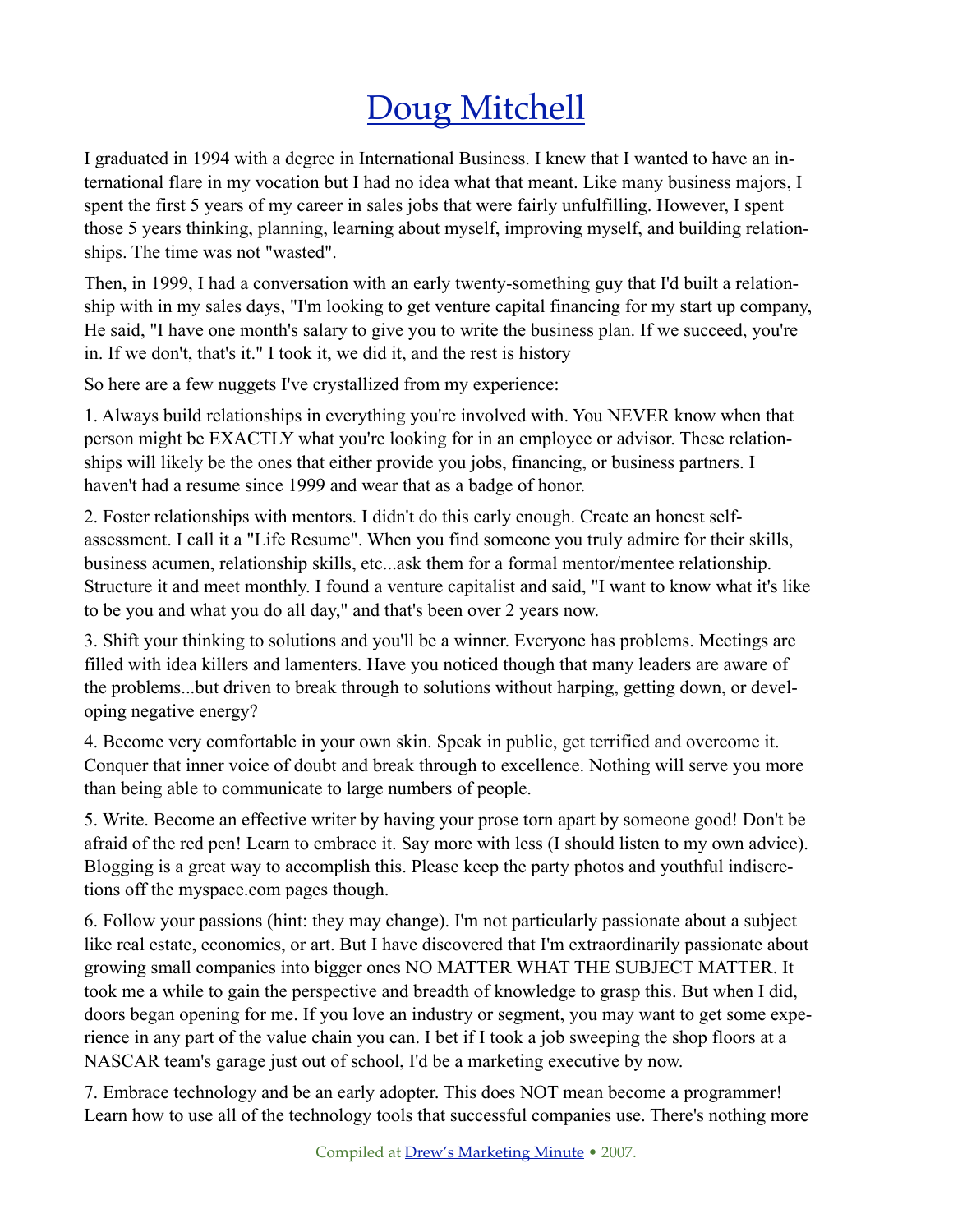powerful than "the girl who just seems to know how to do it all". It doesn't seem like it, but it will become harder keep up when you get older so consciously extend beyond your comfort zone throughout your career or you'll get passed by.

8. Consider the option of NEVER getting a "real job". Self-employment may not be everyone's first best destiny, but you may not know until you try. It may seem safer to be employed by someone else, but I'd beg to differ. If you have it in you, do it. I'd rather see try and fail vs. never try.

9. Dress Well. It's advice that seems to be missing from the "Golden Rule" list when growing up these days. It's NEVER harmful to be the best dressed person in a room. You will command more respect by being well dressed. If you don't know what looks good, seek help.

10. Have initiative. Take on tasks and roles that extend beyond your comfort zone and knowledge base. This could be the largest single factor in your success. Immerse in something new. Passionately obsess about something until you know more than most about the topic. Do this enough times, and you'll find yourself able to participate in a much larger sphere of influence. Nothing pleases me more than hearing, "I don't know how to do that, but I'll figure it out and have it done shortly."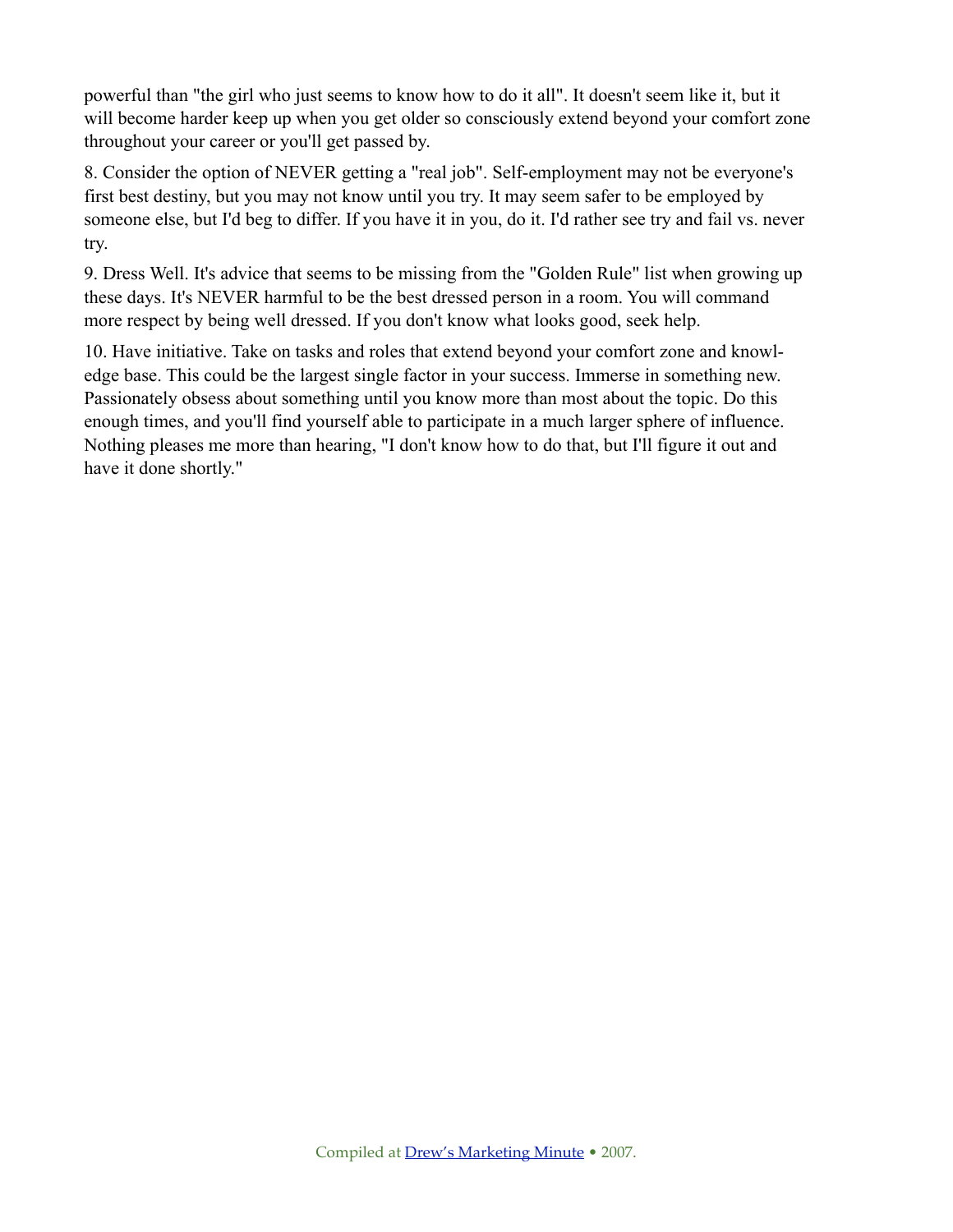# [David Reich](http://www.reichcomm.typepad.com/)

I can honestly say I got my first job through The New York Times. For me, that old ad slogan holds true.

Well, it got me the interview, anyway. What really got me the job with a small public relations agency was a portfolio that I came in with. It had samples of my writing as a reporter and news editor of the college paper, along with news copy I'd written for my newscasts on the college FM radio station. And I had news releases I'd written as an intern in the college public information office.

My advice really is geared toward people still in school. Get involved and, if possible, find activities that relate to the field you'd like to enter. This way you'll have a resume that stands out from the crowd because of your real-world experience. And if you have a portfolio of real-world samples rather than only class assignments, you'll be that much ahead of the game as you go jobhunting.

Good luck and don't get discouraged.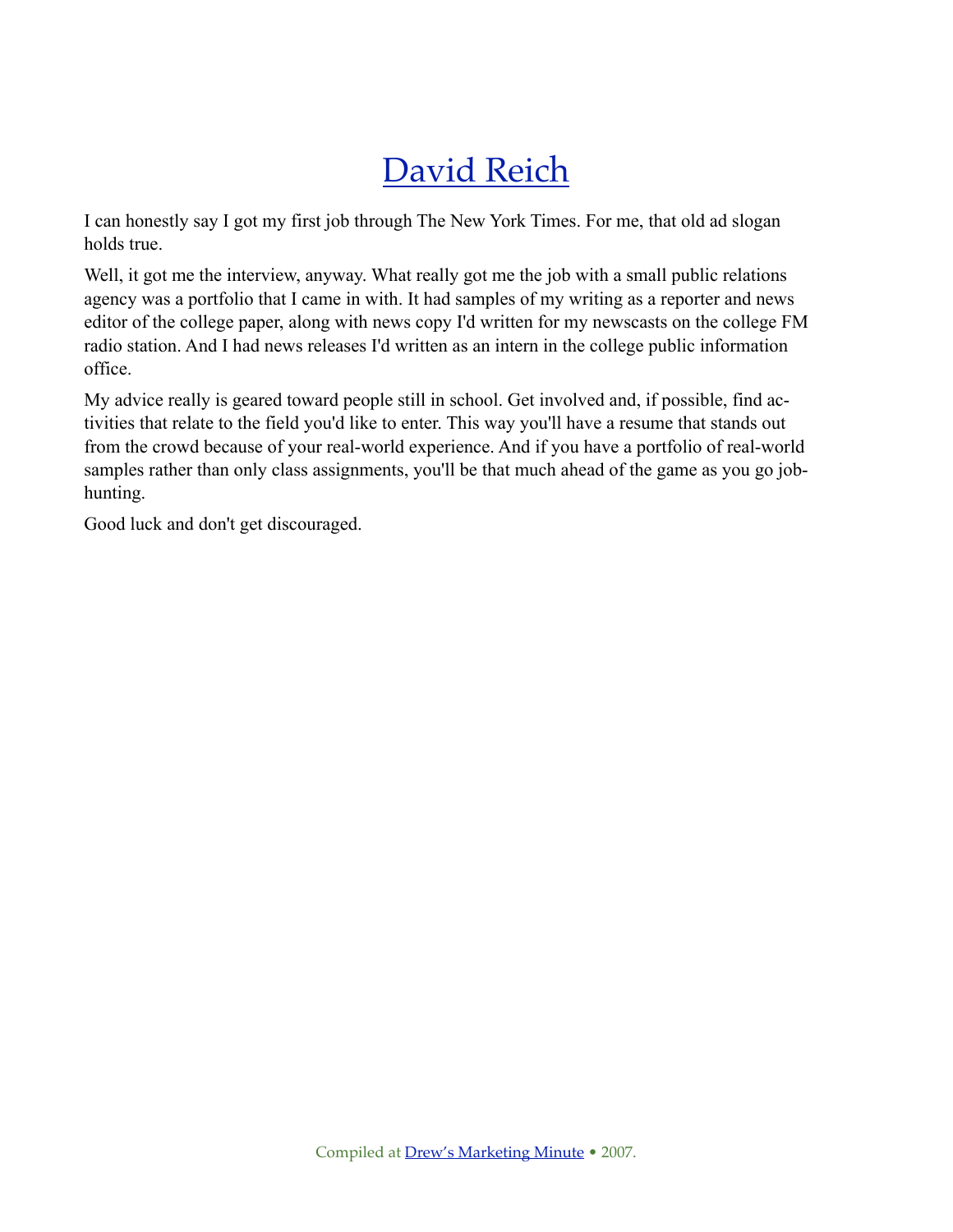# [Chris Brown](http://brandandmarket.blogspot.com/)

How I landed my first job: A lot of "informational interviewing"... I'd call and ask for an informational interview  $\&$  then try to get 2 more leads for informational interviews. Eventually, someone knew someone who needed someone.

What I wish I knew when I was trying to get my first job: that the best job leads come from the most surprising places. A friend of the family. Your old soccer coach. The uncle of a friend. It's not usually what you would expect.

My advice for someone trying to break into the marketing/advertising business: Look for a place where they are willing to work with you, not just hand you work. Being mentored is a really great thing if you can find it.

Words of wisdom about careers in general: Follow your passions. Jobs change. Stay in touch with people, especially when you don't need to. Pay back favors. Pay favors forward. As soon as you get your job, give some help to someone else who is still out looking, even if it just encouragement.